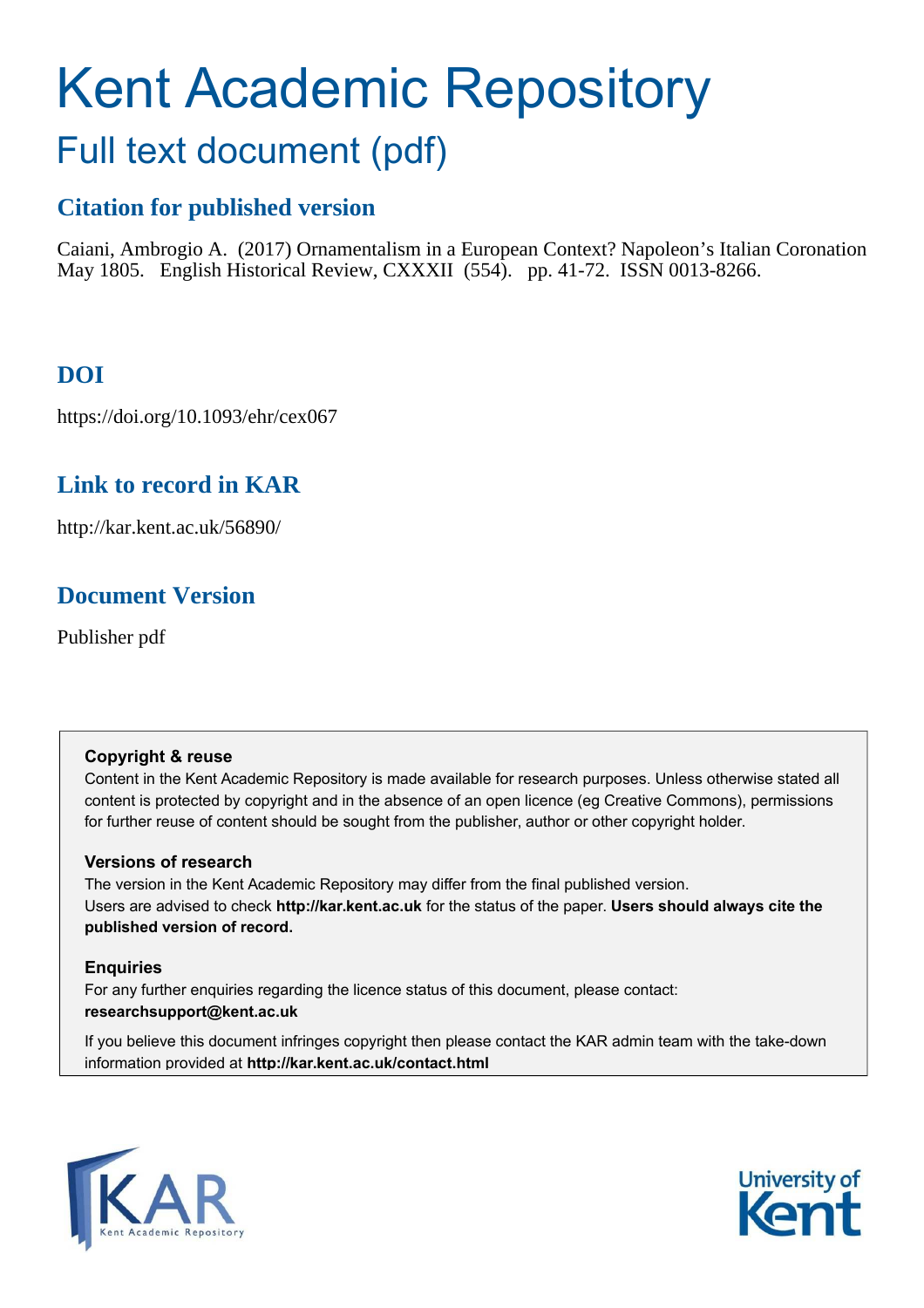This is an Open Access article distributed under the terms of the Creative Commons Attribution Non-Commercial License (http://creativecommons.org/licenses/by-nc/4.0/), which permits non-commercial re-use, distribution, and reproduction in any medium, provided the original work is properly cited. For commercial re-use, please contact journals.permissions@oup.com

## *Ornamentalism in a European Context? Napoleon's Italian Coronation, 26 May 1805[\\*](#page-0-0)*

Napoleon was the first new dynast Europe had witnessed since the Hohenzollerns had become kings in Prussia in [1](#page-0-1)701.<sup>1</sup> In many ways, this meant that he was venturing into unknown territory. He could be described, using the well-known concept coined by Eric Hobsbawm and Terence Ranger, as the first great impresario of 'invented traditions'.[2](#page-0-2) As the work of Philip Mansel, Luigi Mascilli Migliorini, Thierry Lentz and Jean Tulard has shown, Napoleon was a cultural acrobat when it came to creating ceremonies, symbols and institutions that, although entirely new, presented a patina of historical significance and nostalgia.<sup>[3](#page-0-3)</sup> When it came to counterfeiting heritage, he was without equal. The imperial coronation in Notre Dame in Paris, and the establishment of the French imperial court have received substantial attention from researchers.<sup>[4](#page-0-4)</sup> More generally, coronations and royal inaugurations, as instruments of the culture of power, have been the subject of widespread reassessment from a variety of multidisciplinary angles.<sup>[5](#page-0-5)</sup> The same cannot be said of Napoleon's investiture as king of Italy on Sunday 26 May 1805. That subject has been treated in a number of antiquarian articles; but, although these are informative, they have limited themselves to describing this choreographed ritual, rather than trying to analyse its significance.<sup>[6](#page-0-6)</sup>

\* My thanks to Martin Conway, Catherine Wright and to the two anonymous reviewers for their insightful suggestions in improving this article. The greatest debt of all goes to my father for being my kindest critic and most ruthless reader; without his encouragement I would never have completed my research in Milan. I also thank Michael Broers, Munro Price, Federico Esposti and Giacomo Macola for their inspiration and help with researching this article.

1. C. Clark, 'When Culture Meets Power: The Prussian Coronation of 1701', in H.M. Scott and B. Simms, eds., *Cultures of Power in Europe During the Long Eighteenth Century* (Cambridge, 2007), pp. 14–35.

2. E. Hobsbawm and T. Ranger, *The Invention of Tradition* (Cambridge, 2012), pp. 1–14.

3. P. Mansel, *The Court of France, 1789–1830* (Cambridge, 1991), ch. 3; L. Mascilli Migliorini, *Il Mito dell'Eroe* (Naples, 2003); T. Lentz and P. Branda, *Quand Napoléon inventait la France: Dictionnaire des institutions politiques, administratives et de cour du Consulat et de l'Empire* (Paris, 2008); J. Tulard, *Napoléon ou le mythe du sauveur* (Paris, 1983).

4. P. Mansel, *The Eagle in Splendour* (London, 2015); C.-O. Zieseniss, *Napoléon et la cour impériale* (Paris, 1980); J. Cabanis, *Le Sacre de Napoléon* (Paris, 1994); D. Chanteranne, *Le Sacre de Napoléon* (Paris, 2004); T. Lentz, ed., *Le Sacre de Napoléon* (Paris, 2003); L. Chatel de Brancion, *Le Sacre de Napoléon* (Paris, 2004).

<span id="page-1-1"></span><span id="page-1-0"></span>5. R. Jackson, *Vive le Roi! A History of the French Coronation from Charles V to Charles X* (London, 1984); R. Strong, *Coronation: From the 8th to the 21st Century* (London, 2005); A. Hunt, *The Drama of Coronation: Medieval Ceremony in Early Modern England* (Cambridge, 2011); D. Cannadine and S. Price, eds., *Rituals of Royalty: Power and Ceremonial in Traditional Societies* (Cambridge, 1987).

<span id="page-1-5"></span><span id="page-1-4"></span><span id="page-1-3"></span><span id="page-1-2"></span>6. A. Pingaud, 'Le voyage de Napoléon Ier en Italie (1805)', *Nouvelle revue d'Italie,* nos. 1, 2 (1919), no. 1, pp. 209–17, 420–31, and no. 2, pp. 477–91, and 'Le dernier voyage de Napoléon en Italie (1807)', *Nouvelle revue d'Italie,* nos. 1, 2 (1920), no. 1, pp. 340–452, 526–34, and no. 2, pp. 65–75; F. Ruggieri 'La solenne incoronazione di Napoleone Bonaparte', *Terra Ambrosiana* (Mar./Apr. 2005), pp. 62–8.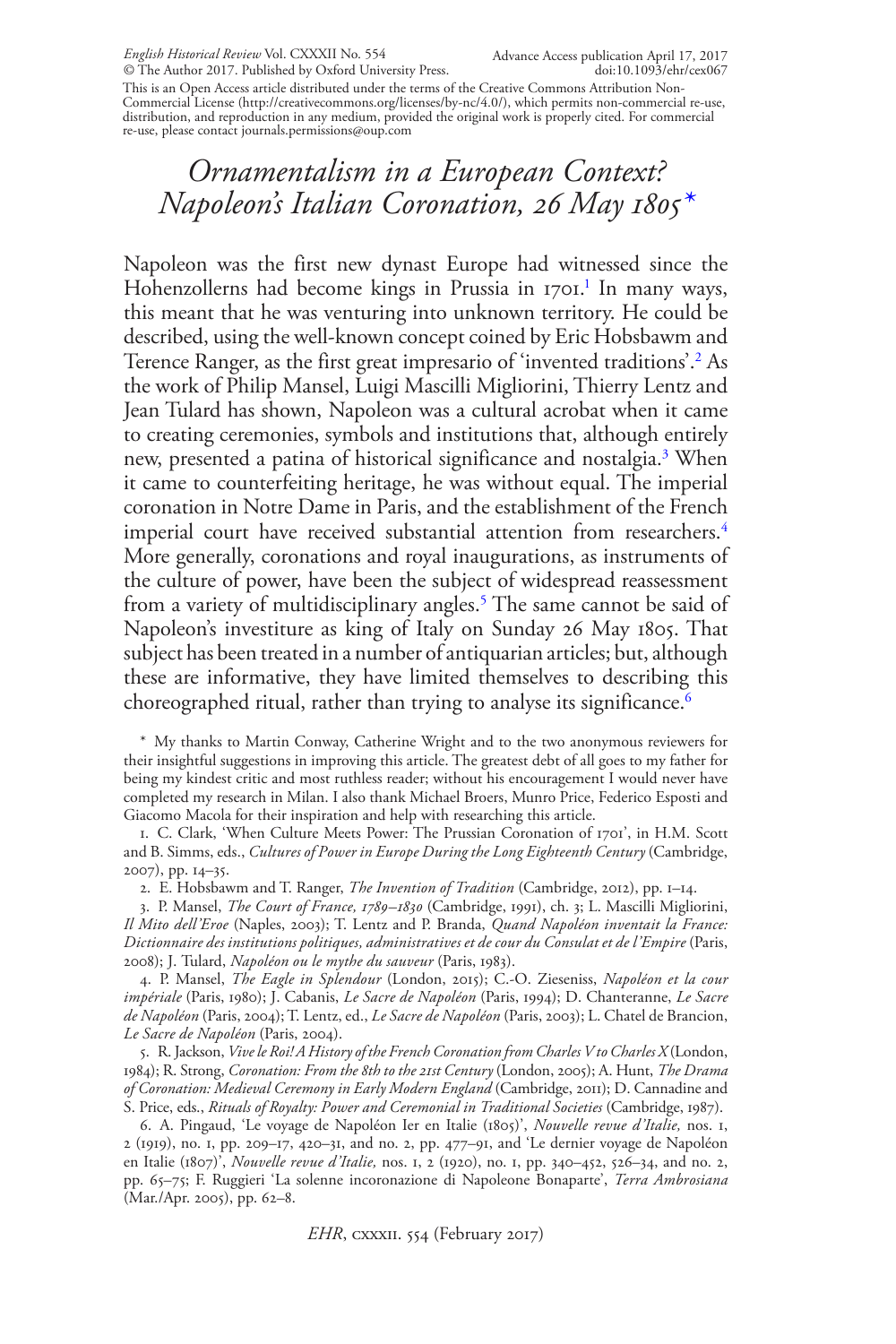One exception can be found in the work of Fausto Ruggieri, who, having transcribed much of the liturgy for the ceremony, put forward an insightful, if not entirely persuasive, interpretation.[7](#page-1-0) For Ruggieri, the coronation marked the beginning of what some have called Napoleon's 'war against God'.[8](#page-1-1) In his view, after the symbolic compromises made at the Paris *sacre*, in December 1804, the Italian version of this ceremony was intended to highlight the church's subordination to the state. While this is a compelling argument, the coronation did somewhat pre-date the intensification of the Napoleonic *Kulturkampf* that culminated in 1809 with the occupation of Rome; and Ruggieri overestimates the disagreements that arose between civil and religious authorities over the organisation of the ritual.<sup>[9](#page-1-2)</sup> The planning of the coronation reveals that there was significant clerical enthusiasm for the new Italian kingdom. Equally, the attempts to integrate the Ambrosian liturgy within the rites of the coronation highlight a respect for local religious sensibilities that would have been unthinkable elsewhere in the Empire.<sup>[10](#page-1-3)</sup>

Italian liberal historiography shares much in common with Ruggieri's interpretative stance. For liberals writing during the nineteenth century, the coronation was the final betrayal of the revolutionary ideals of the young general Bonaparte. As Carlo Botta argued:

Such splendour, combined with that of Paris [in December], obscured and contaminated Bonaparte and all his Italian glories. Whether in peace or war, he no longer worked for the fatherland, but abominably, his soul undertook to subjugate those who served him and place them under his yoke. The world and God would soon visit retribution: these were evil acts not glorious ones.<sup>[11](#page-1-4)</sup>

Botta's hyperbolic description of the magnificence of the Italian coronation was narrated in parallel with the destruction of the Ligurian Republic through its annexation into metropolitan France on 30 June 1805. For Botta, the lavishness of the festivities in Milan hid the aggressive expansion of the Napoleonic Empire. Indeed, it was France's direct expansion into north-western Italy, and the creation of the satellite kingdom in Lombardy and Emilia, that accelerated the formation of the Third Coalition.<sup>[12](#page-1-5)</sup>

<span id="page-2-1"></span><span id="page-2-0"></span>Among French scholars, there has been a tendency either to play down the significance of events in Milan by regarding them as a curiosity

<span id="page-2-2"></span><sup>7.</sup> F. Ruggieri, 'L'Incoronazione di Napoleone I a Re d'Italia nei documenti capitolari del Capitolo Metropolitano di Milano', *Aevum*, lxxix (2005), pp. 745–76.

<span id="page-2-4"></span><span id="page-2-3"></span><sup>8.</sup> Cf. M. Broers, *The Politics of Religion in Napoleon Italy: The War Against God, 1801–1814* (London, 2002), *passim*.

<sup>9.</sup> E.E. Hales, *The Emperor and the Pope* (New York, 1961), pp. 73–124.

<sup>10.</sup> Ruggieri, 'L'Incoronazione di Napoleone I', pp. 749–50.

<sup>11.</sup> C. Botta, *Storia d'Italia dal 1789–1814* (4 vols., Paris, 1937), iv. 177.

<span id="page-2-5"></span><sup>12.</sup> P.W. Schroeder, *The Transformation of European Politics, 1763–1848* (Oxford, 1994), pp. 239–40, 266–70; M. Broers, *Napoleon*, I: *Soldier of Destiny* (London, 2014), pp. 513–21.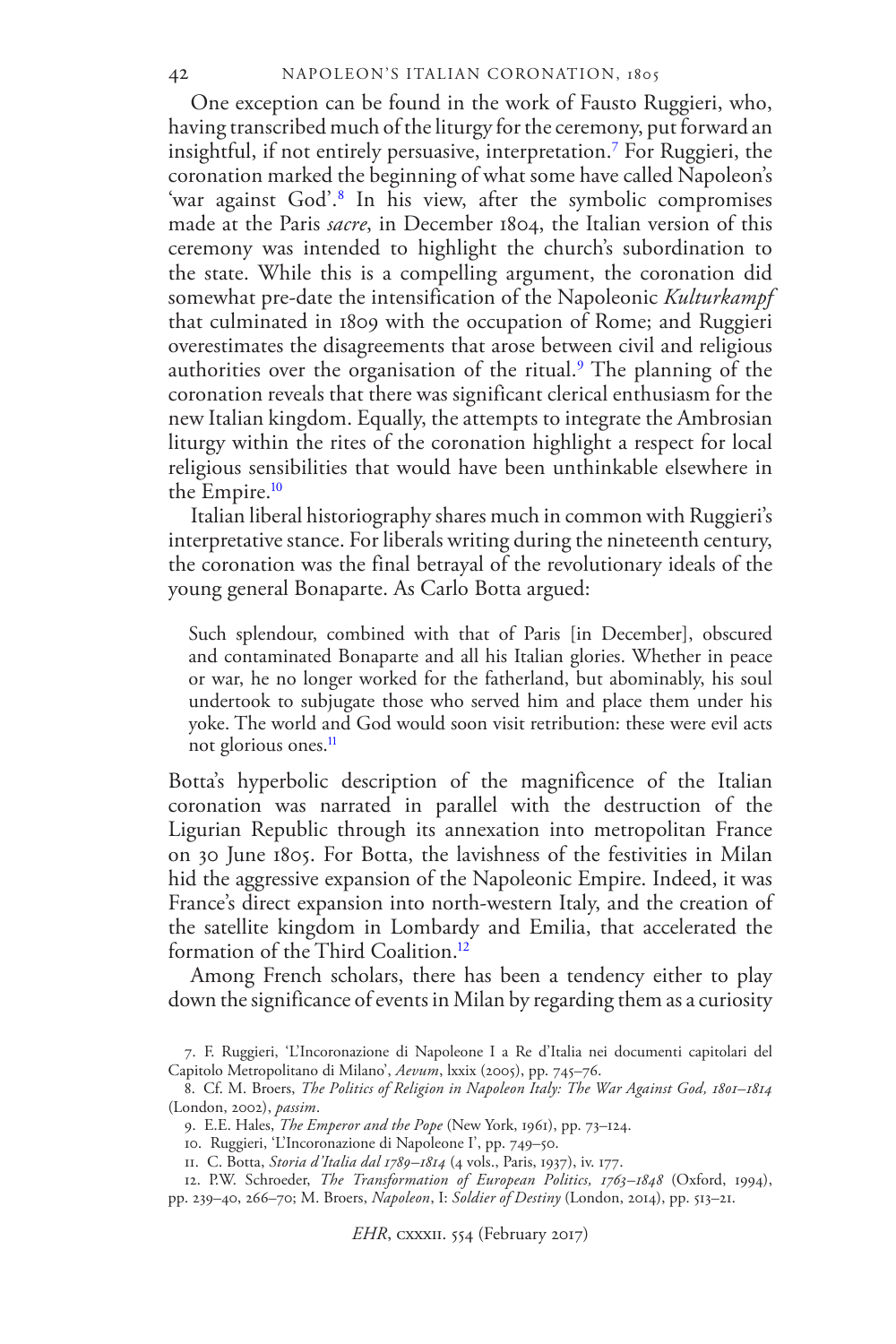or to paint them, without nuance, as the birth of the *Risorgimento*. [13](#page-2-0) Albert Sorel described confidently Milan's coronation in the following triumphalist vein:

There was no trace of servility in this exuberant moment. He was the greatest man Italy had witnessed since Charlemagne. This man, who was of Italian blood and spoke the Italian language, restored the Italian name to its proper place within the universe. A resurrected fatherland greeted Italy's future.<sup>[14](#page-2-1)</sup>

Historians of the Risorgimento agree that Napoleon's contribution to Italian nationhood was direct but decidedly unintentional.<sup>[15](#page-2-2)</sup> Sorel's linear depiction, however, belies the complexity of this long and convoluted process. Adolphe Thiers, for his part, was more circumspect in his analysis, and limited himself to noting that Napoleon was crowned king of Italy with 'as much *éclat* as he had been in Paris six months previously'.[16](#page-2-3) Most scholars of the period still assume that Napoleon's journey to Italy in 1805 was a mere footnote in the history of Napoleonic expansion. After all, it was sandwiched between two momentous turning-points: the assumption of the imperial Crown in May 1804 and the battle of Austerlitz a year later.

This article does not contend that the coronation in Milan was more important than these celebrated events. It does, however, argue that this investiture deserves more than a passing mention.<sup>[17](#page-2-4)</sup> The event's importance lay not in the immense expenditure on the ceremony, or its grandiosity, but rather in the delicate, and somewhat confused, semiotic claims put forward by its organisers. The manner in which the events of May 1805 were choreographed reveals much about how French imperialists viewed their relationship with their Northern Italian citizen-subjects in the early years of the Empire. In particular, the coronation in Milan helps to correct portrayals of the French *Imperium* as a centralising behemoth that swept away everything that stood in its path.<sup>[18](#page-2-5)</sup> There is much truth to this classic interpretation, but it does not capture fully the complex realities of Italy under French rule. In 1805, the intolerant, chauvinistic Empire that promoted French

<span id="page-3-0"></span>13. The coronation is discussed in two sentences in L. Madelin's monumental *Histoire du Consulat et de l'Empire* (16 vols., Paris, 1937–54), v. 228. T. Lentz's more recent description of the event is decidedly muted: *Nouvelle Histoire du Premier Empire* (4 vols., Paris, 2002), i. 122.

<span id="page-3-1"></span>14. Albert Sorel, *L'Europe et la Révolution Française* (8 vols., Paris, 1885–1904), vi. 435.

15. L. Riall, *Risorgimento: The History of Italy from Napoleon to Nation State* (Basingstoke, 2009), pp. 4–10; A. de Francesco, *L'Italia di Bonaparte: Politica, statualità, e nazione nella penisola tra due rivoluzioni, 1796–1821* (Turin, 2011), pp. vii–xix.

<span id="page-3-3"></span><span id="page-3-2"></span>16. Adolphe Thiers, *Histoire du Consulat et l'Empire* (20 vols., Paris, 1845–62), v. 400.

17. There seems to be no detailed treatment of this subject in English. A. Roberts does mention this ceremony in his recent television programme: *Napoleon*, episode 2 (BBC 2, 8 July 2015). There are also recent references in Broers, *Napoleon*, I: *Soldier of Destiny*, p. 517; P. Dwyer, *Citizen Emperor: Napoleon in Power* (London, 2013), p. 187.

<span id="page-3-4"></span>18. S. Woolf, *Napoleon's Integration of Europe* (London, 1991), *passim*; id., 'French Civilization and Ethnicity in the Napoleonic Empire', *Past and Present*, no. 124 (1989), pp. 96–120.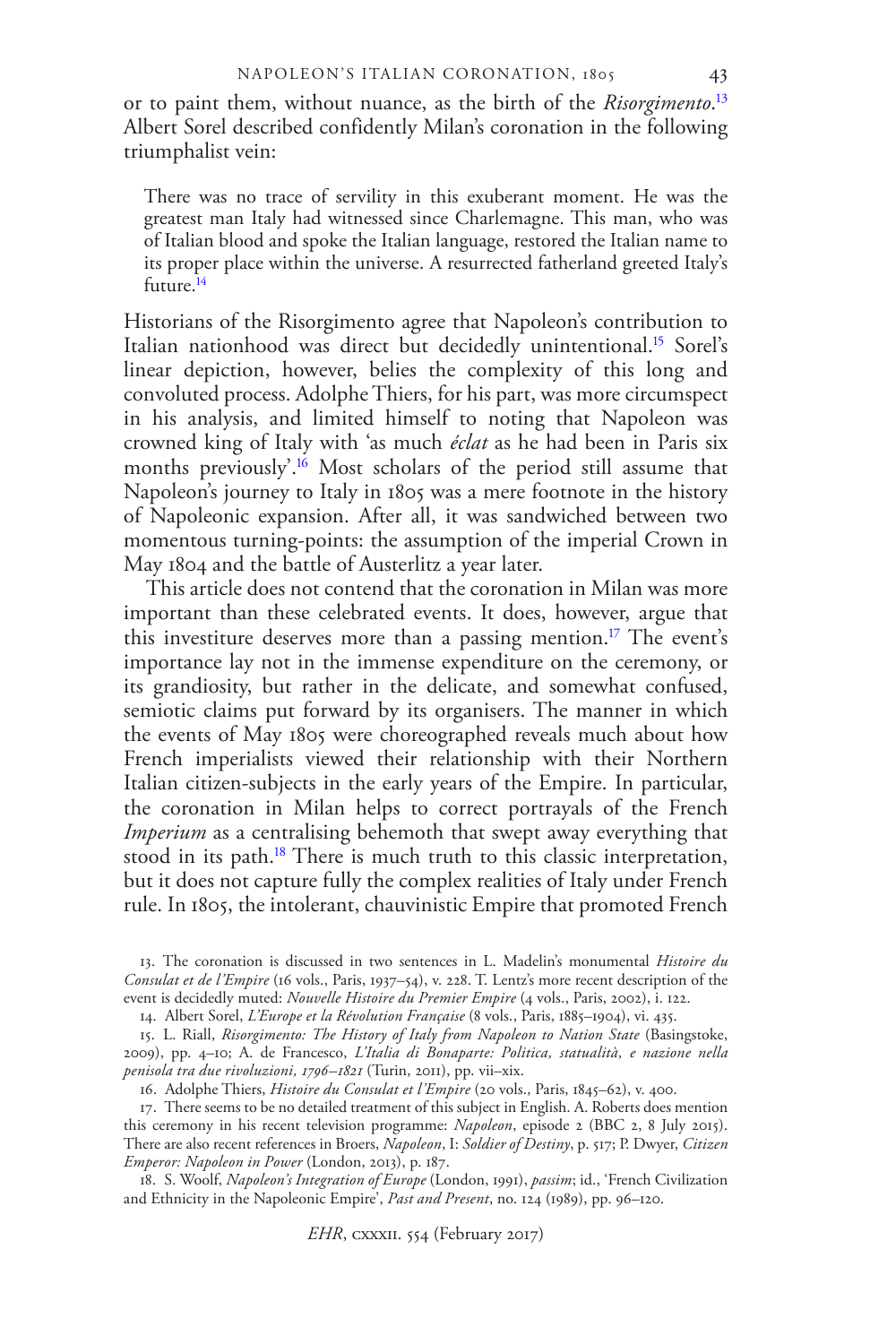cultural superiority—described so eloquently by Michael Broers—was in gestation rather than fully formed. Napoleonic scholarship of the past two decades has proposed, convincingly, that there was an 'orientalist' dimension and cultural-imperialist agenda to France's domination of the European mainland.[19](#page-3-0) The realities of imperial brutality, cultural chauvinism and economic exploitation of conquered territories cannot be denied.[20](#page-3-1) However, between 1804 and 1805, the French *Imperium* was still uncrowned by its greatest military victories and great uncertainty surrounded its future direction. The administrators, politicians and generals in Paris realised that coercion, though an important instrument of governance, was not the sole means of cementing control of the western European crescent that fell under the French *aegis*.

Perhaps the greatest difficulty in understanding the Napoleonic Kingdom of Italy is that the term conjures up images of the state unified militarily by the Sabaudian dynasty during the 1860s. This distorts, in a deeply anachronistic fashion, the administrative complexities that characterised the Napoleonic period. After 1802, north-western Italy was part of metropolitan France. Piedmont was divided into *départements réunis*, and administered directly from Paris.[21](#page-3-2) This administrative arrangement was very different from that of Lombardy and Emilia, which had been recovered from Austria in 1800. These former Habsburg and Papal provinces were governed as a separate satellite republic, the capital of which was Milan.<sup>[22](#page-3-3)</sup> The remaining states of the peninsula were divided among the Habsburgs, Neapolitan Bourbons and the Papacy.

While the French found their Piedmontese and Ligurian subjects difficult to transform into loyal French citizens, the same was not the case in the satellite republic of Italy. In these Lombard–Emilian provinces, native traditions of enlightened absolutism and a greater degree of economic and urban development meant that educated elites here shared many of the values and administrative priorities of their French overlords.[23](#page-3-4) Imperial administrators made more of an effort than they would in any other region to accommodate the sensibilities of the inhabitants. Indeed, some significant autonomies were granted to these northern and central

<span id="page-4-1"></span><span id="page-4-0"></span>19. M. Broers, 'Cultural Imperialism in a European Context? Political Culture and Cultural Politics in Napoleonic Italy', *Past and Present*, no. 170 (2001), pp. 152–80; see also id., *The Napoleonic Empire in Italy, 1796–1814: Cultural Imperialism in a European Context* (New York, 2005), and S. Englund, 'Monstre Sacré: The Question of Cultural Imperialism and the Napoleonic Empire', *Historical Journal,* li (2008), pp. 215–50.

<span id="page-4-2"></span>20. J.-L. Chappey, *La Société des Observateurs de l'Homme, 1799–1804: Des anthropologues au temps de Bonaparte* (Paris, 2002), esp. pp. 336–90.

<span id="page-4-3"></span>21. M. Broers, *Napoleonic Imperialism and the Savoyard Monarchy, 1773–1821: State Building in Piedmont* (New York, 1997), *passim*.

<span id="page-4-5"></span><span id="page-4-4"></span>22. C. Zaghi, *L'Italia di Napoleone* (Turin, 1989); D. Sella and C. Capra, *Il Ducato di Milano dal 1535 al 1796* (Turin, 1984), esp. pp. 557–617; F. Venturi, *Italy and the Enlightenment* (New York, 1972), esp. chs. 6, 7 and 10.

23. M. Broers, *The Napoleonic Mediterranean: War, Power and Empire* (London, 2016), pp. 87–131.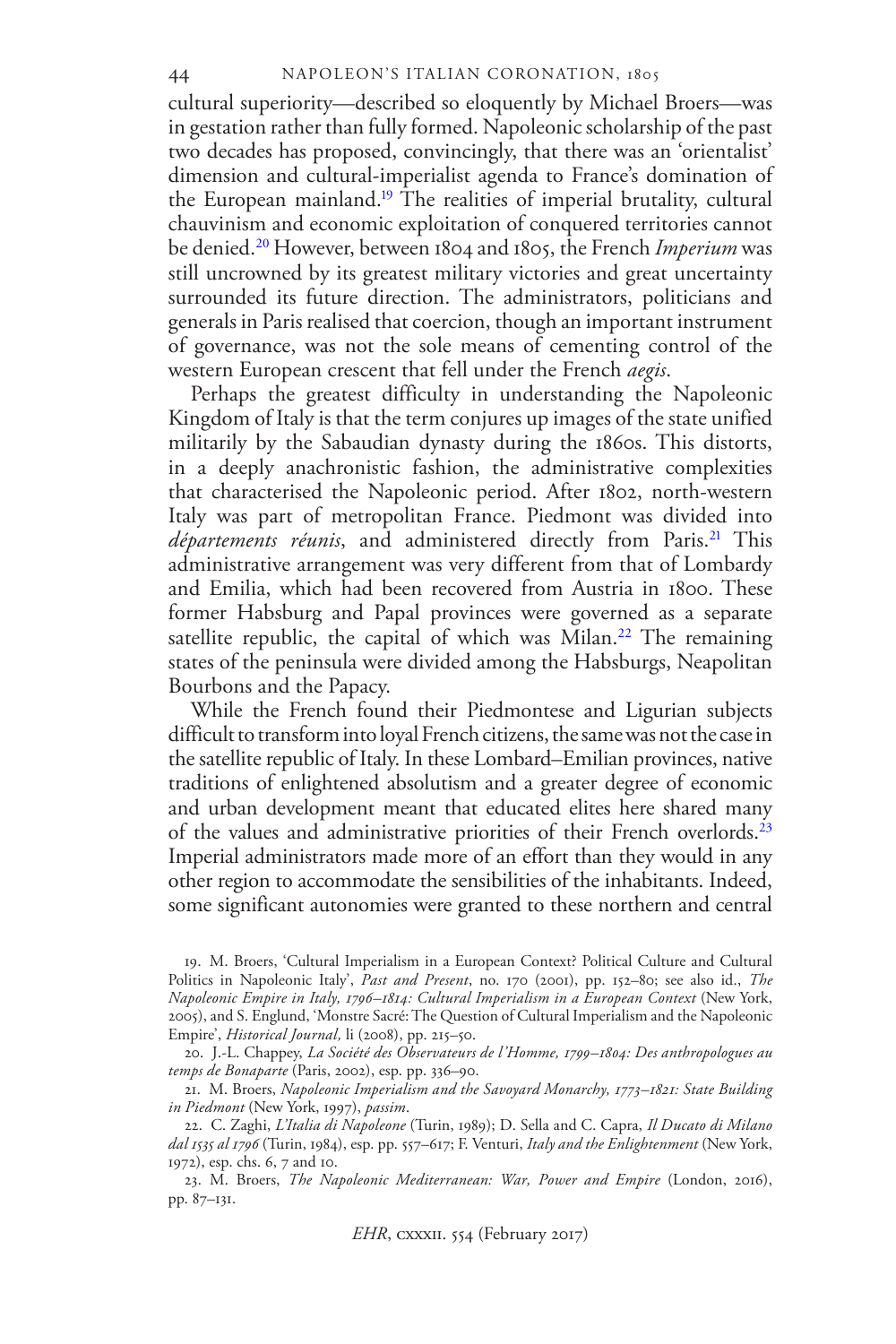Italian provinces. These included a different system of electoral colleges, an additional level of judicial appeal and a separate concordat whereby Catholicism was proclaimed, unlike in France, as the state religion. <sup>[24](#page-4-0)</sup> The satellite Italian Republic established in these provinces was certainly not a colony. In comparative terms, it was a hybrid between a 'dominion' and a 'protectorate' of its French masters.[25](#page-4-1) This special status with the wider French *Imperium* made Italian elites dream that this was a prelude to even greater autonomy—none more than Francesco Melzi d'Eril, Napoleon's vice-president and key Lombard collaborator between 1802 and 1805, who dreamed that the Italian Republic over which he presided would one day achieve independence from its French protector.<sup>[26](#page-4-2)</sup>

Bonaparte, as the ruler of a much vaster network of imperial satellites, had little desire that greater self-rule be bestowed on Italy.<sup>[27](#page-4-3)</sup> The limited reward for loyalty was a measure of local autonomy and direct participation in government. Most notably, government ministers, legislators, judges, military officers, prefects and bishops were all native Italians. This was not the case in adjacent Piedmont, Liguria and other areas of the French *Imperium*, where French prefects and bishops were appointed to enact administrative reforms with little regard for local traditions and sensibilities.<sup>[28](#page-4-4)</sup>

In the Italian Republic, former Jacobin radicals and some functionaries of deposed enlightened absolutists hoped that their special status within the Empire would lead to greater autonomy in the future. Napoleon bestowed much patronage and often hinted that more political rewards would follow. Italian elites listened, and hoped that greater things would materialise. This process of keeping native elites guessing lay at the heart of the success of the Italian collaboration system in the satellite kingdom.

#### **I**

Frederick Cooper has argued persuasively that all empires seek to achieve a balance between what he has defined as 'poles of incorporation and poles of differentiation'.[29](#page-4-5) Too much assimilation calls into question,

<sup>24.</sup> D. Arru, *Il Concordato Italiano del 1803* (Milano, 2003), pp. 39–47; M. Roberti, *Milano Capitale Napoleonica: La formazione di uno stato moderno, 1796–1814* (3 vols., Milan, 1947), ii. 95–110.

<sup>25.</sup> J. Osterhammel, *Colonialism: A Theoretical Overview* (2nd edn., Princeton, NJ, 2005), pp. 10–12, 27–37.

<sup>26.</sup> See F. Melzi d'Eril, *Francesco Melzi d'Eril, 1753–1816: Milanese scomodo e grande uomo di stato, visto da un lontano pronipote* (Florence, 2000), esp. pp. 227–88; N. del Bianco, *Francesco Melzi d'Eril: La grande occasione perduta. Gli albori dell'indipendenza nell'Italia Napoleonica* (Milan, 2002), *passim*.

<sup>27.</sup> A. Pingaud, *La Domination française dans l'Italie du Nord (1796–1805)* (2 vols., Paris, 1914), *passim*.

<span id="page-5-1"></span><span id="page-5-0"></span><sup>28.</sup> For a perfect example, see L. Antonielli, *I Prefetti dell'Italia Napoleonica* (Bologna, 1983).

<span id="page-5-2"></span><sup>29.</sup> All empires had 'to find a balance between the poles of incorporation (the empire's claim that different subjects belonged within the empire) and differentiation (the empire's claim that different subjects should be governed differently)': F. Cooper, *Colonialism in Question: Theory, Knowledge, History* (Los Angeles, CA, 2005), p. 154.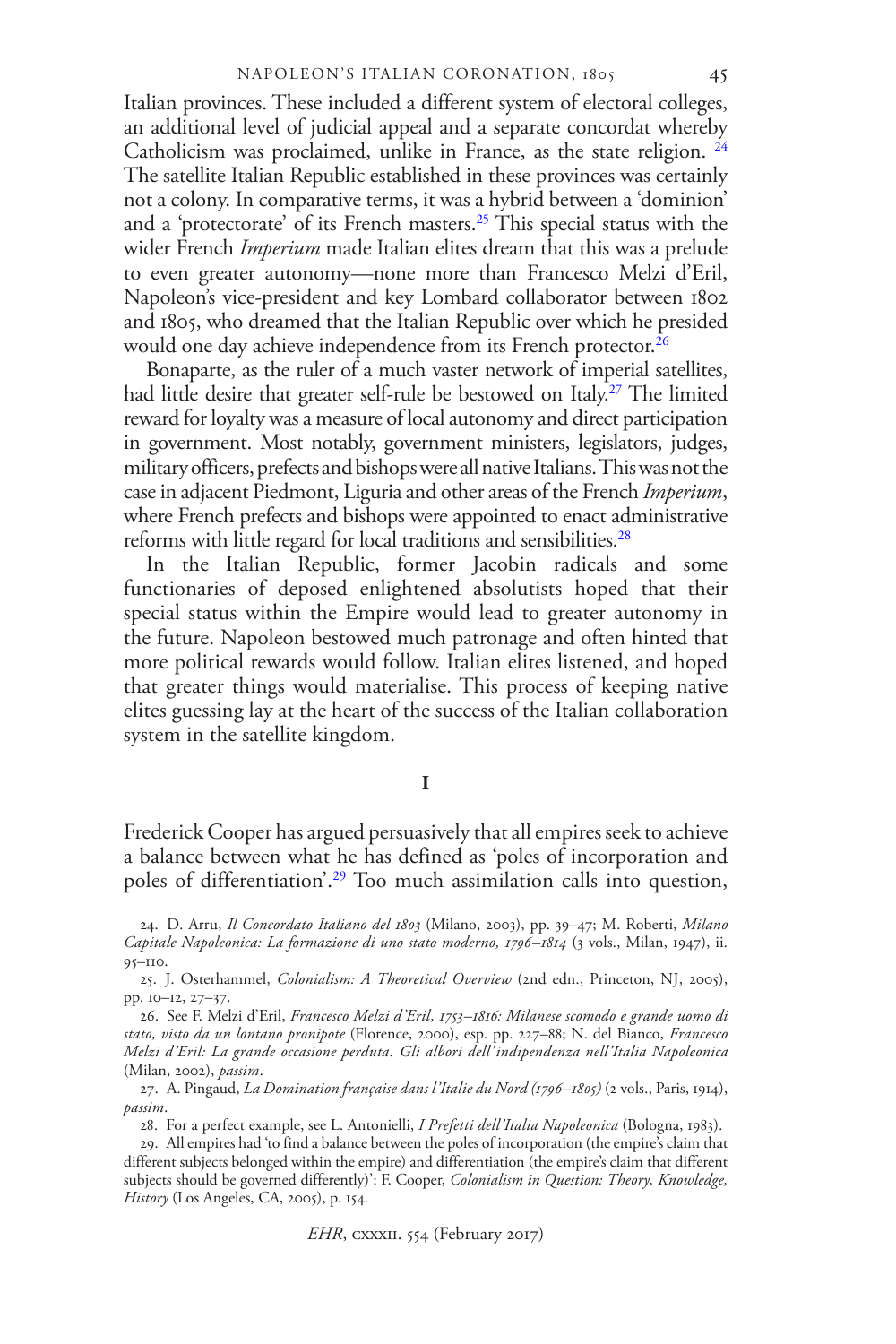#### NAPOLEON'S ITALIAN CORONATION, 1805

46

through the creation of equal 'civilised' citizens, an empire's legitimacy and right to rule. If the end result of a 'civilising mission' is progress, what justifies imperial rule once social and economic advancement is established? But conversely, policies that merely treat subjects as dangerous subversive 'others' creates a constant state of tension, unrest and precarious control. Empires, according to Cooper, seek to establish equilibrium between these two tendencies in unsettled and everchanging circumstances. Thus, in 1805, the nascent Napoleonic Empire was willing to trial assimilationist and integrationist policies in Italy; but subsequent events put a brake on these experiments.

The argument that follows is inspired by David Cannadine's concept of 'ornamentalism'.[30](#page-5-0) As he put it:

*Pace* Edward Said and his 'Orientalist' followers, the British Empire was not exclusively (or even preponderantly) concerned with the creation of 'otherness' on the presumption that the imperial periphery was different from, and inferior to, the imperial metropolis: it was at least as much (perhaps more?) concerned with what has recently been called the 'construction of affinities' on the presumption that society on the periphery was the same, or even on occasions superior to, society in the metropolis.<sup>[31](#page-5-1)</sup>

For Cannadine, the British Empire was not characterised solely by clashes over differences of race, gender, exoticism and other unbridgeable divides. Though these elements of separation were important, the foundation that kept the imperial edifice in place was a shared sense of hierarchy and status that connected the centre to its peripheries. Such networks could not be built exclusively on the subjugation, liquidation and oppression of non-European 'others'. Among British imperialists, there was a realisation that Indian princes, African chiefs, Malaysian Sultans and white settler elites were similar and shared much with the aristocrats of the metropolis. As Cannadine states in a crucial passage of his book:

<span id="page-6-0"></span>It was about antiquity and anachronism, tradition and honours, order and subordination; about glory and chivalry, horses and elephants, knights and peers, processions and ceremony, plumed hats and ermine robes; about chiefs and emirs, sultans and nawabs, viceroys and proconsuls, about thrones and crowns, dominion and hierarchy, ostentation and ornamentalism.[32](#page-5-2)

<span id="page-6-1"></span>Diverse practices, ceremonies, symbols, rites and participants gave the impression that the imperial state was grounded on solid conservative values. In the face of an ever-changing modern world, torn apart by economic and revolutionary forces, imperial hierarchies provided a reassuring sense of permanence, tradition, heritage and concord between communities. Harmony and prosperity radiated downwards

<span id="page-6-3"></span><span id="page-6-2"></span><sup>30.</sup> D. Cannadine, *Ornamentalism: How the British Saw Their Empire* (Oxford, 2001), *passim*.

<sup>31.</sup> Ibid., p. xix.

<span id="page-6-4"></span><sup>32.</sup> Ibid., p. 126.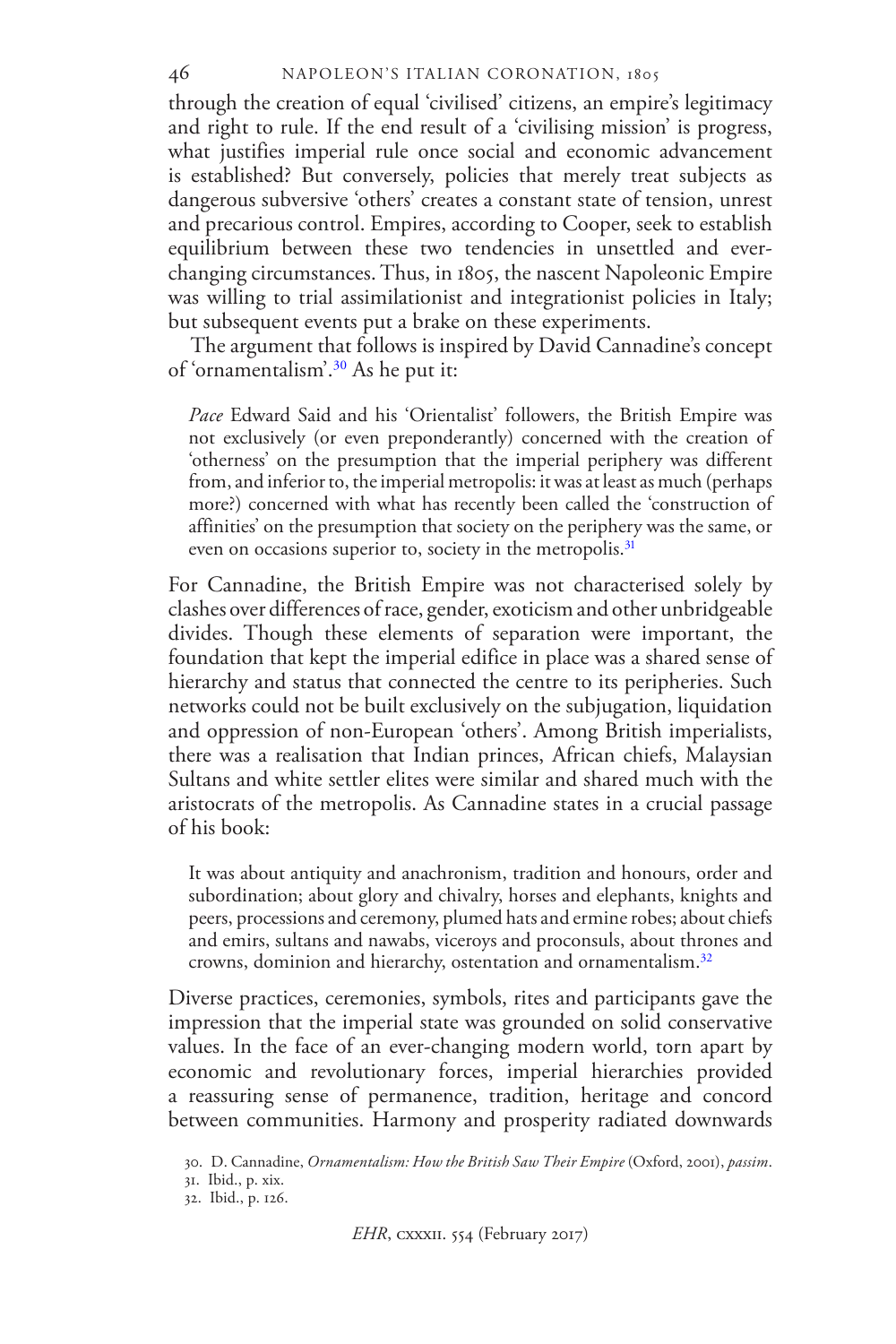from the king-emperor to the lowest colonial subject. This social order structured relations in the British Empire from the mid-nineteenth to the mid-twentieth century.

The Napoleonic context and French imperialism were very different in nature from later transcontinental European empires. Nevertheless, Cannadine's controversial, though stimulating, interpretation is extremely helpful when it comes to trying to understand the hierarchy, symbols and rituals that were deployed to create the Kingdom of Italy.<sup>[33](#page-6-0)</sup> For, analysed in these terms, the Italian coronation was a supremely 'ornamentalist' moment. The crowning of Napoleon in Milan's Duomo was, for the French Empire, what the Delhi Durbars were to be for the British Empire.<sup>[34](#page-6-1)</sup> This was a prime moment to flaunt and display the cultural diversity that imperial power had mastered.

Italian political elites, like Indian maharajas and nizams, were elevated, through this extraordinary ritual, to the position of stakeholders in the Napoleonic project. The empire's sovereignty was strengthened, rather than weakened, by its success in harnessing the centrifugal forces of localism through the co-option of these regional magnates and power brokers.<sup>[35](#page-6-2)</sup> Napoleon would conquer more lands and acquire greater titles than any established monarch of the day; but he was a truly transnational sovereign who did not want his unified empire to degenerate into an early modern composite state.<sup>[36](#page-6-3)</sup> His adherence to the Enlightenment's quest to rationalise government made him wary of traditions that could fragment his administrative and political authority. Despite disliking compromise, the emperor nevertheless realised, in 1805, the need to rule with some measure of consent and a sense of shared purpose. The Italian coronation was an attempt to achieve this objective through a mass *ralliement* of the notables of his satellite kingdom.<sup>[37](#page-6-4)</sup>

The foundation of the empire in France, as Philip Dwyer has highlighted, was not the product of a single human will, but yet another attempt to stabilise French society and heal the revolutionary divisions of the 1790s. Elites in France viewed it not as the best of all possible

33. A. Burton, review of Cannadine, *Ornamentalism*, *American Historical Review*, cvii (2002), pp. 497–8; I. Fletcher, review of Cannadine, *Ornamentalism*, *Victorian Studies*, xlv (2003), pp. 532–4. For a more sympathetic treatment, see P.H. Hoffenberg, review of Cannadine, *Ornamentalism*, *Journal of World History*, xiv (2003), pp. 264–9.

<span id="page-7-1"></span><span id="page-7-0"></span>34. R.E. Frykenberg, 'The Coronation Durbar of 1911: Some Implications', in id., ed., *Delhi Through The Ages: Essays in Urban History, Culture and Society* (Delhi, 1986), pp. 369–90; M. Bence Jones, 'Splendours of the Raj', *Journal of the Royal Society of Arts*, cxxxii (1984), pp. 155– 70. For when things went wrong, see C.W. Nuckolls, 'The Durbar Incident', *Modern Asian Studies*, xxiv (1990), pp. 529–59.

<span id="page-7-3"></span><span id="page-7-2"></span>35. R. Robinson, 'Non-European Foundations of European Imperialism: Sketch for a Theory of Collaboration', in R. Owen and B. Sutcliffe, eds., *Studies in the Theory of Imperialism* (London, 1972), pp. 117–42.

36. J.H. Elliott, 'A Europe of Composite Monarchies', *Past and Present*, no. 137 (1992), pp. 48–71; D.W. Hayton, J. Kelly and J. Bergin, eds., *The Eighteenth-Century Composite State: Representative Institutions in Ireland and Europe, 1689–1800* (Basingstoke, 2010).

<span id="page-7-5"></span><span id="page-7-4"></span>37. M. Broers, *Europe under Napoleon, 1799–1815* (London, 1996), pp. 99–143.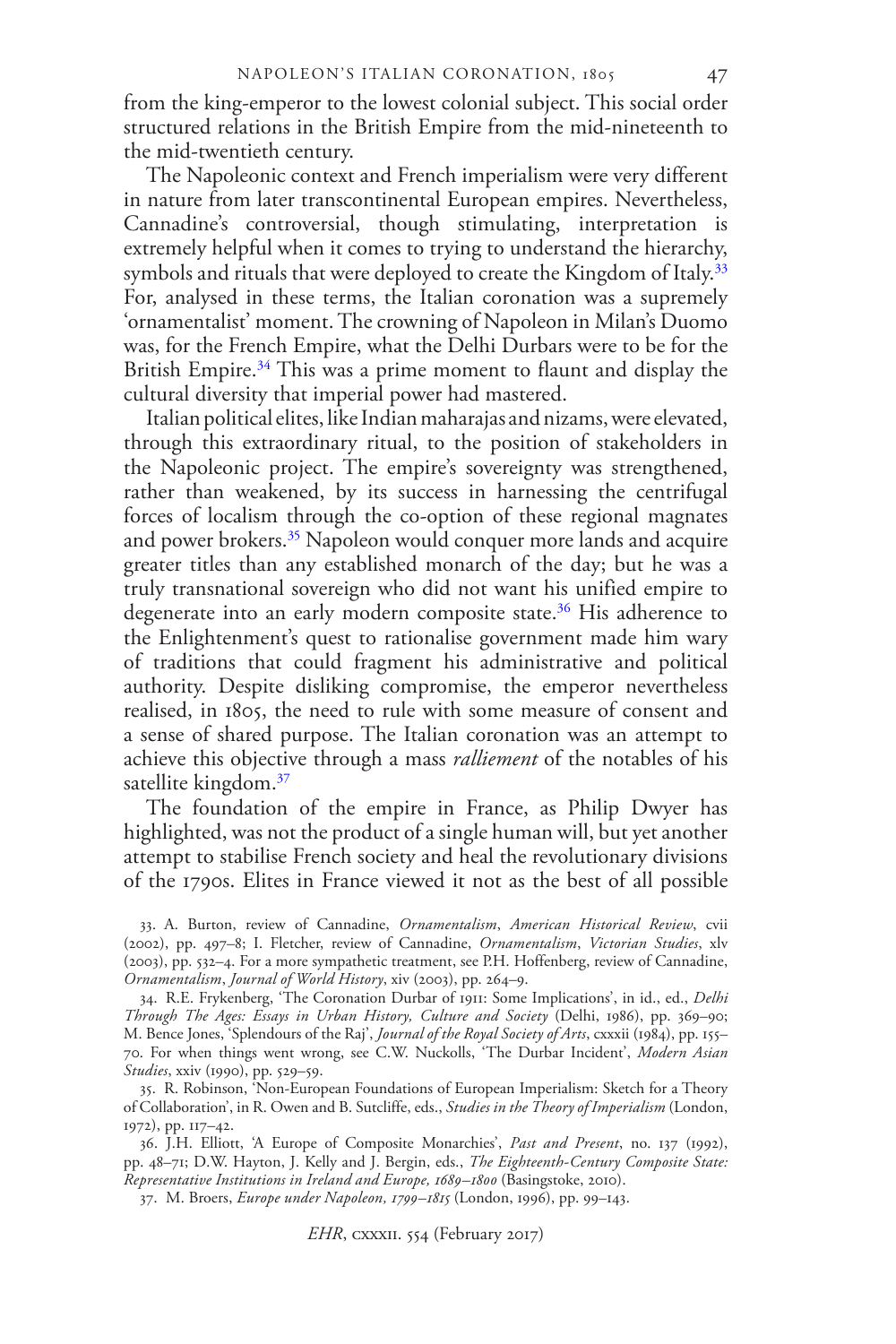worlds, but as a compromise that allowed legitimists, moderates and former Jacobins to work together in a stable political order.<sup>[38](#page-7-0)</sup> Annie Jourdan, in an incisive chapter, has speculated persuasively that Napoleon in 1804 created the constitutional monarchy that Louis  $XVI$  had so spectacularly failed to establish in 1790.<sup>[39](#page-7-1)</sup> The subsequent coronation in Notre Dame sought unsuccessfully, according to Dwyer and many others, to sacralise the transition from republic to constitutional monarchy. It combined notions of social contract, popular consent, papal unction and dynastic succession in a confused panoply of symbols, gestures and rites that failed to make a lasting impression on French society.<sup>[40](#page-7-2)</sup>

Perhaps the most substantial problem facing those responsible for staging the coronation in the Duomo was that it used the French *sacre* of 1804 as a template. The divisions which characterised Italian society did not match those generated by the revolutionary struggles that had torn France apart since the 1790s. A complex jumble of geographical factors, *ancien régime* legacies and the Cisalpine culture of regionalism meant that the grandees of Northern Italy had no tradition of working together under the same state. A number of supplementary symbols, rituals and gestures had to be invented to suit the Italian context and build new bonds. The attempt to reconcile French imperial hegemony with the sensibilities of Italian collaborators and elites led to an extremely complicated ceremony filled with competing, and at times contradictory, semiotic claims. The ritual of 1804 was yet another attempt to end the Revolution. Six months later, the rites at Milan attempted to create an 'ornamentalist' Empire.

Both the emperor-king and his imperial officials admired the legacies of Rome and the Renaissance, which constituted the intellectual and cultural heritage of the peninsula.<sup>[41](#page-7-3)</sup> The coronation in Milan showed that Napoleon wished to tap into this heritage and use it to solidify his rule. <sup>[42](#page-7-4)</sup> He wanted to demonstrate to the Melzis, Littas, Capraras, Marescalchis, Valdrighis and Aldinis of this subalpine region that they were not conquered peoples but associates in the imperial project;  $43$ and, even if the attempt did not entirely convince its intended audience,

42. E. Pigni, 'Le due incoronazioni di Napoleone', *Aevum*, lxxix (2005), pp. 739–44.

<span id="page-8-3"></span>43. C. Capra, 'Nobili, notabili, élites: Dal "modello" francese al caso italiano', *Quaderni Storici*, xiii (1978), pp. 12–42.

<sup>38.</sup> P. Dwyer, 'Napoleon and the Foundation of the Empire', *Historical Journal*, liii (2010), pp. 339–58.

<sup>39.</sup> A. Jourdan, 'Conclusion. The Napoleonic Empire in the Age of Revolutions: The Contrast of Two National Representations', in M. Broers, P. Hicks and A. Guimerá, eds., *The Napoleonic Empire and the New European Political Culture* (Basingstoke, 2012), pp. 313–26.

<span id="page-8-0"></span><sup>40.</sup> P. Dwyer, 'Citizen Emperor, Political Ritual, Popular Sovereignty and the Coronation of Napoleon I', *History*, c (2015), pp. 40–57.

<span id="page-8-2"></span><span id="page-8-1"></span><sup>41.</sup> This persisted throughout the French Empire's involvement in Italy; see R.T. Ridley, *The Eagle and the Spade: The Archaeology of Rome during the Napoleonic Era, 1809–1814* (Cambridge, 1992), pp. 47–93.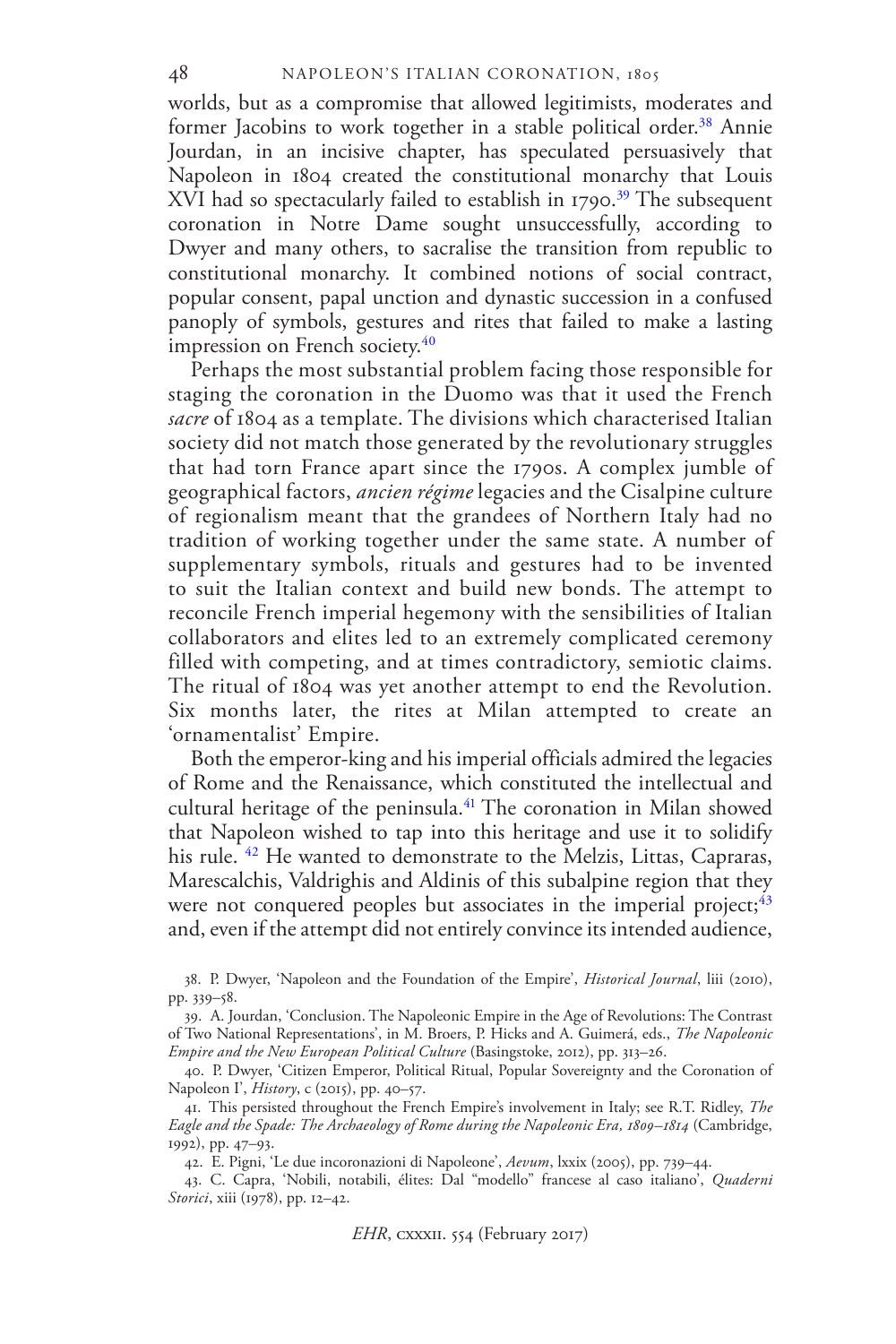Italian elites no doubt hoped that collaboration with their French masters would bring advancement.

There was a major difference that distinguished Napoleonic 'ornamentalism' from British 'ornamentalism'. The British Empire's hierarchies and orders were supposed to act as an antidote against the dangers and vagaries of modernity. The 'ornamentalism' identified by Cannadine was in essence anachronistic and backward-looking. Nothing could have been further from the mind of French imperialists in the early nineteenth century. Their vision of empire was intrinsically about bringing modernity and Napoleonic civilisation to Europe's peripheries. Unlike the British later in the century, the French believed that advancement, reform and social conservatism could, paradoxically, work hand in hand. They hoped that the creation of a new ceremonial and hierarchical order, buttressed with invented traditions, could influence the imagination of local elites and stimulate a sense of loyalty to the regime and its vision of enlightened progress.[44](#page-8-0) The rhetorical strategy, deployed during the Italian coronation, was to state that only the French Empire could make the Italian Kingdom fit to meet the challenges of the future. France's enlightened culture, which promoted civilised values and administrative efficiency, would counteract the degeneration in which Italian society had languished over the prior centuries.<sup>[45](#page-8-1)</sup>

The crowning in Milan's Duomo was thus intended to create an indissoluble symbolic bond between the elite collaborators of the Italian Kingdom and their imperial masters.<sup>[46](#page-8-2)</sup> Italian notables were given a central role in Milan, which provided them with their own space in the symbolic order and rituals of the Empire. The ceremony tried to highlight how Napoleonic progress could create hierarchies on the empire's periphery that were as harmonious and stable as those of the Old Order. This, however, was no easy task, given the divisions that characterised the upper echelons of Napoleonic society in Italy. Mapping the French social order onto the plains of the Cisalpine region was extremely difficult because of the historical, municipal, regional and corporate rivalries of the Italians.

Nevertheless, the Napoleonic Empire did try to accommodate and welcome Italian associates into its fold in 1805. The French Empire's primary goal, as the field of warfare expanded through the decade, was the military domination and economic exploitation of all conquered lands; $47$  but compulsion was only half the story. French imperialists,

<span id="page-9-1"></span><span id="page-9-0"></span><sup>44.</sup> For a broader analysis, see M. Broers, 'Napoleon, Charlemagne, and Lotharingia: Acculturation and the Boundaries of Napoleonic Europe', *Historical Journal*, xliv (2001), pp. 135–54.

<sup>45.</sup> S. Patriarca, *Italian Vices, Nation and Character from the Risorgimento to the Republic* (Cambridge, 2010), pp. 20–50.

<span id="page-9-2"></span><sup>46.</sup> Indeed a proper *ancien régime* order of chivalry was created after the coronation to fulfil this purpose: E. Pigni, *L'Ordine della Corona di ferro e le altre ricompense concesse da Napoleone I nel Regno Italico* (Florence, 2014).

<span id="page-9-4"></span><span id="page-9-3"></span><sup>47.</sup> Woolf, *Napoleon's Integration of Europe*, pp. 133–84.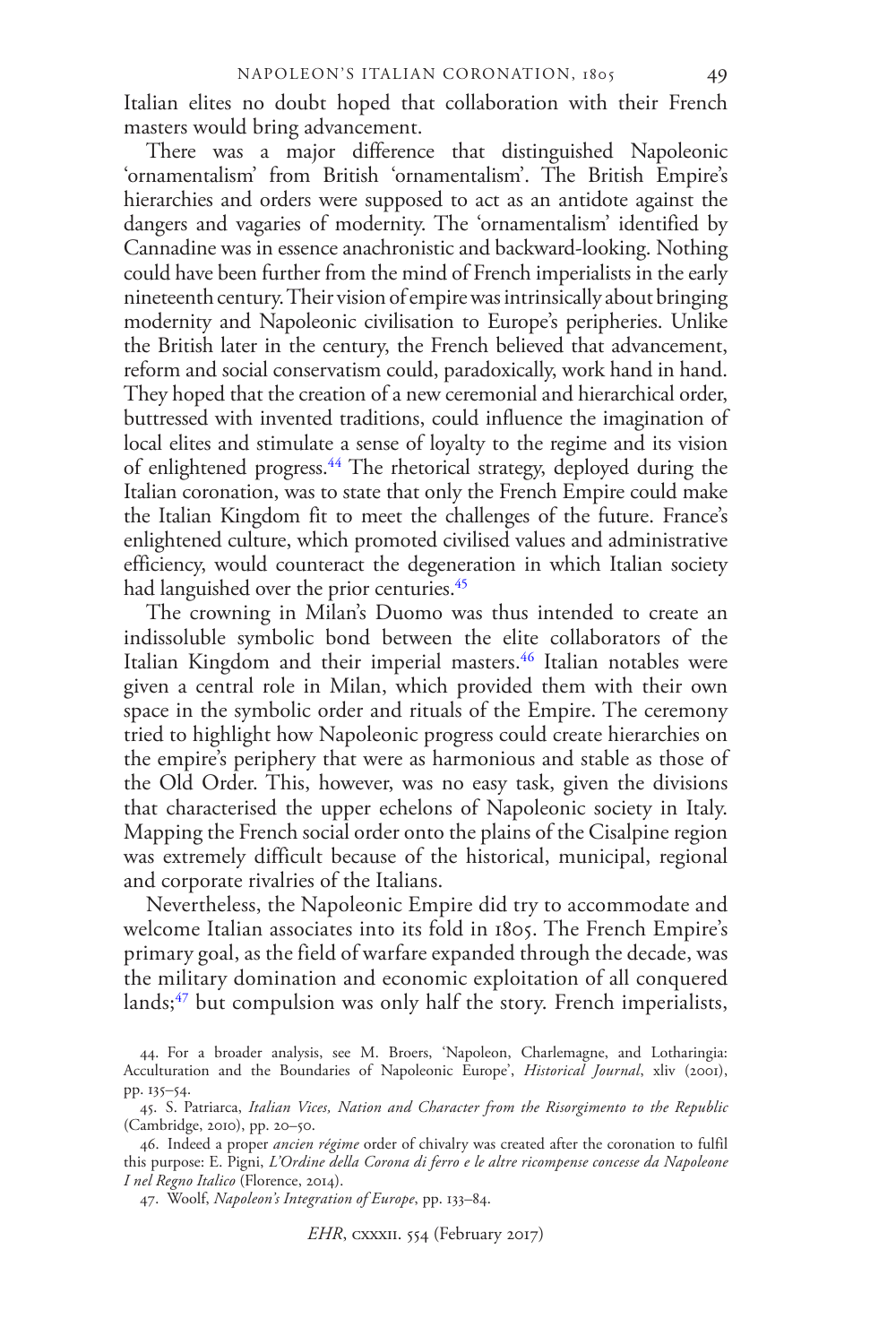#### NAPOLEON'S ITALIAN CORONATION, 1805

where possible, wished to avoid oppressing Italian lawyers, officials and landowners. Subjugation, as Spain was to show, was a much more expensive business than co-operation. Inducements, both tangible and symbolic, were to be proffered. Italy's place within the nascent empire needed to be defined, not just through legal and administrative reforms, but also in ceremonial and cultural terms. This quest to define the nature of local elites and their culture could lead to as much confusion as clarity. But the rituals and practices of imperial co-option of elites were not exclusive to the Italian context, and similar arguments could be extended to the Dutch, German and Polish satellite kingdoms.<sup>[48](#page-9-0)</sup> Indeed, Jasper Heinzen has recently put forward a similar analysis of British Hanover, and Daniel O'Neill has argued that Edmund Burke had a similar understanding of the mechanisms of British imperial rule.<sup>[49](#page-9-1)</sup>

#### **II**

When they first arrived in Lombardy in the late 1790s, the Directory had imposed 'gratitude to the French liberators' as an article of the new constitution of its Italian protectorate.<sup>[50](#page-9-2)</sup> This was reinforced further by an annual feast of gratitude in which Lombards and Emilians were expected to compete in public displays of obsequiousness. Realising that 'thankfulness' was a difficult sentiment to instil in any population, Bonaparte developed a more practical and realistic cultural agenda. Abstractions made way for the cult of the hero and the individual genius. $51$ 

However, a number of problems, and scandals, especially the Ceroni affair,<sup>[52](#page-9-4)</sup> brought the relationship between Italy and France to the brink of collapse. Early in 1803, Captain Giuseppe Ceroni published a rather mediocre poem that was critical of Bonaparte and dedicated it to a state counsellor in Milan named Leopoldo Cicognara. Joachim Murat, the commander of the French forces in Italy, decided to use the affair as a pretext to discredit Napoleon's Italian vice-president, Francesco Melzi d'Eril, whom he disliked because of his opposition to French army expenditure in northern Italy. Ultimately, Murat overplayed his hand by arresting not only Ceroni but also the prefect Pio Magenta

<span id="page-10-7"></span>52. Varni, *Bologna Napoleonica*, pp. 181–5; Zaghi, *L'Italia di Napoleone*, pp. 48–9.

*EHR*, cxxxii. 554 (February 2017)

<span id="page-10-0"></span><sup>48.</sup> Unfortunately, the only general history of the satellite kingdoms is in need of an update. See O. Connelly, *Napoleon's Satellite Kingdoms: Managing Conquered Peoples* (Malabar, 1990), *passim*; but also J. Czubaty, *The Duchy of Warsaw, 1807–1815: A Napoleonic Outpost in Central Europe* (London, 2016), chs. 2, 8.

<span id="page-10-3"></span><span id="page-10-2"></span><span id="page-10-1"></span><sup>49.</sup> J. Heinzen, 'Transnational Affinities and Invented Traditions: The Napoleonic Wars in British and Hanoverian Memory, 1815–1915', *English Historical Review*, cxxvii (2012), p. 1419; D.I. O'Neill, *Edmund Burke and the Conservative Logic of Empire* (Los Angeles, CA, 2016), pp. 1–3, 54–8, 100–10, 158–67, and 168–78.

<span id="page-10-5"></span><span id="page-10-4"></span><sup>50.</sup> Archivio di Stato di Milano [hereafter ASMi], Atti di Governo, Potenze Sovrane, 126 and 129, Festa della Riconoscenza alla Repubblica Francese.

<span id="page-10-6"></span><sup>51.</sup> Migliorini, *Il Mito dell'Eroe*, *passim*.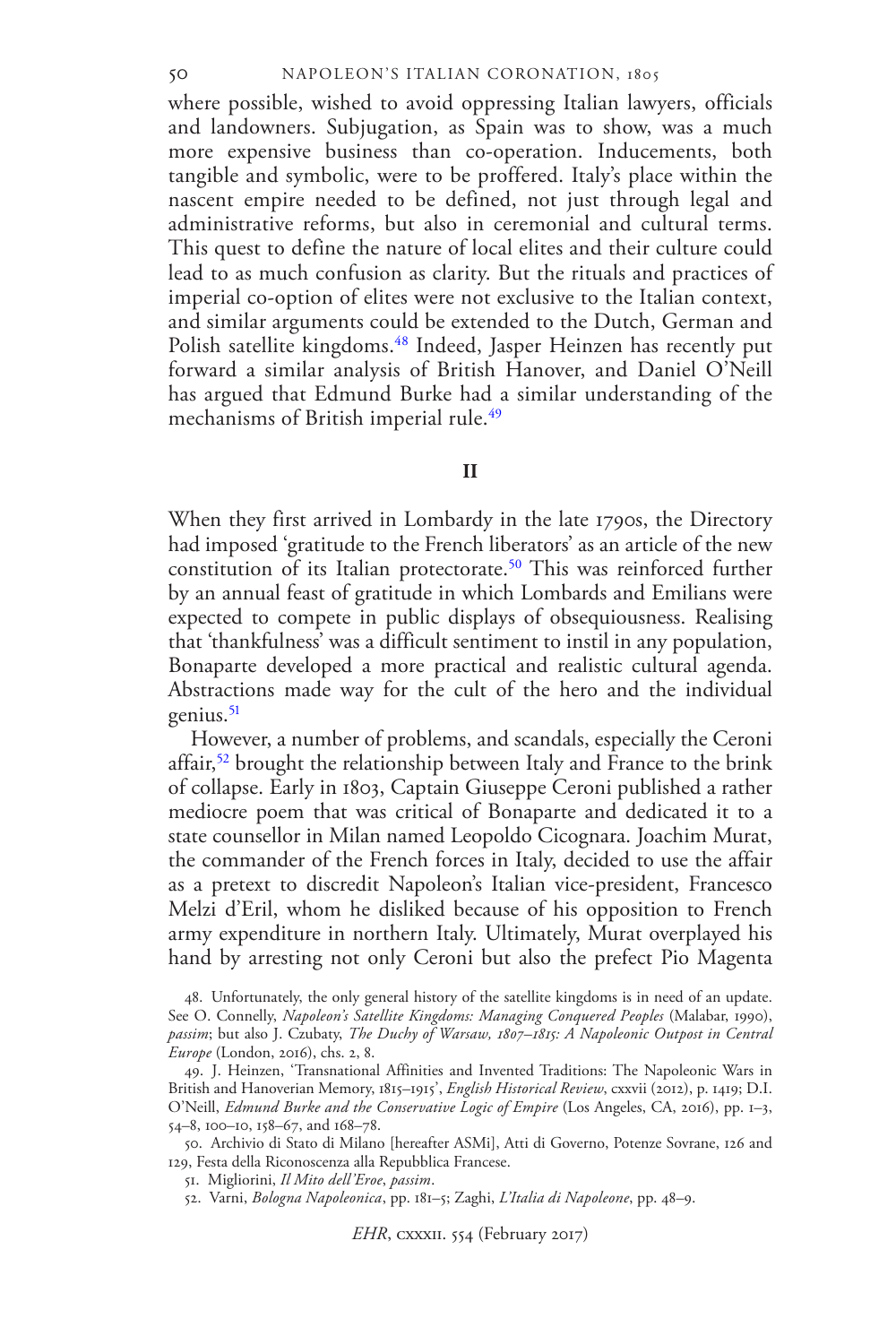of Basso Po, Counsellor Cicognara, and a former Italian minister of war, General Pietro Teulié. In the wake of these arrests, Melzi sent an indignant letter of resignation to the First Consul.

Napoleon decided not to inflame the situation. He confirmed his esteem for and full confidence in his vice-president, while censuring Murat for over-zealousness and urging him to respect all Italian authorities.[53](#page-10-0) All those arrested were reinstated in government service and, after a brief spell in prison, Ceroni too received a pardon. The relationship between Bonaparte, his Italian collaborators and the French military, at times, seemed to resemble a triangle of competing but overlapping ambitions. Melzi d'Eril, as a former Josephist reformer, shared many of Bonaparte's objectives; but, as the Ceroni affair proved, he was far too wilful and independent to be simply a vassal of Paris.<sup>[54](#page-10-1)</sup>

The foundation of the French Empire and the coronation of Napoleon as emperor made Italy's continued existence as a republic problematic.<sup>[55](#page-10-2)</sup> The French transition to 'constitutional monarchy' provided an opportunity to tighten and clarify the relationship between Paris and Milan. After the proclamation of the Empire in May 1804, the transformation of northern Italy into a monarchical regime was a convoluted process. An offer of the Italian Crown was made, by the Italian Consulta di Stato (the Italian equivalent of the Senate), to the French emperor, during the first half of the year.<sup>[56](#page-10-3)</sup> Unwilling to accept the conditions of this proposal, Napoleon avoided responding to the offer.[57](#page-10-4) During the subsequent months, calls for the republic to be converted into a kingdom increased. General Domenico Pino, the commander of Italian troops at the Boulogne camp, was among the first, in May 1804, to propose that the emperor of the French should also be king of Italy.<sup>[58](#page-10-5)</sup> The Consulta di Stato spent the better part of January and February negotiating secretly the terms by which this transition should happen.[59](#page-10-6)

<span id="page-11-1"></span><span id="page-11-0"></span>Napoleon wrote to the Habsburg emperor Francis II, on 1 January 1805, announcing (prematurely) that his brother Joseph would ascend the Milanese throne.<sup>[60](#page-10-7)</sup> Very disingenuously, the French emperor kept assuring his Habsburg counterpart that the Italian Kingdom was a separate entity, and that the empire's armies would withdraw once the peninsula's security from foreign invasion could be guaranteed. But Russia, Austria and Britain had already begun military preparations,

<span id="page-11-6"></span>54. Melzi d'Eril, *Francesco Melzi d'Eril, 1753–1816,* pp. 281–3.

55. Zaghi, *L'Italia di Napoleone*, pp. 49–52.

<span id="page-11-8"></span>58. Pillepich, *Napoleone e gli Italiani*, p. 49.

59. Ibid.

<span id="page-11-5"></span><span id="page-11-4"></span><span id="page-11-3"></span><span id="page-11-2"></span><sup>53.</sup> N. del Bianco, *Il Coraggio e la Sorte: Gli Italiani nell'età Napoleonica dalle Cisalpine al Regno Italico* (Milan, 1997), pp. 215–16.

<span id="page-11-7"></span><sup>56.</sup> A. Pillepich, *Napoleone e gli Italiani* (Bologna, 2005), pp. 49–51.

<sup>57.</sup> *Napoléon Bonaparte: Correspondance générale*, ed. T. Lentz et al. (15 vols., Paris, 2004–18) [hereafter *Nap. Corres.*], iv. 743–4, no. 8953 (23 June 1804).

<span id="page-11-9"></span><sup>60.</sup> *Nap. Corres*., v. 20, no. 9483 (Paris, 11 nivôse an XIII [1 Jan. 1805]).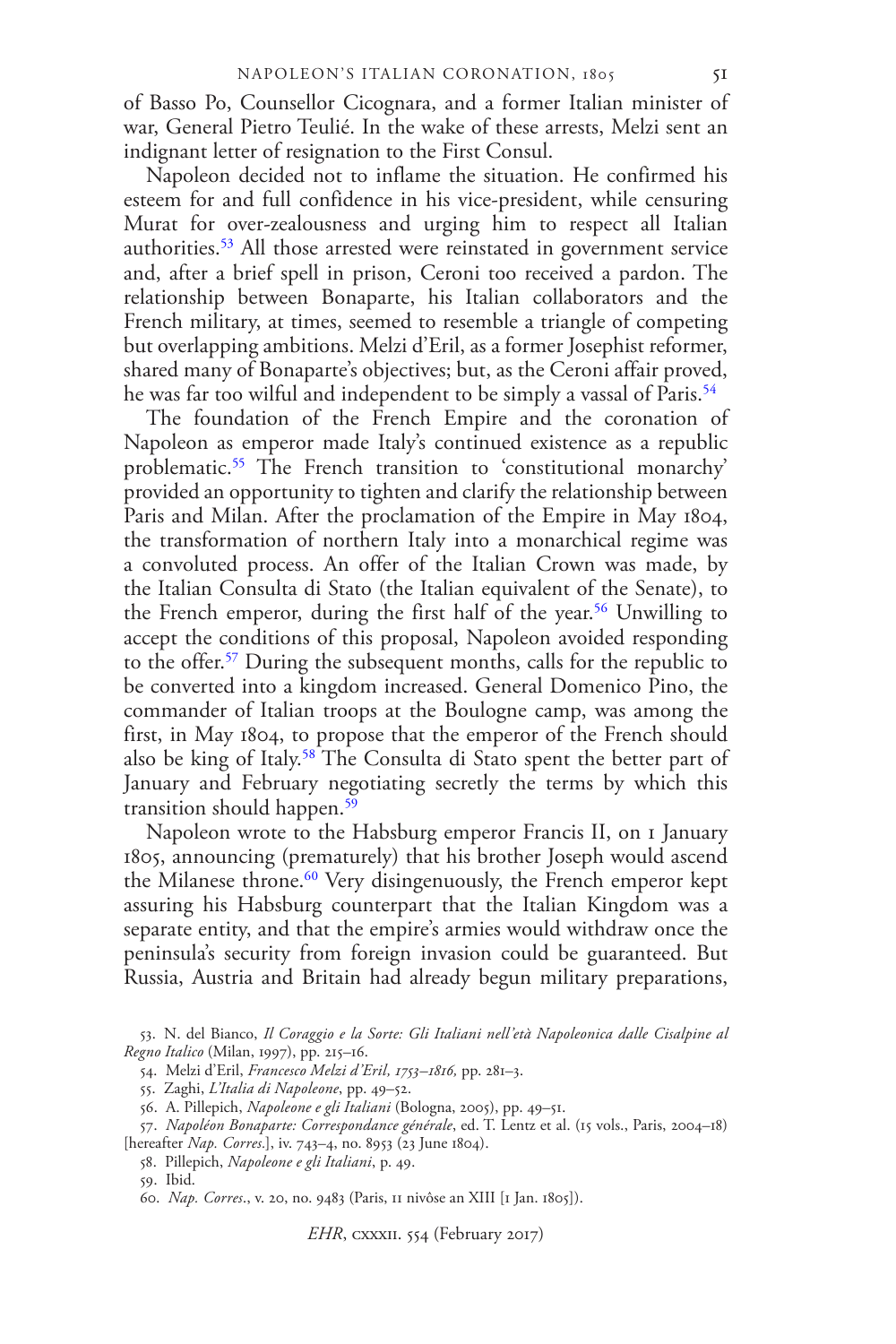and the establishment of a satellite kingdom in northern Italy catalysed the formation of the Third Coalition against France.<sup>[61](#page-11-0)</sup> Both Joseph and Louis Bonaparte forced their imperial brother's hand when they refused the throne, knowing that acceptance would mean renouncing their rights of succession to the French Empire.<sup>[62](#page-11-1)</sup> The initial offer of the throne, by the Consulta, was too restrictive, and the eventual deal which was reached gave Napoleon much greater freedom.<sup>[63](#page-11-2)</sup> The compromise was, unsurprisingly, very similar to the proclamation that created the French Empire. On 17 March 1805, a delegation of the Consulta offered Napoleon the Crown of Italy in a formal ceremony at the French Senate, where he accepted this additional royal title.<sup>[64](#page-11-3)</sup>

In return he promised to guarantee the religion, the borders and the political and civil liberties of the kingdom. As in France, the irrevocability of the sale of national lands that had once belonged to the *ancien régime* clergy and nobility was enshrined in the constitution.<sup>[65](#page-11-4)</sup> The central difference related to the law of succession. It was stated that Napoleon's successor could not hold the Crowns of both France and Italy in a personal union. However, article five of the proclamation of the new kingdom specified that a successor would only be nominated once the French had evacuated Naples, the Russians Corfu and the British Malta.<sup>[66](#page-11-5)</sup> It would thus take until 16 February 1806, the fourth constitutional statute, for Napoleon to nominate his stepson Eugène de Beauharnais as the heir to the Italian Kingdom.<sup>[67](#page-11-6)</sup>

It was decided that Napoleon would travel in May 1805 to his Cisalpine kingdom and be invested with his new title.<sup>[68](#page-11-7)</sup> Barring the creation of the French Empire, no immediate Italian precedents (excluding obscure medieval ones) existed which could act as a model for this ceremony. The Napoleonic Kingdom of Italy was a fabrication, the historical roots of which were a contrivance at best.<sup>[69](#page-11-8)</sup> It bore little relation to the medieval Kingdom of the Lombards which, between the sixth and eight centuries, had covered much of the peninsula.<sup>[70](#page-11-9)</sup>

61. Schroeder, *Transformation of European Politics*, pp. 257–76.

<span id="page-12-1"></span><span id="page-12-0"></span>62. L. Mascilli Migliorni, *Napoleone: L'Uomo che esportò la Rivoluzione in tutta Europea* (Rome, 2014), pp. 235–8.

<span id="page-12-3"></span><span id="page-12-2"></span>63. By this time relations between Napoleon and Melzi were strained, to say the least: *Nap. Corres*., iv. 841, no. 9149 (Saint Omer, 10 fructidor an XII [28 Aug. 1804]).

64. *Nap. Corres*, v. 133–4, nos. 9693, 9695 (La Malmaison, 25 ventôste an XIII [16 Mar. 1805]). 65. Pigni, 'Le due incoronazioni di Napoleone', p. 742.

66. ASMi, Atti di Governo, Potenze sovrane 146, Statuto Costituzionale del Regno d'Italia, 19 Mar. 1805.

<span id="page-12-5"></span><span id="page-12-4"></span>67. ASMi, Atti di Governo, Potenze sovrane 146, Quarto Statuto Costituzionale del Regno d'Italia, 16 Feb. 1806. Attempts were made until 1814 to keep Eugène in place in Milan; see D. Spadoni, *Milano e la congiura militare nel 1814 per l'indipendenza italiana* (3 vols., Modena, 1937).

68. ASMi, Atti di Governo, Potenze sovrane 146, Coronation, decrees issued on 22 Mar. 1805.

69. For an interesting view of this, see N. Davies, *Vanished Kingdoms: The History of Half-Forgotten Europe* (London, 2011), pp. 493–538, and P.H. Wilson, *The Holy Roman Empire: A Thousand Years of Europe's History* (London, 2016), pp. 21–42.

<span id="page-12-6"></span>70. N. Christie, *The Lombards* (Oxford, 2002), pp. 69–108.

*EHR*, cxxxii. 554 (February 2017)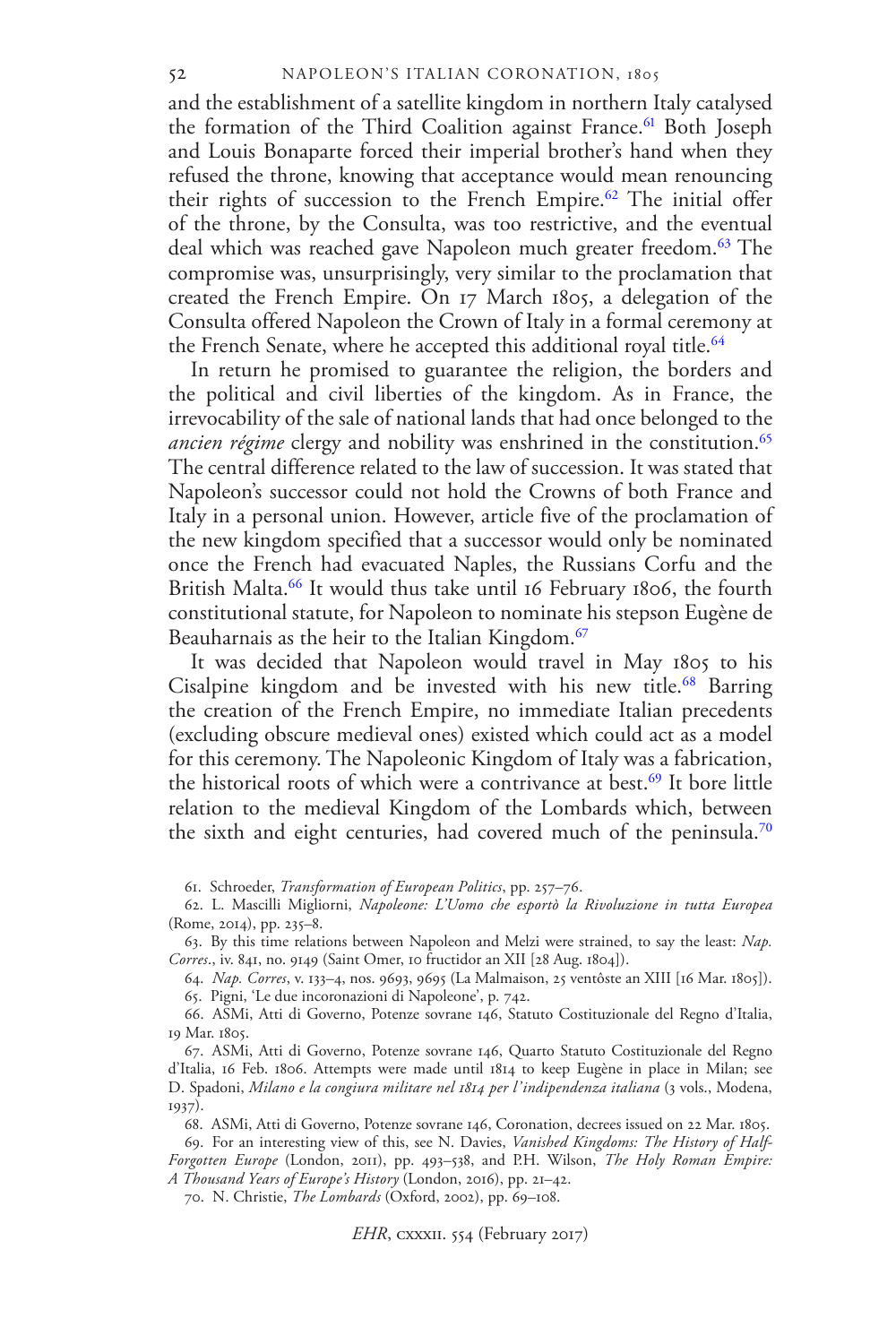As already discussed, the Parisian *sacre* of December 1804, with some additional prescriptions from the *pontificale romanum*, was used as a basic ceremonial and liturgical template for the Italian crowning.<sup>[71](#page-12-0)</sup> Very little is recorded in the archives concerning the rationale behind the ceremonial choices made on this occasion. The best source remains a letter from Napoleon, sent on 28 March 1805, to Louis Philippe de Ségur, the Imperial Grand Master of Ceremonies.[72](#page-12-1) The emperor reiterated that the list of attendees and the ceremonial procedures should mirror those of 2 December 1804 in Notre Dame; but, significantly, he stated that, unlike in Paris:

I will not be consecrated, but only crowned. The regalias of Charlemagne, of the French Empire and of the Kingdom of Lombardy, will be present at the Coronation.[73](#page-12-2)

This was an important distinction that has not been emphasised sufficiently. According to the state-sanctioned *Cérémonial de l'Empire Français*, Napoleon was anointed with holy oil during the coronation at Notre Dame in Paris. The official record, published after the ceremony, noted that the Emperor received a *triple onction* from the pope.[74](#page-12-3) This occurred after the hymn *Veni creator spiritus* and the litanies. On 27 April 1805 Ségur wrote to Felici, the Italian Minister of the Interior, that:

His Majesty will be crowned and not consecrated [in Milan], he has made this choice because one can only be consecrated once whereas one can be crowned in different countries several times.[75](#page-12-4)

Beyond doubt Napoleon was sealed with holy, though unmiraculous, oil by the pope at the French *sacre*. [76](#page-12-5) It was Jean-Étienne-Marie Portalis, one of the chief negotiators of the Concordat, who advised (incorrectly) the new emperor that the founders of all new dynasties needed to be anointed with holy oil by the pope.[77](#page-12-6) It was probably from this original ceremonial error that Ségur deduced that multiple coronations were

<span id="page-13-3"></span><span id="page-13-2"></span>75. ASMi, Atti di Governo, Potenze Sovrane 148, Ségur to Felici, 28 Apr. 1805.

76. Cf. G. Ellis, 'Religion According to Napoleon: The Limitations of Pragmatism', in N. Aston, ed., *Religious Changes in Europe, 1650–1914* (London, 1997), p. 246. According to Ellis, there was no formal religious service during the *sacre*. It is true that the constitutional oath and the crowning were secular moments, but the consecration and coronation mass were supremely religious in character. The French *sacre* was hybrid in nature rather than secular. Catholicism played its part was but was subordinate to the state.

77. J.-O. Boudon, *Napoléon et les cultes: Les religions en Europe à l'aube du XIX<sup>e</sup> siècle, 1800– 1815* (Paris, 2002), p. 126.

<sup>71.</sup> Ruggieri, 'L'Incoronazione di Napoleone I', p. 749.

<sup>72.</sup> *Nap. Corres*, v. 161, no. 9747 (Saint-Cloud, 7 germinal an XIII [28 Mar. 1805]).

<span id="page-13-1"></span><span id="page-13-0"></span><sup>73.</sup> Ibid.

<sup>74. &#</sup>x27;S.S. a fait à l'Empereur une triple onction, l'une sur la tête, les autres dans les deux mains': Louis-Philippe de Ségur, *Cérémonial de l'empire français: contenant, 1<sup>e</sup> . Les honneurs civils et militaires à rendre aux autorités militaires, civiles et ecclésiastiques de l'Empire, et aux différentes personnes occupant des places, à qu'il en est dû d'après le décret impérial…* (Paris, 1805), p. 20; J. Tulard, *Le Sacre de l'Empereur Napoléon: Histoire et légende* (Paris, 2004), p. 46.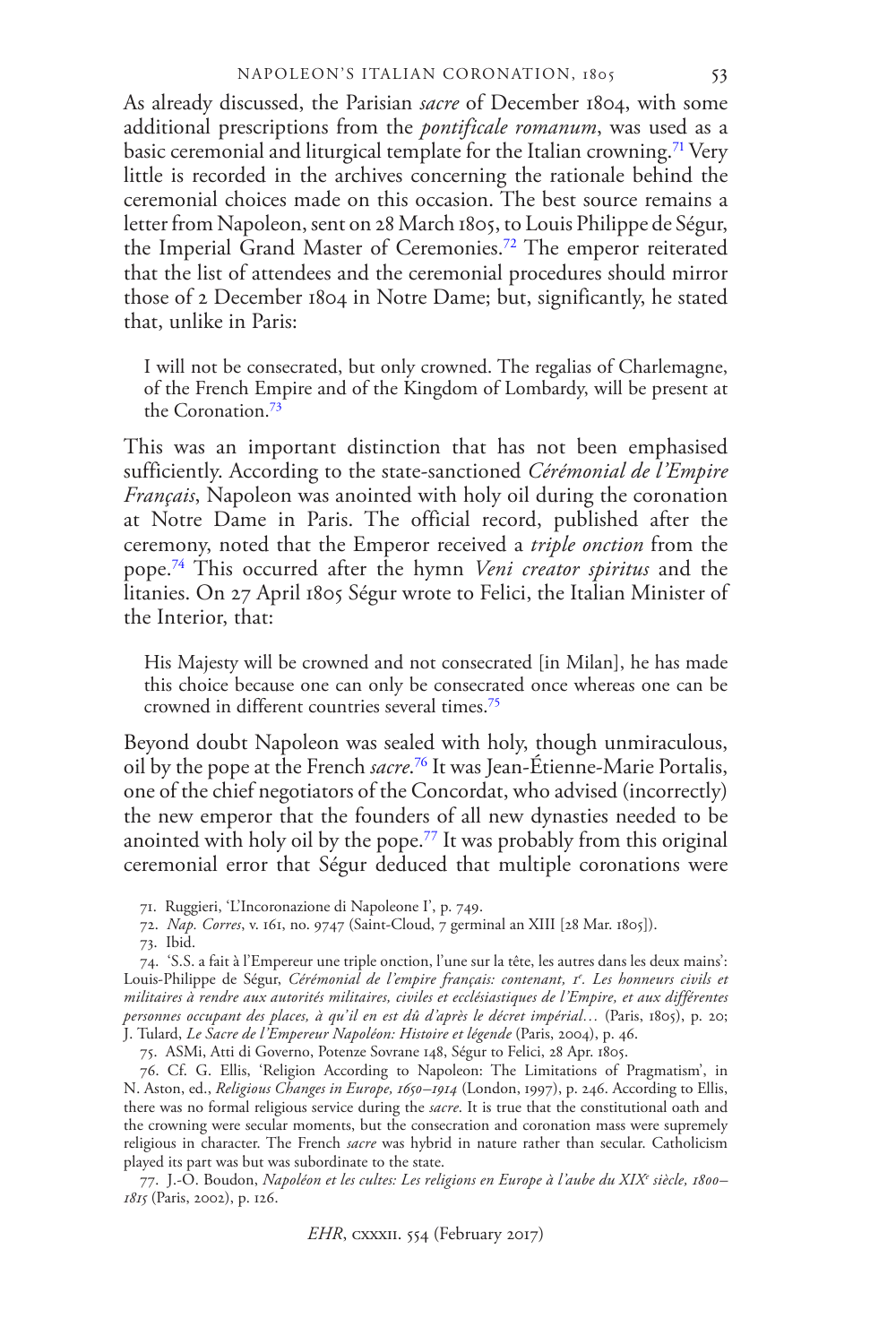possible but that monarchs could only be consecrated once.[78](#page-13-0) Despite its factual inaccuracy, this assumption worked well with the French 'ornamentalist' vision of Northern Italy. The ceremony in Milan was different from that in Paris in that it was a reaffirmation of Napoleon's regality, rather than the inauguration of a new dynasty. The coronation at Milan was intended to display Napoleon's might as the sovereign of multiple lands, and also to highlight that the Lombards and Emilians were willing, though subordinate, partners in this enterprise. The lack of a consecration ranked events in Milan, in ceremonial terms, beneath those of Paris. There was no intention that the festivities in Italy would surpass those of Notre Dame. To avoid this danger, it was ordered that the cost of the ceremony was not to exceed one hundred thousand francs.[79](#page-13-1)

Nevertheless, the ceremony was not meant in any way to humiliate Napoleon's Italian subjects. To a remarkable extent, given the increasingly authoritarian nature of the empire, the emphasis was on diversity and inclusivity. The creation of a tributary monarchy and a regional hierarchy of Italian elites was an impressive achievement. It emphasised the strength of the Empire in controlling large territories with contrasting cultures and traditions. Accommodation and conciliation were the medium and the message here. This was made physically manifest through the different *regalias* commissioned for these territories and used during the ceremony. It has been recorded that three crowns were present on this occasion, but actually there were four: the French imperial crown; a modern replica of Charlemagne's crown; a new diadem commissioned for the Kingdom of Italy, which was described by Napoleon's Italian Minister, Ferdinando Marescalchi, as an imitation of that worn by Spanish Kings since the time of Philip II;<sup>[80](#page-13-2)</sup> and finally, the most important piece of regalia was the ancient crown of the Lombard Kings, or Iron Crown, inside which was placed, according to legend, one of the nails of Christ's Passion. This ancient masterpiece of the medieval goldsmith's art, both a symbol of royal power and a sacred relic, was (and is) housed in the Cathedral of Monza.<sup>[81](#page-13-3)</sup> The crown's association with Christ's Passion made a revered

78. No mention of this is made in *Pontificale Romanum: Editio typica, 1961–1962*, ed. M. Sodi and A. Toniolo (Vatican, 2009).

<span id="page-14-0"></span>79. *Nap. Corres.*, v. 161–2, no. 9747 (Saint-Cloud, 7 germinal an XIII [28 Mar. 1805]).

<span id="page-14-1"></span>80. ASMi, Ministero degli Esteri, Prima Divisione (detto Marescalchi), Marescalchi 70, Marescalchi to the Consulta, 20 Feb. 1805 (cited in Pigni, 'Le due incoronazioni di Napoleone', pp. 740–41).

<span id="page-14-6"></span><span id="page-14-5"></span><span id="page-14-4"></span><span id="page-14-3"></span><span id="page-14-2"></span>81. Modern scientific analysis has done much to shatter the myths surrounding this symbol of royalty. Carbon-dating analysis has established that that no part of this artefact dates from the reign of Constantine, as alleged by some chronicles, but rather it is an ensemble of Lombard and Carolingian components. Moreover, most of the jewels are 'paste' and of little or no monetary value. The crown is comprised of six sections held together by a metal ring, or circumference, said to be a melted-down nail from the crucifixion of Christ. This circumference, it has been discovered, is composed entirely of silver, and again is unlikely to be authentic. The crown has a fifteen-centimetre diameter and it seems safe to assume that it is missing a substantial number of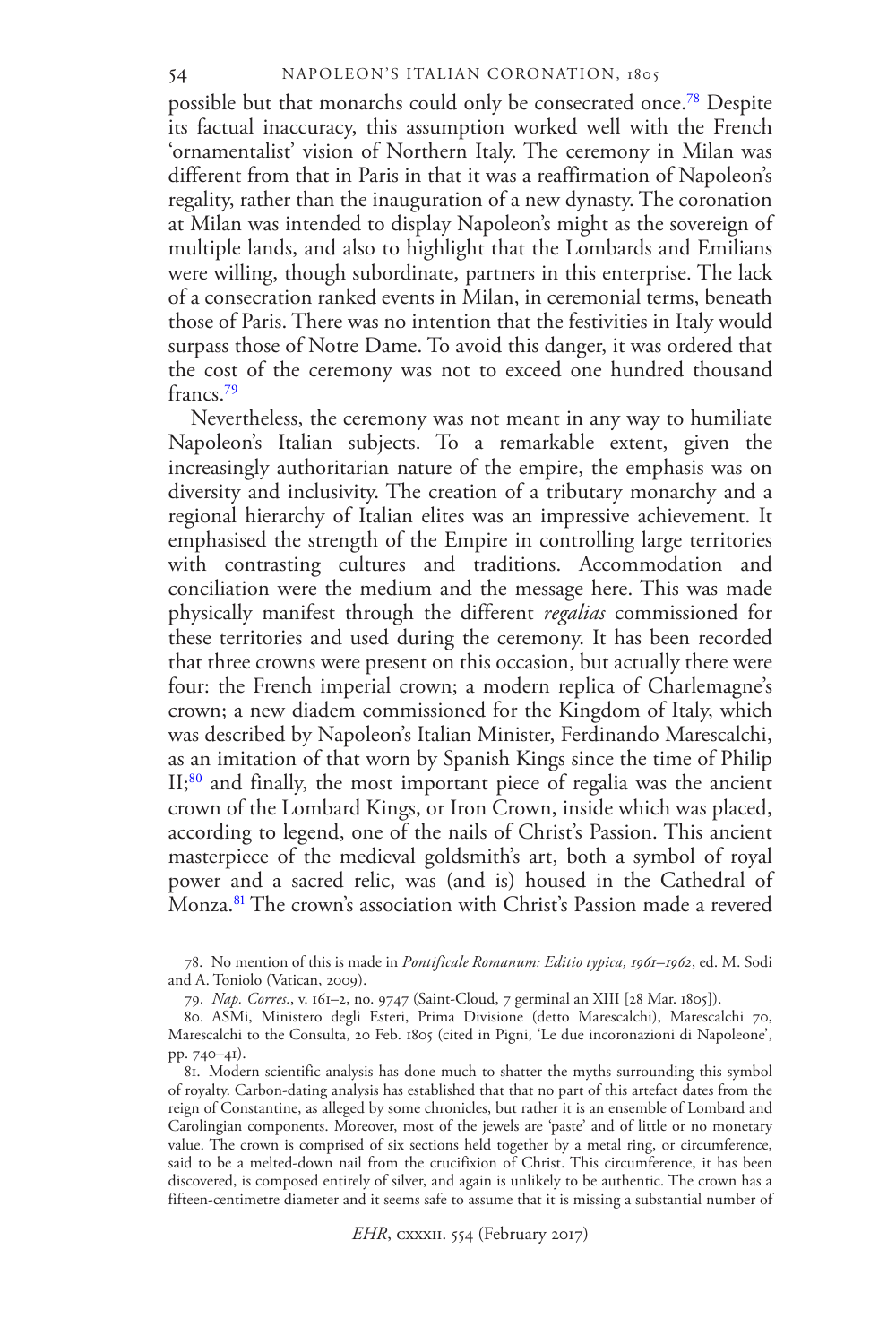sacred symbol for northern Italians and the emperor-king expected, through osmosis, to share in the mystique of this holy relic and regal object.[82](#page-14-0) Taken together, these four crowns made direct reference to the ancient Lombard kings, to Charlemagne and to the Habsburg kings of Spain. Napoleon's ascent to power was portrayed as the culmination of the history of these lands. The use of this heritage was intended to legitimise the French Empire not as an intrusive conquering power but as one respectful of the traditions of its Italian citizen-subjects.<sup>[83](#page-14-1)</sup> To emphasise further such imperial generosity, modifications were applied to the liturgy to incorporate the native Ambrosian rite of Milan.<sup>[84](#page-14-2)</sup> The ceremony was clearly different from that of Notre Dame in terms of its choreography and religious significance. Napoleon wanted to demonstrate that his power overshadowed that of the Holy Roman Empire and that, like Charlemagne, he wore several crowns.<sup>[85](#page-14-3)</sup>

Practical problems quickly emerged, as the date set for the festivities, 22 May, was less than two months away. The army of artisans, tailors, musicians, singers, decorators, artists, masons, carpenters and printers had very little time to complete the preparations.<sup>[86](#page-14-4)</sup> The design of new ceremonial uniforms for the occasion was particularly problematic. In the end, French imperial uniforms and coronation robes were used as templates,<sup>[87](#page-14-5)</sup> with Italy represented through green silk and silver embroidery, instead of the blue and gold of France.<sup>[88](#page-14-6)</sup>

Insignia for the Kingdom of Italy were designed prior to the ceremony, and these emblems of power needed to be reproduced quickly in large quantities: canopies and other textiles bearing the royal coat of arms were intended to bestrew the streets of the city. These new coats of arms sought to illustrate both the priorities of the empire and the place that Italians, as partners, held within this project. As was often the case in Napoleonic northern Italy, a certain tension between the ideas of 'subordination' and 'association' emerged: these arms sought to represent France's Italian provinces whilst simultaneously they put forward claims to imperial hegemony over the entire peninsula.

<span id="page-15-1"></span><span id="page-15-0"></span>its original sections. For some coronations a special hat, with a purpose-made mounting, had to be constructed to make it serviceable. See V. Maspero*, La Corona Ferrea: La storia del più antico e celebre simbolo del potere in Europea* (Monza, 2003), pp. 115–23. For a post-Napoleonic account, see Angelo Bellani, *Corona Ferrea del Regno d'Italia considerata, I<sup>o</sup> , come monumento d'arte; II<sup>o</sup> , come monumento storico; III<sup>o</sup> , come monumento sacro. Memoria apologetica* (Milan, 1819).

<span id="page-15-2"></span><sup>82.</sup> A. Pillepich, 'Napoleon I<sup>er</sup> et la Couronne de Fer', in G. Bucellati, ed., *La Corona Ferrea nell'Europa degli imperi* (Milan, 1995), pp. 197–212.

<span id="page-15-5"></span><span id="page-15-4"></span><span id="page-15-3"></span><sup>83.</sup> R. Harrison, ed., *Understanding the Politics of Heritage* (Manchester, 2010), esp. chs. 3, 5.

<sup>84.</sup> N. Valli, *Breve introduzione al rito ambrosiano* (Milan, 2014), pp. 15–16 and *passim*.

<span id="page-15-7"></span><span id="page-15-6"></span><sup>85.</sup> Broers, *Politics of Religion in Napoleon Italy*, p. xii.

<sup>86.</sup> ASMi, Atti di Governo, Potenze Sovrane 142, account books for the artisans involved in preparing the Duomo.

<span id="page-15-8"></span><sup>87.</sup> ASMi, Atti di Governo, Potenze Sovrane 148, Talleyrand to Felici on ceremonial costumes, 27 Mar. 1805; Spannochi to Felici on judicial robes, 4 Apr. 1805; Segur to Felici on heralds' tabards, 20 May 1805.

<span id="page-15-9"></span><sup>88.</sup> ASMi, Atti di Governo, Potenze Sovrane 148, 'Extrait. Note du costume que devront avoir les diverses autorités du Royaume d'Italie à la solennité du sacre et couronnement de SM'.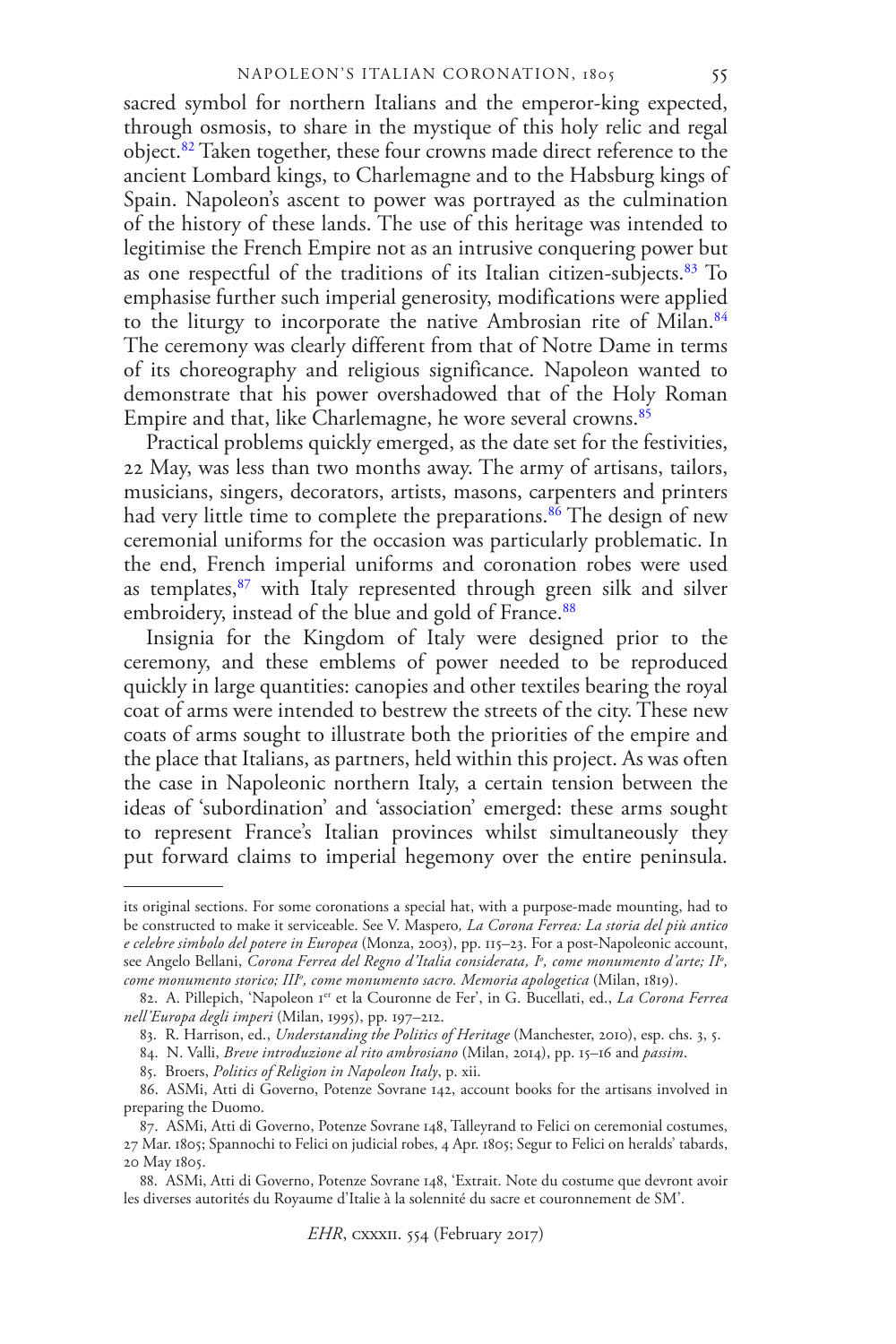The kingdom was represented by a large quartered shield bearing the different coats of arms of all the regions that it comprised.<sup>[89](#page-15-0)</sup> Inexplicably, the arms of Piedmont, the Venetian Republic and the Papal States also appeared on the royal Italian arms, generating speculation as to whether Napoleon was hinting that French Piedmont might one day be ceded to Italy. Equally, one can understand why the Habsburg emperor, who ruled the territories of the former Venetian Republic, cannot have found Napoleon's reassurances that he had no expansionist aims in northern Italy convincing, when his Italian province, represented by a lion of Saint Mark wearing a liberty cap, appeared in Napoleon's arms.[90](#page-15-1) Similarly, Cardinal Consalvi protested against the inclusion of the Petrine keys in the arms of the new kingdom.<sup>[91](#page-15-2)</sup>

The Imperial Grand Master of Ceremonies, the comte de Ségur, was the first imperial dignitary to arrive in Milan, having left Paris on 27 March.<sup>[92](#page-15-3)</sup> Napoleon followed at the slower pace of a triumphal progress through southern France. The Imperial Chamberlain, Camille de Tournon-Simiane, was given the sensitive mission of transporting two sets of crown jewels back and forth across the Alps.<sup>[93](#page-15-4)</sup> The correspondence between Talleyrand and the Italian Minister of War General Pino indicates that the authorities were concerned that brigands would take advantage of this situation to ambush Tournon and steal the *diamants de le couronne*. [94](#page-15-5) During both April and June, the Imperial Chamberlain was provided with substantial escorts of both Italian gendarmes and troops of the line.<sup>[95](#page-15-6)</sup> Another distinguished individual who travelled hurriedly towards the Italian capital was Cardinal-Archbishop Caprara of Milan.<sup>[96](#page-15-7)</sup> As Papal Legate *a latere* to the French court, he normally resided in Paris and therefore had to resume his see quickly in order to crown the new king of Italy.<sup>[97](#page-15-8)</sup>

Ségur spent an exhausting six weeks in delicate negotiations with the different authorities of the kingdom to define their roles and participation in the forthcoming celebrations. The ceremonial procedures and decisions elaborated were a subtle balancing act of competing interests.<sup>[98](#page-15-9)</sup> The state archives of Milan preserve a substantial

89. G.C. Bascapé and M. del Piazzo, eds.*, Insegne e simboli: Araldica pubblica e privata, medievale e moderna. Parte Terza: Araldica Napoleonica in Italia* (Rome, 1983), pp. 760–61.

91. I. Ranieri, *Napoleone e Pio VII, 1804–1813: Relazioni storiche su documenti inediti dell'Archivio Vaticano* (Turin, 1906), pp. 155–8.

92. *Nap. Corres.*, v. 161–2, no. 9747 (Saint-Cloud, 7 germinal an XIII [28 Mar. 1805]).

93. J. Moulard, *Le comte Camille de Tournon, préfet de la Gironde, 1815–1822* (Paris, 1914).

94. ASMi, Atti di Governo, Potenze Sovrane 148, Marescalchi to Felici, 19 Apr. 1805.

95. ASMi, Atti di Governo, Potenze Sovrane 148, Talleyrand to General Pino, 10 June 1805;.

<span id="page-16-1"></span><span id="page-16-0"></span>96. ASMi, Atti di Governo, Potenze Sovrane 148, Ségur to Caprara, 13 Apr. 1805; Felici to Ségur, n.d.; Ségur to Felici, 29 Apr. 1805.

<span id="page-16-2"></span>97. J. Charon-Bourdas, *La Légation en France du Cardinal Caprara, 1801–1808* (Paris, 1979); C. Castiglioni, *Napoleone e la Chiesa Milanese* (Milan 1933), *passim*.

<span id="page-16-3"></span>98. The clerical side of this compromise can be found in Archivio Capitolare Metropolitano di Milano [hereafter ACMMi], Fondo Liturgico, Cart. 44, Fasc. 1, Esp. Cerimoniale Liturgico dell'incoronazione di Napoelone.

*EHR*, cxxxii. 554 (February 2017)

<sup>90.</sup> As Mascilli Migliorni has put it, the Coronation sounded like a *cri de guerre* directed at Austria: *Napoleone*, p. 237.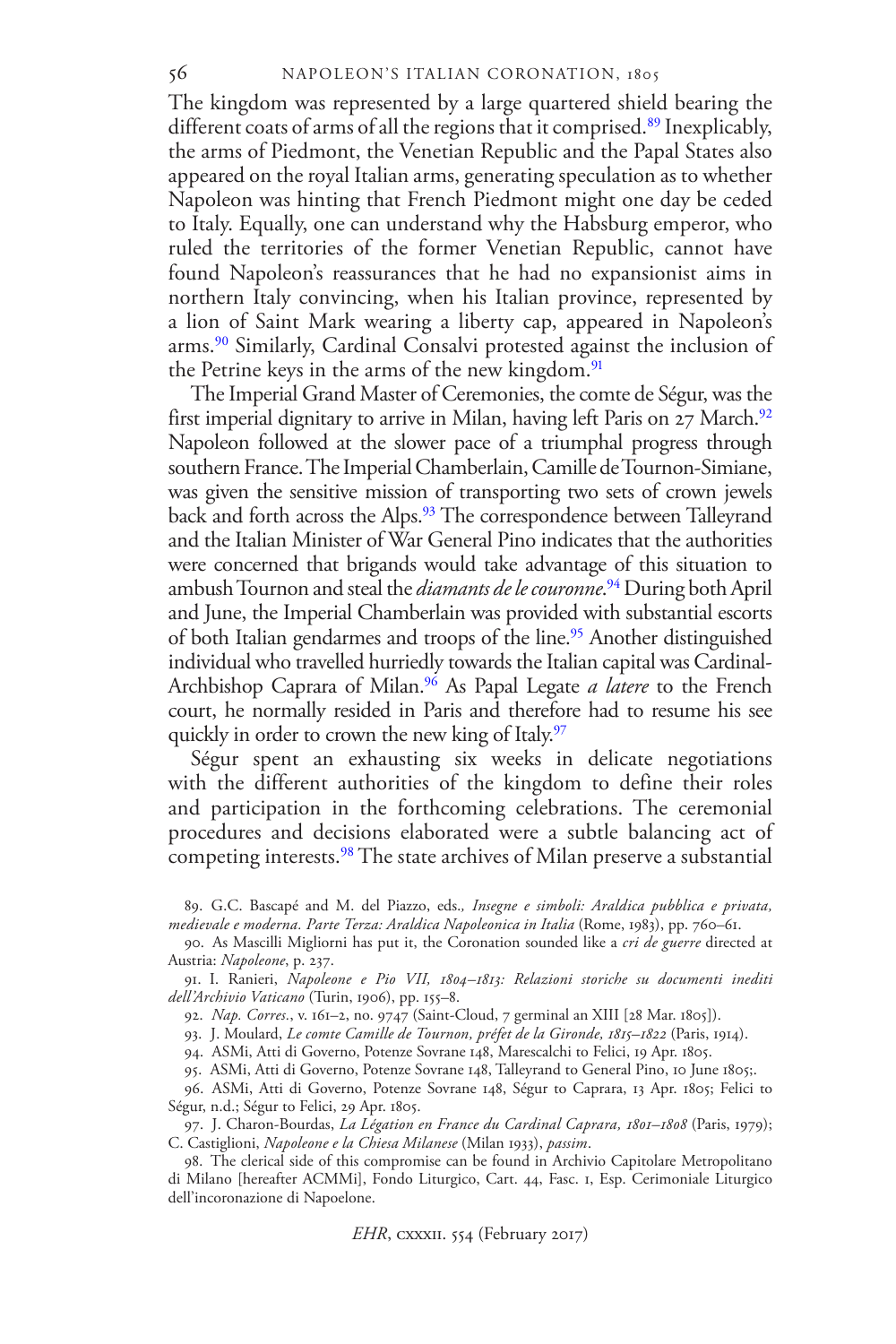number of letters that Ségur sent to the Italian ministers of war, interior, finance, justice and cults. The organisation required a large team to facilitate the management of an event that involved almost a thousand spectators and participants. Ségur also had several private meetings with the archbishop of the metropolis and the liturgical master of ceremonies of the Duomo, Monsignor Berterelli. Never far from Ségur's mind were his original instructions. Napoleon had reminded him in March that the Kingdom of Italy had no master, nor deputy master, of ceremonies. He was to select candidates and then submit them for the approval of the emperor. For reasons that are not entirely clear the first choice, Bonacosi, was rejected by Napoleon.[99](#page-16-0) Finally, on 16 May, the *marchese* Stampa-Soncino was elevated to the position of Master of Ceremonies for the Italian Kingdom and Carlo Salmatoris di Roussillon was made his deputy.

<span id="page-17-0"></span>Invitations were prepared and issued in April to all senior officials and grandees of the Kingdom (see Figure  $1$ ).<sup>[100](#page-16-1)</sup> The list of invitees, and omissions from it, led to a litany of complaints. Re-mapping the hierarchies established by the French *sacre* onto the Italian social landscape was no simple matter: northern Italy's order of precedence was different. The Italian Concordat of 1803 recognised Catholicism as the state religion and prelates wanted places of honour in the proceedings. But, as has already been observed, the greatest difficulty in creating affinities in northern Italy was that local and governmental elites were divided. This was especially so with with regard to the courts of law and the *togati*, or lawyers, who inhabited them and who were fiercely defensive of their dignity.

Unlike France, the satellite Kingdom of Italy possessed two *tribunali di revisione* based in Milan and Bologna,<sup>[101](#page-16-2)</sup> which constituted an extra level of appellate justice between the supreme *tribunale di cassazione* and the departmental *tribunali d'appello*. These senior judges were incensed that they had been overlooked when it came to the list of attendees. They complained bitterly to Spannochi, the Minister of Justice, in early April. The *tribunale di revisione* of Bologna used their remonstrance as a pretext to ignite municipal rivalries, and demanded the right to process ahead of their Milanese counterparts.[102](#page-16-3) Determined not to be excluded from this disagreement, the presidents and commissioners of the courts of appeal requested clarification on where they would be placed in the realm's order of precedence.

The initial answer that they were given—that they would be placed behind the prefects and departmental authorities—caused an

<sup>99.</sup> ASMi, Atti di Governo, Potenze Sovrane 148, Felici to Ségur, May 1805.

<sup>100.</sup> ASMi, Atti di Governo, Potenze Sovrane 148, Maret to Felici, twenty-five sample invitations from French *sacre*, 25 Mar. 1805.

<span id="page-17-1"></span><sup>101.</sup> ASMi, Atti di Governo, Potenze Sovrane 148, Felici to Aldini, Ségur has refused to adjudicate in the row between the appeal courts of Milan and Bologna, 29 Apr. 1805.

<sup>102.</sup> ASMi, Atti di Governo, Potenze Sovrane 148, *tribunale di revisione* of Bologna wished to precede that of Milan in all processions, 27 Apr. 1805.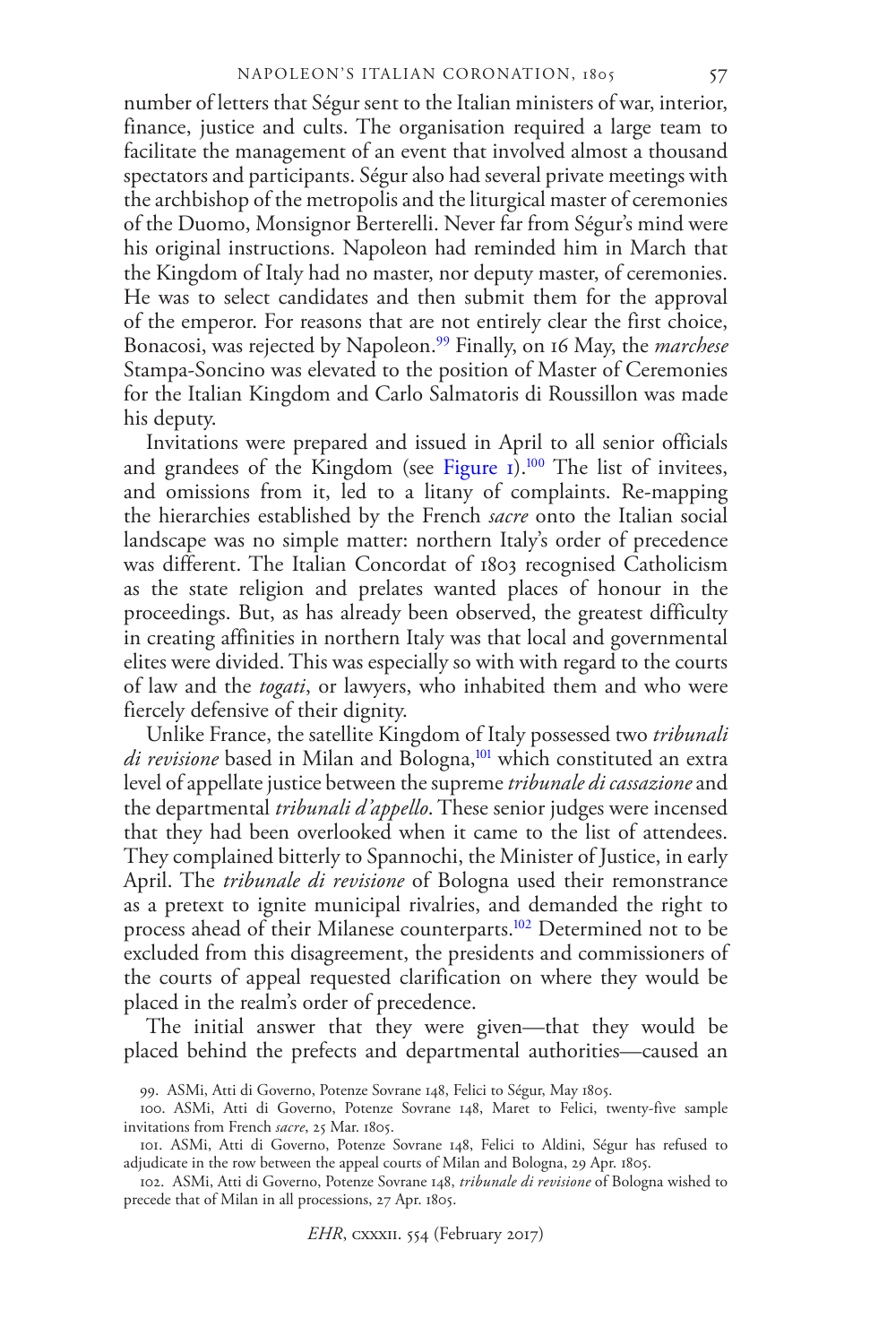#### NAPOLEON'S ITALIAN CORONATION, 1805

The following corporations were invited ex-officio:

- 1. Great officers, officers and ministers of the Crown of Italy
- 2. The three electoral colleges: Possidenti, Commercianti and Dotti [landowners, merchants and intelligentsia]
- 3. Consulta di stato [Council of State]
- 4. Consiglio Legislative
- 5. Corpo Legislative
- 6. Tribunale di Cassazione
- 7. Archbishops and bishops
- 8. Generals of Division and Brigade
- 9. Tribunali di Revisione [added after 22–23 April]
- 10. Contabilità Nazionale [Ministry of Finance]
- 11. Prefects
- 12. Presidents of the appeal courts [added after 22–23 April]
- 13. Government commissioners of the appeal courts [added after 22–23 April]
- 14. Colonels
- 15. Presidents of the departmental councils and administrators
- 16. President of the municipal councils of departmental *capi luoghi* and administrations
- 17. Delegation from the National Institutes of Pavia and Bologna
- 18. Delegation from all army corps

Figure 1. Preliminary list of Italian attendees for the coronation, 22 March 1805. Source: ASMi, Atti di Governo, Potenze Sovrane 148.

explosion of discontent. The unfortunate Spannochi and Ségur were showered with complaints, and the original plan had to be amended to take into account the sensitivities of the judiciary. On 22 and 23 April, a number of compromises were reached regarding the ceremonial arrangements. The presidents of the *tribunale di revisione* were placed between the *contabilità nazionale* and prefects in the order of precedence. Finally, the presidents of the appeal courts were to process ahead of the departmental and municipal authorities.<sup>[103](#page-17-1)</sup> This seems to have preserved the self-respect of the judges and staved off one of those interminable ceremonial disputes that were so prevalent during the *ancien régime*. The incident did show that, despite the Empire's ability to co-opt native collaborators into its power structures, it could not afford to ignore hierarchical jealousy and the enduring forces of localism. The coronation also served to remind Italians of past hatreds and old privileges, while encouraging new rivalries and ambitions.

<span id="page-18-3"></span><span id="page-18-2"></span><span id="page-18-1"></span><span id="page-18-0"></span>Perhaps surprisingly, given the subsequent evolution of Church– state relations, the Church proved collaborative, and even enthusiastic, in the organisation of the ceremony. Portalis, the French Minister of Cults, had raised the issue of how Napoleon was to be greeted by the clergy of the parishes and dioceses through which he journeyed on his way to Milan. Ségur decided, in consultation with Portalis, Giovanni

*EHR*, cxxxii. 554 (February 2017)

<span id="page-18-6"></span><span id="page-18-5"></span><span id="page-18-4"></span><sup>103.</sup> ASMi, Atti di Governo, Potenze Sovrane 148, Spannochi to Aldini, judicial authorities should be given their due rank, 22 Apr. 1805; Spannochi to Aldini, 23 Apr. 1805; Spannochi to Felici, 4 Jun. 1805.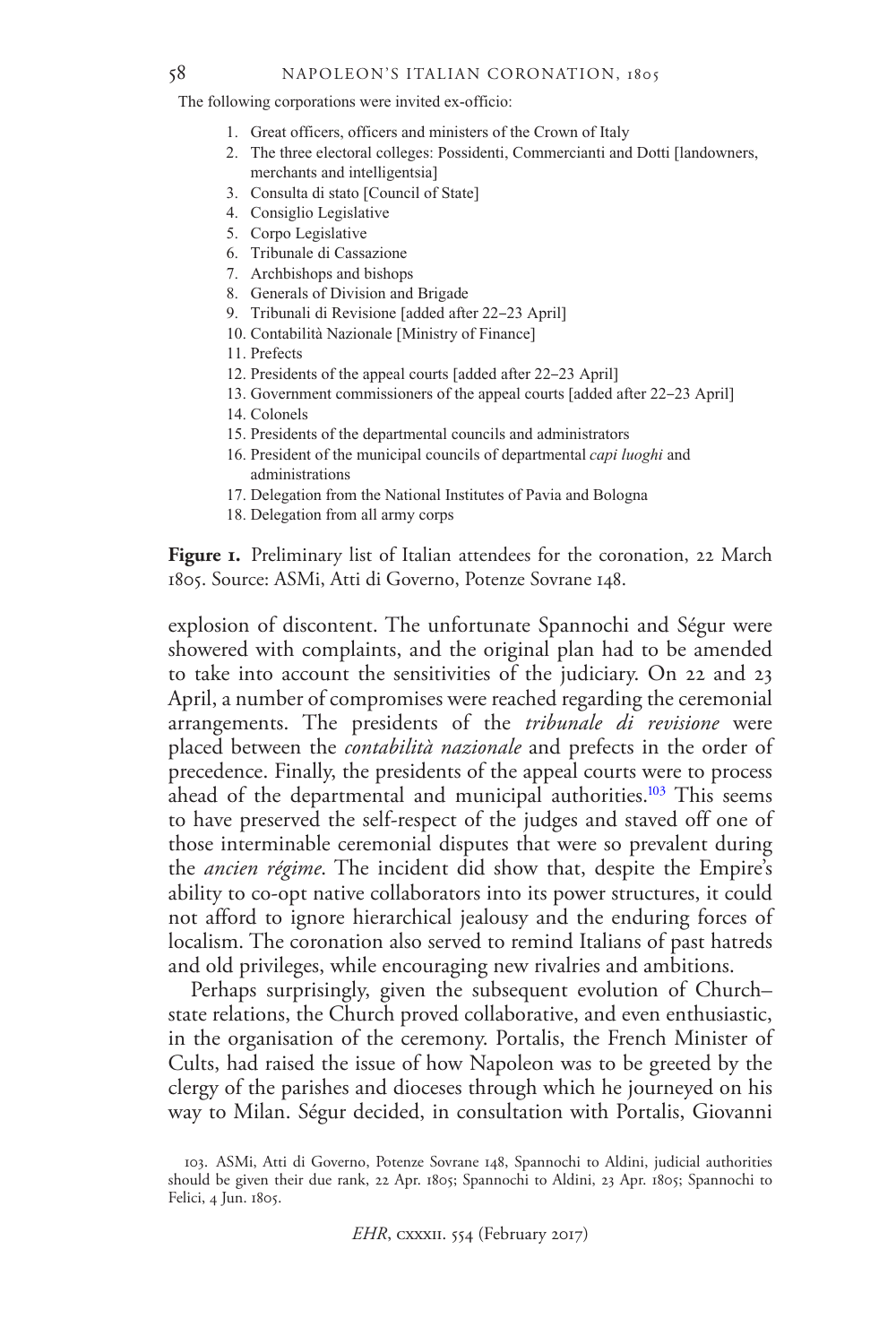Bovara (the Italian minister of cults) and Cardinal Caprara, to use the etiquette that had been established during Napoleon's official visit as First Consul to the Belgian departments in 1803.<sup>[104](#page-18-0)</sup> The emperor was to be received by the local clergy in full pontifical robes with church bells ringing. Holy water was proffered, as was incense, and finally the verse 'Domine salvum fac Imperatorem nostrum Napoleonem' was to be sung. There seem to have been no incidents, and indeed the clergy appeared to be excited to meet the emperor—none more so, than Monsignor De Carli, the abbot of Santa Barbara near Mantua, who wrote several letters begging to be invited to the coronation.<sup>[105](#page-18-1)</sup> He argued that his abbey had been privileged during the old regime, and that its abbot was entitled to episcopal honours. He highlighted that he was *ex officio* a papal chaplain and, to drive the point home, he assured the Minister of Cults that he owned sufficiently 'luminous' robes to attend the ceremony with apposite dignity.[106](#page-18-2) When faced with such overwhelming arguments, the government wisely included this far from humble ecclesiastic among the guests invited to the ceremony, and thus ensured his continued loyalty to the regime.

Even the musical arrangements displayed the 'ornamentalist' agenda for this ceremony. The Emperor did not impose French compositions but rather allowed native musicians and composers to celebrate his accession to the Italian throne. The composition of the musical accompaniment for the liturgy was not a problem for a city that was home to the opera house La Scala and many of Italy's foremost composers. It is generally accepted, though not conclusively established, that the Bavarian Giovanni Simone Mayr, Napoleon's favourite composer, was invited to create a *Te Deum* for the Coronation.<sup>[107](#page-18-3)</sup> This was particularly appropriate, given that, according to tradition, Saint Ambrose, the patron saint of Milan, had composed the first *Te Deum* in the fifth century. The greatest difficulties, as ever, were logistical in nature. The cathedral and royal palace were faced with a shortage of musical instruments.<sup>[108](#page-18-4)</sup> It took the pianist and composer, Francesco Pollini, a former pupil of Mozart, more than two months to buy the pianos and strings necessary for the coronation.<sup>[109](#page-18-5)</sup> He also hired two hundred and fifty vocal artists, half the number who had sung at Notre Dame six months previously.<sup>[110](#page-18-6)</sup> Milan lacked a sufficient

104. ASMi, Atti di Governo, Potenze Sovrane 148, 'Extrait. Cerimoial [*sic*] à observer pour la réception du premier Consul dans les Villes ou il se rendra'.

<span id="page-19-1"></span><span id="page-19-0"></span>105. ASMi, Atti di Governo, Potenze Sovrane 148, Bovara to Felci, Mantua, 2 May 1805.

106. ASMi, Atti di Governo, Potenze Sovrane 148, Carli to Felci, n.d.

<span id="page-19-4"></span><span id="page-19-3"></span><span id="page-19-2"></span>107. D.J. Grout and H. Weigel Williams, *A Short History of Opera* (New York, 2003), pp. 384–5.

108. ASMi, Atti di Governo, Potenze Sovrane 144, Pollini to Felci, purchase of a pianoforte for the royal apartments in Milan, 30 Mar. 1805.

<span id="page-19-5"></span>109. E. Borri, 'La Scuola Pianistica Milanese nell'Ottocento: I "doici studi op. 3" per pianoforte di Francesco Sangalli', in S. Martinotti, ed., *La musica a Milano, in Lombardia e oltre* (2 vols., Milan, 1996), i. 182.

<span id="page-19-6"></span>110. ASMi, Atti di Governo, Potenze Sovrane 144, report from Pollini to either Felici or Bovara, n.d. (probably early May 1805).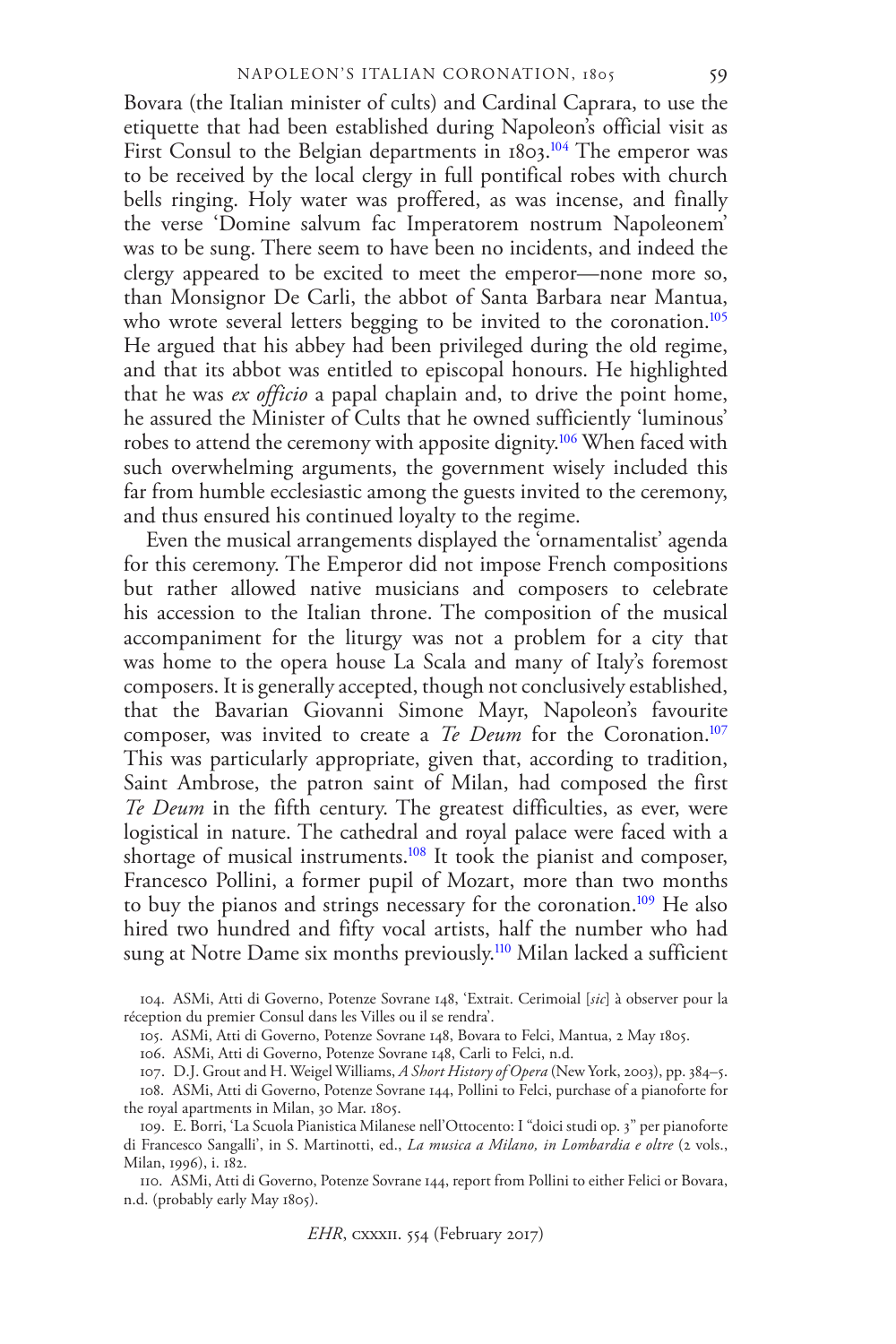#### NAPOLEON'S ITALIAN CORONATION, 1805

number of male sopranos; Pollini had to hire Fr Angelo Guggi of Pavia, a contralto; the male sopranos and contraltos of Crema; Abbot Luigi di Novara, a soprano; and all the choristers of the cathedral of Monza, to compensate for this shortfall.<sup>[111](#page-19-0)</sup> Rehearsals only began in early May 1805 but, despite such short notice, the choir and orchestra were reported by Pollini to have performed admirably.<sup>[112](#page-19-1)</sup>

#### **III**

It only remained for the protagonist to enter the scene. In April, Napoleon had arrived in Turin, where he had met imperial administrators, local authorities and a delegation from Milan's municipality sent to welcome him.<sup>[113](#page-19-2)</sup> More importantly, the pope, who was making his slow return to Rome from Paris, also had an audience with the emperor. They met at the former Sabaudian palace of Stupinigi on 25 April.<sup>[114](#page-19-3)</sup> The content of the pontiff's conversation with the emperor is unknown, but just the fact that this meeting took place emphasises that Franco-Papal relations remained, on the surface at least, cordial. There is no evidence to suggest that Pius VII's failure to crown Napoleon king of Italy was meant to be an insult. The event did not require the pope's presence as it was a simple crowning and not a solemn anointing. Moving on from Turin, Napoleon first set foot on Italian soil at Mezzana-Corti, where crowds cheered him and a celebratory cannonade greeted his arrival. He then stopped at Pavia, where he visited the university, meeting Alessandro Volta, the inventor of the electric battery, and inspected the cannon foundries of the city.<sup>[115](#page-19-4)</sup> Here he attempted to rally his Italian administrators, intellectuals and engineers by highlighting how the empire treasured their industry and contribution to the common good.

During this progress, Josephine and his sister Elisa accompanied him. Family problems were always present in Bonaparte's life. He wrote several letters to his mother about his youngest brother Jerome, and the marriage he had contracted with an unsuitable American lady, Betsy Patterson.<sup>[116](#page-19-5)</sup> Napoleon commanded his brother to abandon his wife, promising a secular and (somewhat optimistically as it turned out) a religious annulment. Jerome was ordered to Milan, where he met with his brother shortly before the crowning.<sup>[117](#page-19-6)</sup> Napoleon praised

*EHR*, cxxxii. 554 (February 2017)

<sup>111.</sup> Ibid.

<span id="page-20-0"></span><sup>112.</sup> ASMi, Atti di Governo, Potenze Sovrane 144, report by Pollini, 3 May 1805; list of members of orchestra and choir for 26 May 1805, n.d.

<sup>113.</sup> A. Pillepich, *Milan Capitale Napoléonienne, 1800–1814* (Paris, 2001), pp. 398–402.

<span id="page-20-1"></span><sup>114.</sup> *Giornale Italiano*, no. 52, 1 May 1805, p. 213 (description of papal meeting).

<span id="page-20-2"></span><sup>115.</sup> *Giornale Italiano*, no. 55, 8 May 1805, p. 224; *Giornale Italiano*, supplement to no. 55, p. 229.

<span id="page-20-4"></span><span id="page-20-3"></span><sup>116.</sup> *Nap. Corres.*, v. 224, no. 9877 (Stupinigi, 2 floréal an XIII [22 Apr. 1805]); C. Boyer Lewis*, Elizabeth Patterson Bonaparte: An American Aristocrat in the Early Republic* (Philadelphia, PA,  $2012$ 

<span id="page-20-5"></span><sup>117.</sup> *Nap. Corres.*, v. 288, no. 9985 (to Fouché, Stupinigi, 3 floréal an XIII [23 Apr. 1805]).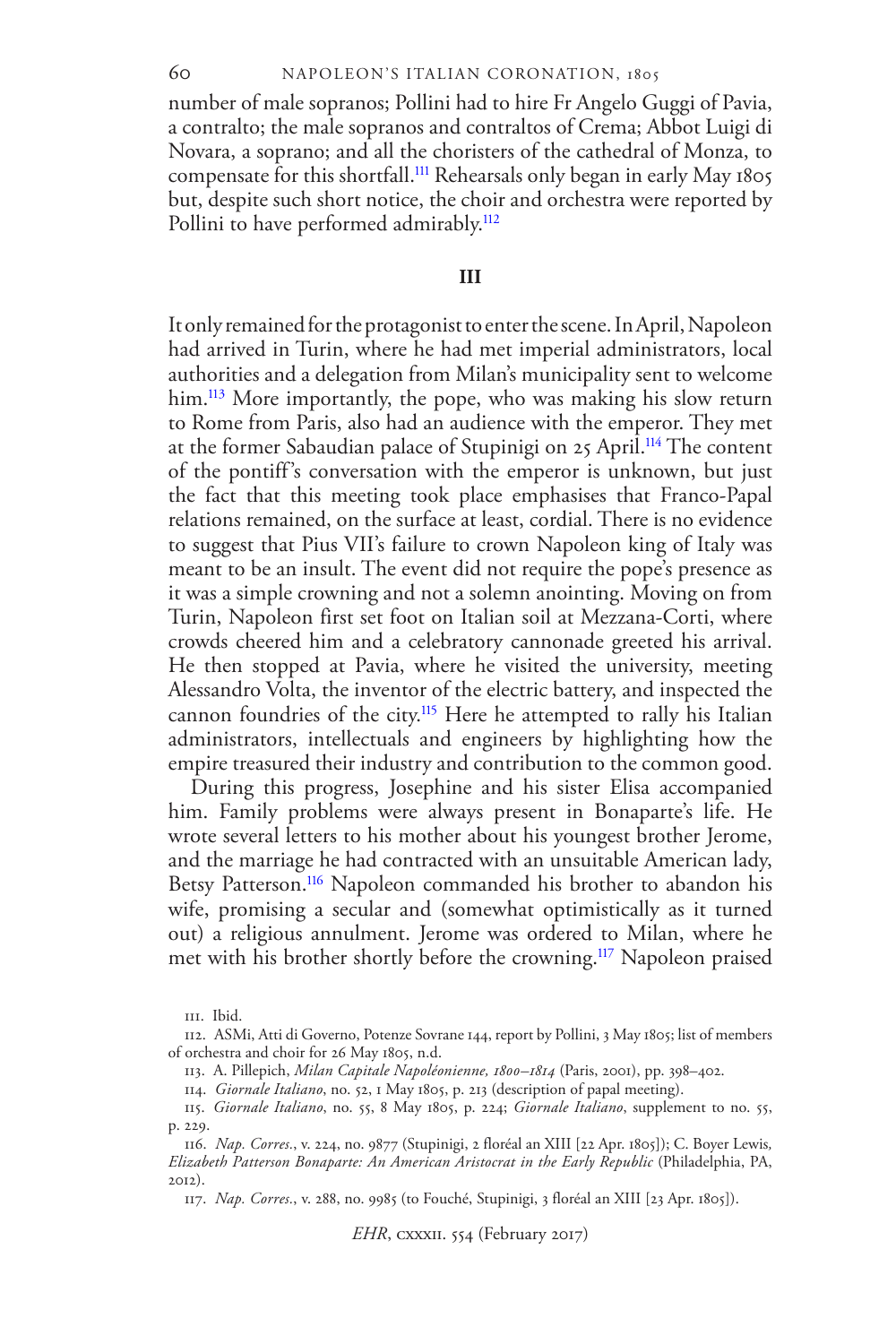him for agreeing to give up his affair in return for benevolence and patronage.[118](#page-20-0) As always, even on these joyous occasions Bonaparte's life was characterised by a whirlwind of ideas, events and decisions. His correspondence in Italy showed no sign of abating: during this threemonth trip, several hundred letters were despatched from Piedmont and Lombardy across his Empire. Legislation was drafted, military preparations ordered, and diplomatic instructions issued; like its master, the Empire never slept.

During these weeks, Italians demonstrated their enthusiasm for their king's impeding arrival. All the great officers of state, corporations and army regiments published tributes to the new king in the official state gazette, *Il Giornale Italiano*. [119](#page-20-1) These accolades had something of the character of a competition in flattery and hyperbole. Some local poetry societies issued prizes for the best pastoral ode celebrating the Italian coronation.[120](#page-20-2) The kingdom's historiographer royal and poet laureate, Vincenzo Monti, published an ode, entitled *Il beneficio*, dedicated, as the author put it, to the 'hero of the century'. This poem so pleased Napoleon that it was printed in lavishly decorated editions and distributed at state expense.<sup>[121](#page-20-3)</sup> The summit of such obsequiousness was reached when the Corpo Legislativo (Napoleon's Italian Parliament) was presented to the king in the royal palace of Milan. Its president stated:

You, Sire, alone combine all those virtues that are distributed among many great men. The founders of nations hail you as superior to every other Hero, especially in the study of war and peace. You twice conquered and brought order to Italy. You may not be the only man in history to have washed away the torpid squalor of the crown that passed from the Lombards to the successors of Charlemagne, but you will give it its greatest lustre.<sup>[122](#page-20-4)</sup>

Aside from such official congratulatory statements, it is difficult to gauge the 'real' reactions of Italians to Napoleon's investiture as their king. The ability to measure public opinion in early nineteenth-century Milan is hampered and compromised by the destruction of records, especially police reports, during the bombing of the city in 1943. There is little evidence of the public spirit that animated ordinary Italians at this time. So a reconstruction of public opinion, during a time when newspapers were heavily censored, remains extremely difficult.<sup>[123](#page-20-5)</sup>

<span id="page-21-1"></span><span id="page-21-0"></span><sup>118. &#</sup>x27;Your marriage is annulled by your own volition, I return to you my friendship, and I will resume those sentiments which I have held since your infancy, hoping that you will be worthy of them through the efforts that you will make to earn my recognition by serving in my armies': *Nap. Corres.*, v. 274, nos. 9986, 9987 (Alexandria, 16 Floréal an XIII [6 May 1805]).

<span id="page-21-2"></span><sup>119.</sup> C. Capra, V. Castronovo and G. Ricuperati, *La Stampa Italiana dal'500 all'800* (Bari, 1986), pp. 502–33.

<sup>120.</sup> A. Piromalli and T. Iermano, *Le Feste dei Pastori del Rubicone per Napoleone I Re d'Italia* (Florence, 1994), *passim*.

<span id="page-21-3"></span><sup>121.</sup> ASMi, Atti di Governo, Potenze Sovrane 144, 28 Apr. 1805.

<span id="page-21-4"></span><sup>122.</sup> *Giornale Italiano*, second supplement, no. 58, 15 May 1805, p. 247.

<span id="page-21-5"></span><sup>123.</sup> Capra, Castronovo and Ricuperati, *La Stampa Italiana*, pp. 502–33.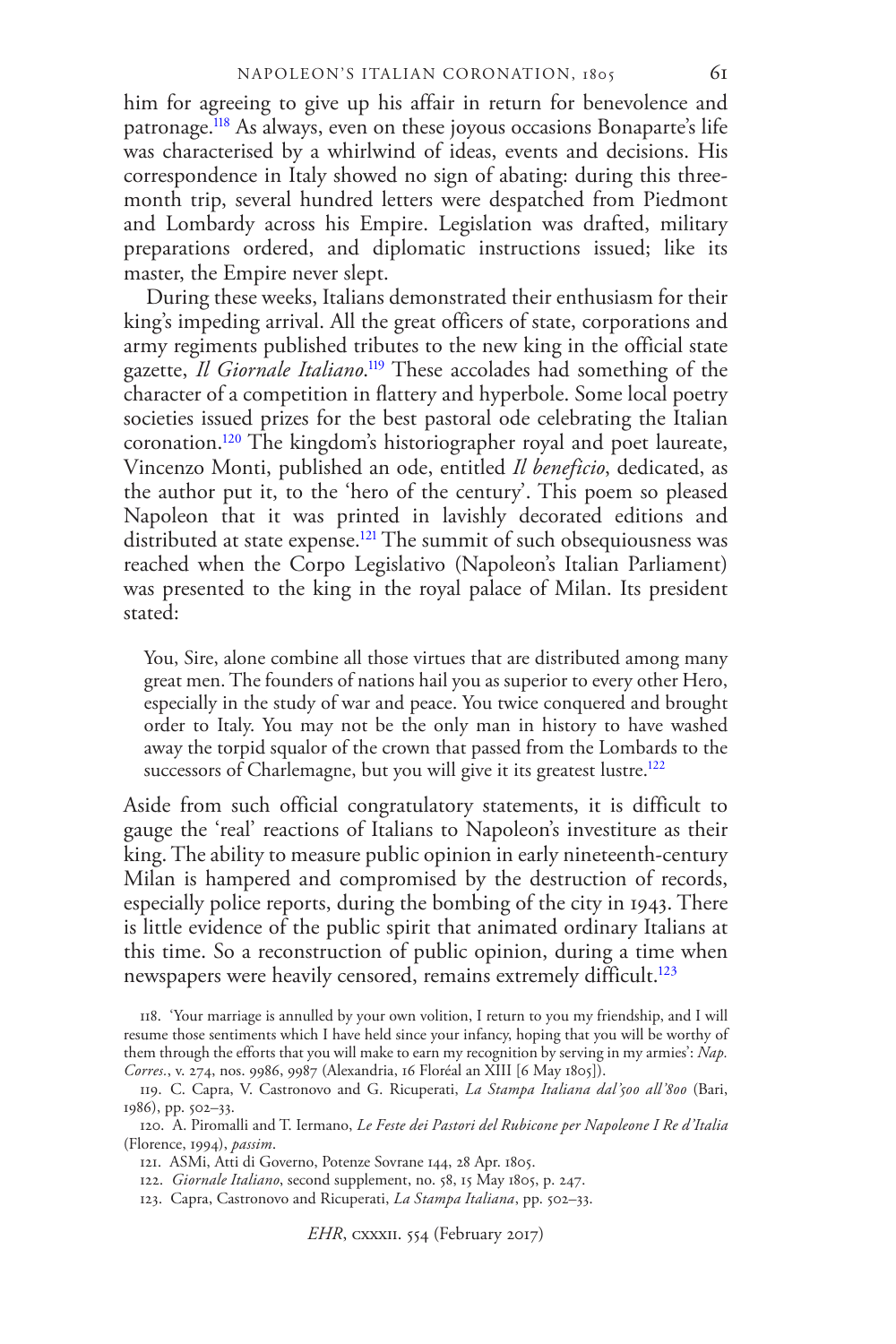But there is significant evidence that, from 1796 to 1814, swathes of the north Italian population attended and participated in the many public festivities organised by their French overlords. One of the earliest events—'the feast of gratitude to the French Republic' in 1796—brought tens of thousands of spectators to Milan.[124](#page-21-0) It is doubtful, however, that significant participation in the celebrations, and in the feasting, eating, drinking and dancing that followed such events, demonstrated a population with a deep ideological commitment to the Napoleonic Empire. Indeed, significant peasant *jacqueries* and insurrections between 1802 and 1809 show that there was opposition to the regime at a local level, even in the satellite kingdom.[125](#page-21-1) The complexity of *ancien régime* legacies, local economic contexts and political geography make it difficult to generalise about political attitudes in northern Italy in the Napoleonic period. Indeed, most citizen/subjects probably simply sought to avoid engagement with the state whether it was Napoleonic, Habsburg or, eventually, Italian.<sup>[126](#page-21-2)</sup> Yet, for all its brutality, the French Empire in its Italian satellite did try to make state rule a softer exercise of power, especially in 1805. In contrast, Piedmont, followed later by Liguria, Tuscany and Calabria, received decidedly harsher treatment.<sup>[127](#page-21-3)</sup>

Finally, after much anticipation, Napoleon made his triumphal entry into his Italian capital on 8 May through the Porta Ticinese (or Marengo, as it was then called in reference to a Napoleonic military victory).[128](#page-21-4) Escorted by a large body of French imperial grandees, the emperor became the central figure in a series of events intended to consolidate the legitimacy of the new kingdom. French and Italian ministers, generals, bishops and administrators all mingled together in a display of the 'ornamentalist' credentials of the new imperial regimes. Cannonades, receptions, formal court presentations, military reviews and ministerial business all awaited the emperor. So too did Eugène de Beauharnais, the new viceroy, who had been in Milan since early March.<sup>[129](#page-21-5)</sup> He was to spend much time with his stepfather and was given, over the course of the subsequent weeks, detailed instructions on how to despatch the business of government while never deviating from orders from Paris. Most importantly of all, the viceroy had the difficult mission of keeping the interests of different and competing local elites in equilibrium. This was not an easy task in a satellite kingdom which had been created by fusing five *ancien régime* duchies and principalities

124. L. Gagliardi, *Milano in rivoluzione: Patrioti e popolo di fronte all'invasione francese, 1796– 1799* (Milan, 2009), pp. 94–5.

*EHR*, cxxxii. 554 (February 2017)

<sup>125.</sup> A. Varni, *Bologna Napoleonica: Potere e società dalla Repubblica Cisalpina al Regno d'Italia* (Bologna, 1973), pp. 111–44; R. Spadoni, *Le Insorgenze contadine in Val Padane nel periodo napoleonico, 1804–1814* (Bologna, 1972), *passim*.

<sup>126.</sup> This view has been expressed with wit and verve by D. Gilmour, *The Pursuit of Italy: A History of its Regions and Their Peoples* (London, 2011), esp. pp. 7–38.

<span id="page-22-1"></span><span id="page-22-0"></span><sup>127.</sup> Broers, *Napoleonic Empire in Italy*, pp. 175–212; U. Caldora, *Calabria Napoleonica, 1806– 1815* (Cosenza, 1985), pp. 400–39.

<span id="page-22-2"></span><sup>128.</sup> Pillepich, *Milan Capitale Napoléonienne*, p. 400.

<span id="page-22-3"></span><sup>129.</sup> C. Oman, *Napoleon's Viceroy* (New York, 1966), pp. 169–92.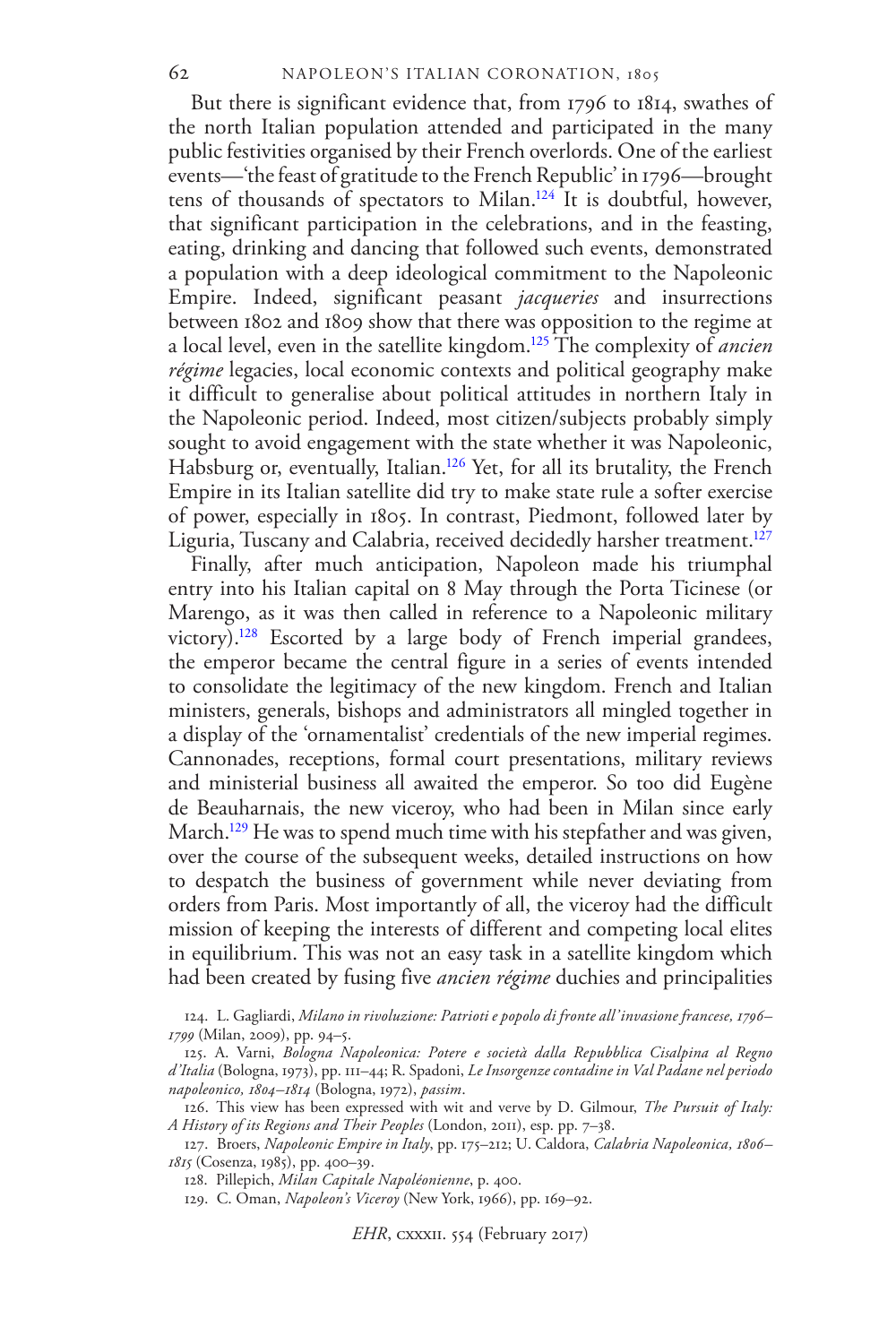together. The centrifugal forces of this heritage always threatened French attempts at instilling a shared sense of allegiance to the new kingdom.

At La Scala, Napoleon attended a performance of *Lodoiska* by Mayr, his favourite opera, on 21 May.<sup>[130](#page-22-0)</sup> This was a classic attempt at *ralliement.* By placing local magnates together in a celebratory social setting, it was hoped that a shared sense of investment in the imperial community could be inculcated. Because of bad weather, and the fact that preparations were behind schedule, the coronation was delayed, by four days, to Sunday, 26 May. This postponement also allowed for greater security measures to be organised by Milan's Prefect of Police, Luini. No specific threats or plots were identified; it seems that the prefect wanted to ensure that all precautions had been taken. Guards, soldiers and gendarmes doubled their patrols through the streets of Milan as an element of these measures.

On 23 May three state carriages were sent to Monza to transfer solemnly the Iron Crown to the Duomo.<sup>[131](#page-22-1)</sup> This procession was hardly a formality. The inhabitants of Monza had for centuries resisted bitterly all attempts at removing the Iron Crown from their treasury, and in 1796 they had defeated the commissioners of the French Republic's attempt to seize this precious artefact.<sup>[132](#page-22-2)</sup> The crown was a symbol of their local community and a vital element of their religious identity. They were consequently not minded to surrender it to the French and, worse, the Milanese—without formal guarantees. The regime showed itself sympathetic to these concerns: a formal cortege of troops, ecclesiastics and ceremonial officials escorted the precious heirloom to Milan. The archpriest and the president of the municipality of Monza were to stand guard over the crown throughout its time in Milan.

Finally, after all these careful and costly preparations, the ceremony took place. In terms of its setting, this coronation could not have been more different from that of Paris. It was a sunny, warm spring day and Milan's cathedral was substantially larger, in terms of surface space, than Notre Dame. The beginning of the ceremony was set for noon, and invitees were expected to take their seats long before the arrival of the royal procession. At ten in the morning, the electoral colleges, the Consulta di Stato, Consiglio Legislativo, Corte di Cassazione and Tribunali di Revisione, and finally the Contabilità Nazionale, were to process from their chambers, with military escorts, to the cathedral. A second procession of departmental, municipal and military officials was to arrive at the cathedral shortly thereafter. All were to be accompanied, and shown to their seats, before eleven. Detachments of the French Imperial and Italian Royal Guard lined the streets and filled the square of Milan's Duomo to add lustre to the occasion.<sup>[133](#page-22-3)</sup> These

<span id="page-23-1"></span><span id="page-23-0"></span><sup>130.</sup> *Giornale Italiano*, 22 May 1805, no. 61, p. 268.

<sup>131.</sup> ASMi, Atti di Governo, Potenze Sovrane 148, 22 May 1805.

<sup>132.</sup> Pillepich, 'Napoleon 1er et la Couronne de Fer', pp. 202–6.

<span id="page-23-2"></span><sup>133.</sup> E. Pigni, *La Guardia di Napoleone Re d'Italia* (Milan, 2001), pp. 51–7.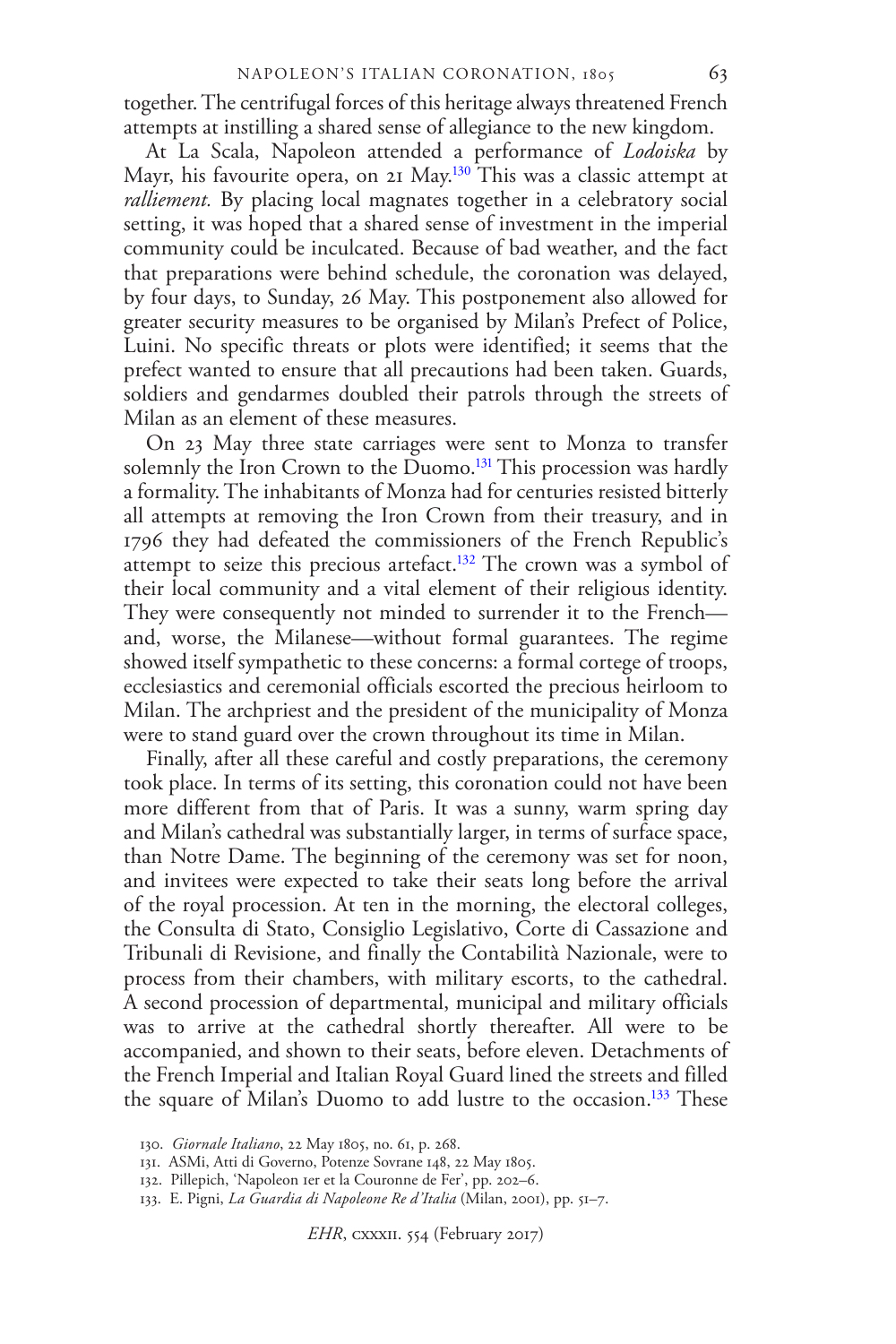multinational processions epitomised the 'ornamentalist' vision of the empire that the Milanese Kingdom embodied.

Seating arrangements also followed this rationale and, as befitted this occasion, were complex. Inside the Duomo, a 'great throne' was positioned on a platform of twenty-four steps and surrounded by four statues representing imperial victories. This symbol of royal power was erected at the back of the nave, close to the principal entrance to the cathedral. At the opposite end of the nave, at the foot of the altar stood a 'lesser throne'.<sup>[134](#page-23-0)</sup> In front of the great throne, seated on either side of the great nave, were the three electoral colleges.[135](#page-23-1) On either side of the lesser throne itself, sat the ministers and great officers of state. Behind them on the right was the Consulta di Stato and on the left the Consiglio Legislativo. The Corpo Legislativo was to be on the right and left of the electoral colleges. Beyond them, at a further distance down the nave, were seated the judges of the Corte di Cassazzione, followed by the Tribunali di Revisione and the Contabilità. At the back of the nave were the prefects, judges of the courts of appeal, departmental and municipal administrators, and military officers.

On the right of the throne was the empress's tribune. Perhaps the most striking difference with the ceremony in December was that Josephine was not crowned queen of Italy. No rationale was given as to why the queen-consort did not receive this investiture. Chairs and stools were provided, a few steps beneath the great throne, for the Imperial family. Prince Eugène was seated on the left, and Elisa, princess of Piombino, was placed on the right. Special seating on the left was constructed for the *corps diplomatique*. At eleven, Cardinal Caprara led the archbishops, bishops, vicars general, clergy and choir in a procession from the archiepiscopal palace to the cathedral. Bearing a canopy and escorted by a delegation of clergymen, he proceeded to the entrance of the cathedral to greet the empress at quarter to noon. After she had taken her seat, it was time for the imperial procession to pass through a special gallery that had been built to connect the royal palace of Milan to the Duomo.

The Ambrosian rite that guided the liturgy differed from the ordinary Roman mass more in terms of style than substance.<sup>[136](#page-23-2)</sup> The observance of this rite, so specific to the diocese of Milan, showed that, when it was expedient, the French could prove themselves sensitive to the cultural and religious practices of their subjects. Moreover, the rite contained no ultramontane elements, which made it ideally suited to celebrate the birth of the neo-Ghibelline Italian Kingdom.

136. Valli, *Breve introduzione al rito ambrosiano*, pp. 37–52.

<span id="page-24-0"></span><sup>134.</sup> For the best description of the Cathedral decorations, see ASMi, Atti di Governo, Potenze Sovrane 146, 'Progetto di Cerimoniale per l'Incoronazione'.

<span id="page-24-2"></span><span id="page-24-1"></span><sup>135.</sup> Most of the description that follows here is derived from the final ceremonial procedures drafted for 26 May 1805; see ASMi, Atti di Governo, Potenze Sovrane 148, 'Cerimoniale ecclesiastico traduzione francese'. See also ACMMi, Fondo Liturgico, Cart. 44, Fasc. 1.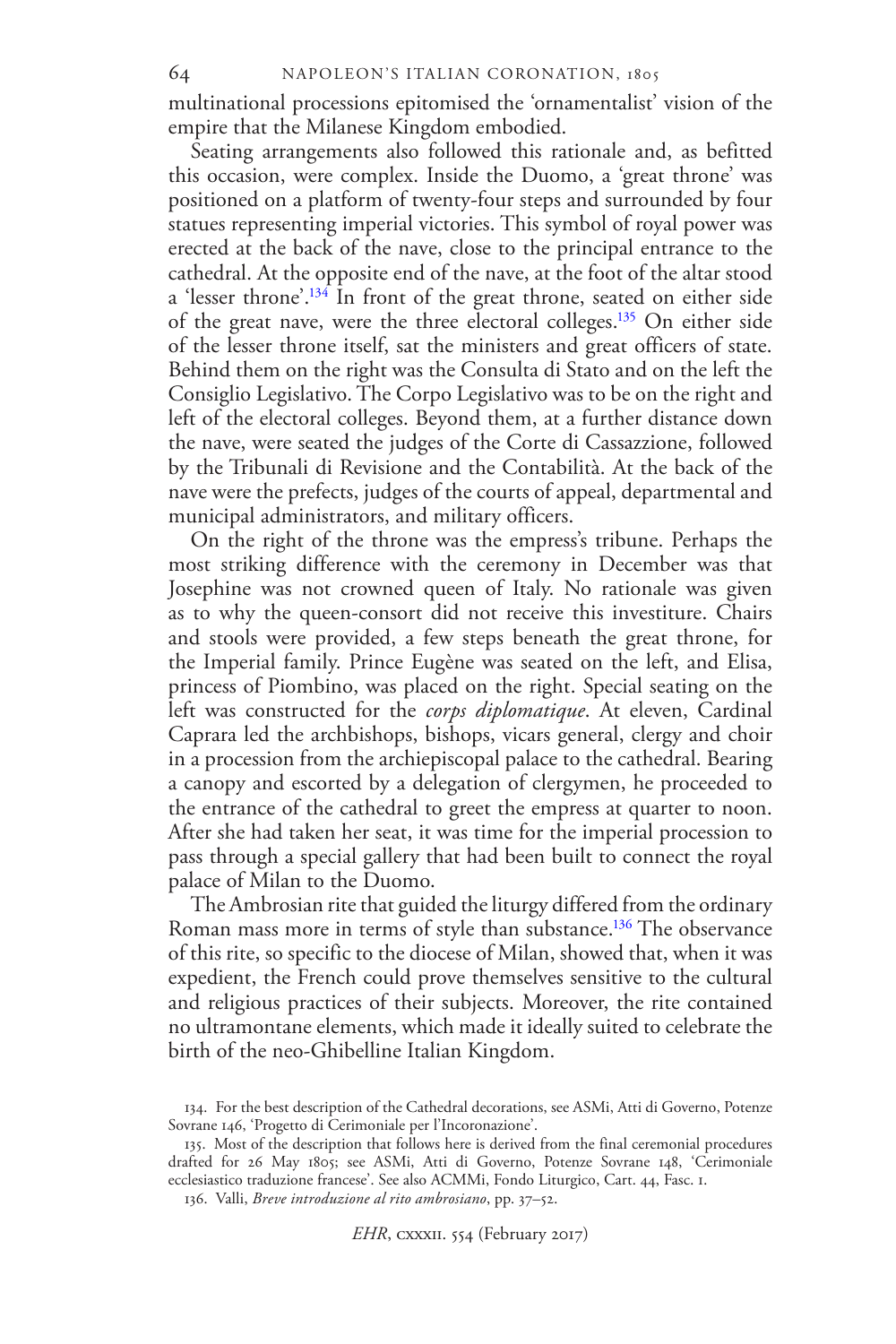The official description of the ceremony and liturgy appeared in the pages of the *Giornale Italiano* and official collections of documents published after the event.[137](#page-24-0) Given that the French *sacre* is so well known, this article will concentrate on the principal differences with the French precedent and focus on the more 'ornamentalist' aspects of the ritual. Napoleon was already a crowned monarch and to underscore this truth, he wore the imperial regalia of France as he entered the cathedral. This had also been the case in Paris, but here there were two small differences: he was dressed in the robes and mantle of the king of Italy. The new diadem of Italy was placed inside the imperial crown, indicating, perhaps unsubtly, that this was not a relationship of equals. Behind the heralds, guards and masters of ceremonies who preceded the cortege marched the ministers and great officers of state for the Kingdom of Italy. They carried the honours of the Kingdom, namely the sword, sceptre, ring and hand of justice. Behind them marched the great officers of the French Empire carrying the imperial honours. Finally, the Cardinal-Archbishop of Bologna, Carlo Oppizzoni, was given the supreme honour of carrying forth the Iron Crown.<sup>[138](#page-24-1)</sup>

The purpose of the rituals was the metamorphosis of Napoleon from emperor of the French into the king of Italy, albeit without diminishing in any way his status as emperor. One aspect of this was that, within this ceremonial setting, Italian great officers and officials took centre stage over their French counterparts. Admittedly, the surrender of the imperial regalia to the French great officers followed by the presentation of the Italian royal regalia to the King by the Italian great officers seems rather mystifying. At the solemn moment of investiture, Napoleon gave up his imperial insignia to Moncey, Brune, Champagny, Lannes, Berthier and Talleyrand. The great officers of the Italian Kingdom, Melzi, Aldini Oriani, Bovara, Eugène and Litta, then presented the Cardinal-Archbishop with the ring, sword, hand of justice and sceptre; each item was blessed and presented to the emperor-king.

Replicating the French emblem, the Italian hand of justice had its full five fingers outstretched—medieval versions of this ornament had tended to display three fingers positioned in the gesture of a Trinitarian blessing.<sup>[139](#page-24-2)</sup> This iconographic innovation was presumably intended to symbolise enlightened man grasping his own destiny rather than being at the mercy of supernatural forces. The great chamberlain of Italy, Litta, placed the mantle of the kingdom on the king's shoulders. The processional routes and movements taken by the great officers around

<span id="page-25-0"></span>137. *Giornale Italiano*, 27 May 1805, no. 63, p. 274 and first supplement, 27 May 1805, no. 63, pp. 277–8, and 29 May 1805, no. 64, pp. 280–81; *Documenti officiali relativi al nuovo regno d'Italia e all'incoronazione di Napoleone Bonaparte Primo Imperatore de' Francesi e Re d'Italia* (Milan, 1805), *passim*.

<span id="page-25-2"></span><span id="page-25-1"></span>138. ACMMi, Fondo Liturgico, Cart. 44, 'Cerimoniale ecclesiastico' (printed version).

139. These ornaments are today, perhaps ironically, housed in the Museo del Risorgimento of Milan. For an analysis of the hand of justice in the French ceremony, see Lentz, *Nouvelle Histoire du Premier Empire*, i. 84.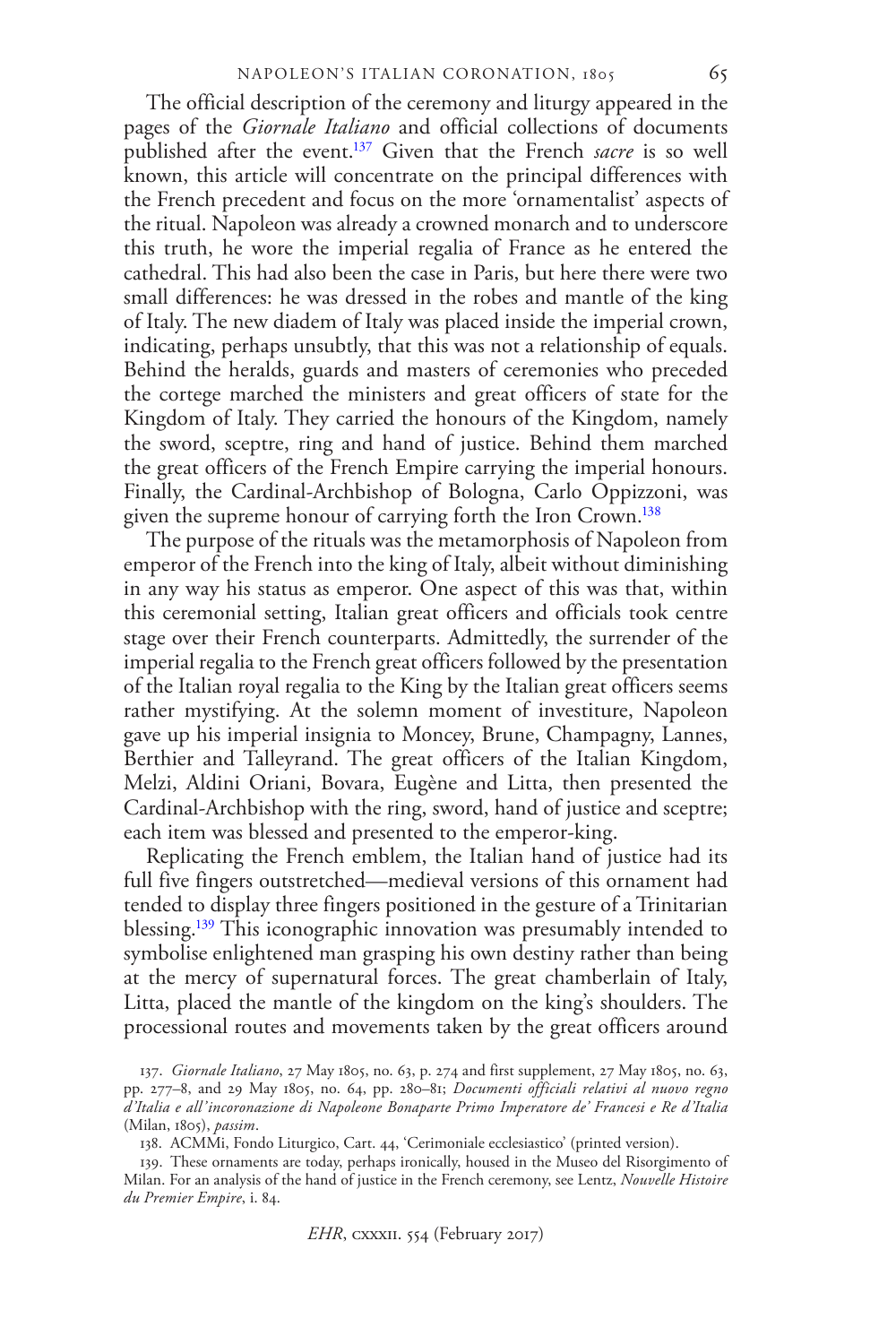#### 66 NAPOLEON'S ITALIAN CORONATION, 1805

the altar and nave were extremely complex. It must have taken Ségur quite some time to direct each person and ensure that blockages and collisions were avoided. Mesmerisingly, three separate sets of regalia moved around the nave, altar and choir according to the different stages of the ceremony. The climax, of course, was the crowning itself, which occurred after the *introito exclusive* and after the blessing of the other royal ornaments. Napoleon approached the altar alone. Here he raised the Iron Crown and then placed it on his head and recited the phrase attributed to the Lombard kings:

Dio me l'ha data guai a chi la toccherà! [God has given it to me; woe betide he who touches it!]<sup>[140](#page-25-0)</sup>

At this point, the emperor-king returned to the lesser throne before the altar. Here he received a benediction and an exhortation from the Cardinal-Archbishop in the following terms: 'vivat Imperator et rex in aeternum'. The congregation replied thunderously with the same words and the sound of a twenty-one gun salute was heard outside, announcing to the city and the world that the coronation had taken place. The 'vivat' was given a triumphant musical accompaniment by Pollini. The mass then continued. At the offertory, the ladies of the court led by the Countess Paravicini and followed by the Duchess Litta brought the royal gifts to the altar. The ritual ended with a solemn *Te Deum*. After this, the dignitaries and the Imperial family processed out of the Duomo.

Needless to say, the celebrations continued long after the service. A cortege of thirteen carriages awaited outside to set off for the nearby Basilica di Sant'Ambrogio, the city's second church.<sup>[141](#page-25-1)</sup> With great fanfare and pomp the imperial cortege travelled through Milan to pay its respects to the shrine and relics of the great fifth-century patron saint of the city. Here the monks and canons of the Basilica had prepared a special service of thanksgiving. The great officers of the French Empire and Italian Kingdom stood side by side in the cortege. The French Grand Equerry, Caulaincourt, rode on the right hand of the imperial and royal carriage, while Caprara's nephew, the Grand Equerry of Italy, rode on the left.[142](#page-25-2) On the right, in the position of honour, sat the French Empire's grandees; beside them on the left were their Italian counterparts. This position was not intended as a humiliation but rather represented Italy's relative strength, in economic and military

<span id="page-26-3"></span><span id="page-26-2"></span><span id="page-26-1"></span><span id="page-26-0"></span><sup>140.</sup> Berterelli, the liturgical master of ceremonies, rather pithily recorded, in the ceremonial logbook of the Cathedral Canons, the following: 'when it came to the crown, his Majesty himself picked it up and placed it on his head': ACMMi, Fondo Liturgico, Cart. 44. Fasc. 1, 'Cerimoniale Liturgico dell'incoronazione di Napoleone'.

<span id="page-26-5"></span><span id="page-26-4"></span><sup>141.</sup> ASMi, Atti di Governo, Potenze Sovrane 148, Ségur to Bovara, 11 May 1805; Luini, prefect of police, to the municipal administration of Milan, 21 May 1805.

<span id="page-26-6"></span><sup>142.</sup> Louis-Philippe, comte de Ségur, and Massimiliano, marchese Stampa di Soncino, *Ceremoniale* [*sic*] *del Corteggio delle LL. MM. Imperiali, e RR. Per trasferirsi a S. Ambrogio* (Milan, 1805).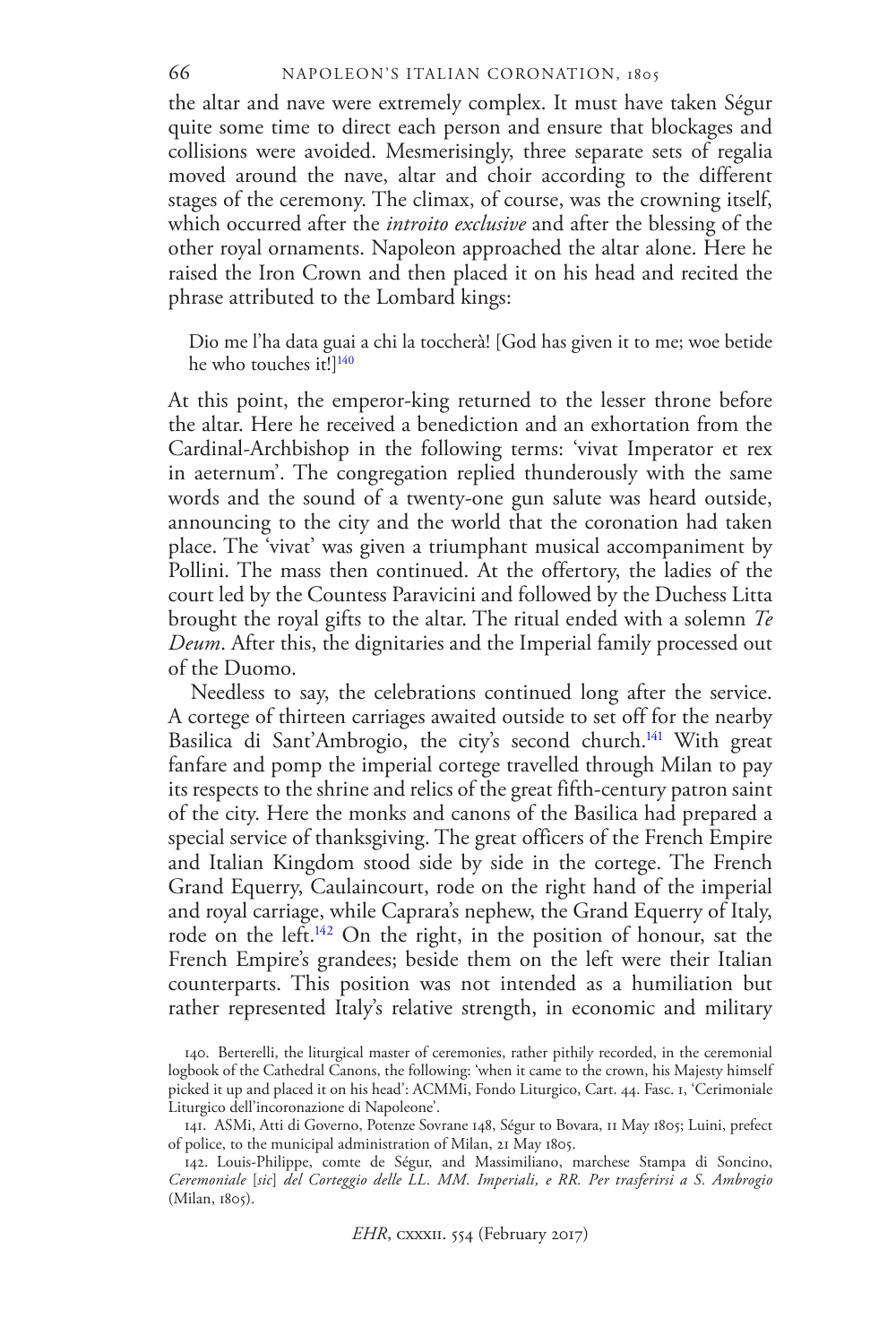terms, within the great empire. The whole ceremony sought to speak of partnership rather than degradation: the French emperor had chosen to wear and hold the emblems of his new tributary monarchy, and celebrations had also been ordered across the diocese and prefectures of metropolitan France.<sup>[143](#page-26-0)</sup>

The festivities continued for the following two weeks. There were horse and chariot races in which the nobility of Italy raced their finest thoroughbreds, to the delight of the officers of the French and Italian armies.[144](#page-26-1) A hot-air balloon shipped from Rome arrived and ascended the skies of Milan in the gardens of Palazzo Belgioioso. A large ball was held at La Scala, and General Pino, the Minister for War, hosted a ministerial banquet for the Imperial couple. The initial firework display on the evening of the coronation failed, because of a technical problem, and was rescheduled for the first week of June.<sup>[145](#page-26-2)</sup> The emperor-king also distributed dowries for orphan girls to marry soldiers, apparently with the intention of encouraging conscription. Prizes for agriculture and inventions were bestowed on scientists and agronomists on 29 May.<sup>[146](#page-26-3)</sup> Somewhat uncharacteristically, Napoleon issued a general pardon to criminals and those who had illegally evaded conscription. The celebrations finally ended when Napoleon departed on 10 June to visit Brescia, Verona, Mantua, Bologna, Modena, Parma, Piacenza and the battlefield of Castiglione before beginning the return journey to Paris. Two days later, Josephine briefly quit her husband's triumphal tour in order to visit the Borromean islands on Lake Maggiore.<sup>[147](#page-26-4)</sup> The Imperial couple left Italy on 5 July and reached Fontainebleau a week later.

#### **IV**

On the face of it, the Milan coronation, like all such ceremonies, sought to present an ordered cosmology and hierarchy. As anthropologists such as Clifford Geertz and Don Handelman have argued, rituals of power seek, through shared experience, to portray the world as 'it should be' rather than 'as it is'.<sup>[148](#page-26-5)</sup> The Italian coronation allowed Napoleon and his officials to stage a *tableau vivant* in which hierarchy, heritage and the imperial imagination all combined to 're-present' how the French envisaged their relationship with their Italian citizen/subjects.<sup>[149](#page-26-6)</sup> But,

<sup>143.</sup> Paris, Archives nationales, Pouvoir Exécutif, Série AF IV Secréterie d'état Impériale, 1045, Cultes.

<sup>144.</sup> ASMi, Atti di Governo, Potenze Sovrane 144, dos. Corse delle bighe e fanti.

<sup>145.</sup> ASMi, Atti di Governo, Potenze Sovrane 144, Bonomini to Ségur, 29 May 1805.

<span id="page-27-0"></span><sup>146.</sup> ASMi, Atti di Governo, Potenze Sovrane 144, Felci to the Prefects, 4 Apr. 1805.

<sup>147.</sup> ASMi, Atti di Governo, Potenze Sovrane 176, Consultore Costabili, Intendente Generale de' beni della Corona to Felci, 22 June 1805.

<span id="page-27-1"></span><sup>148.</sup> E. Muir, *Ritual in Early Modern Europe* (2nd edn., Cambridge, 2005); C. Geertz, *The Interpretation of Cultures* (New York, 1973), ch 6; D. Handelman, *Models and Mirrors: Towards an Anthropology of Public Events* (Cambridge, 1990), pp. 24–8.

<span id="page-27-3"></span><span id="page-27-2"></span><sup>149.</sup> Cooper, *Colonialism in Question*, pp. 168–90.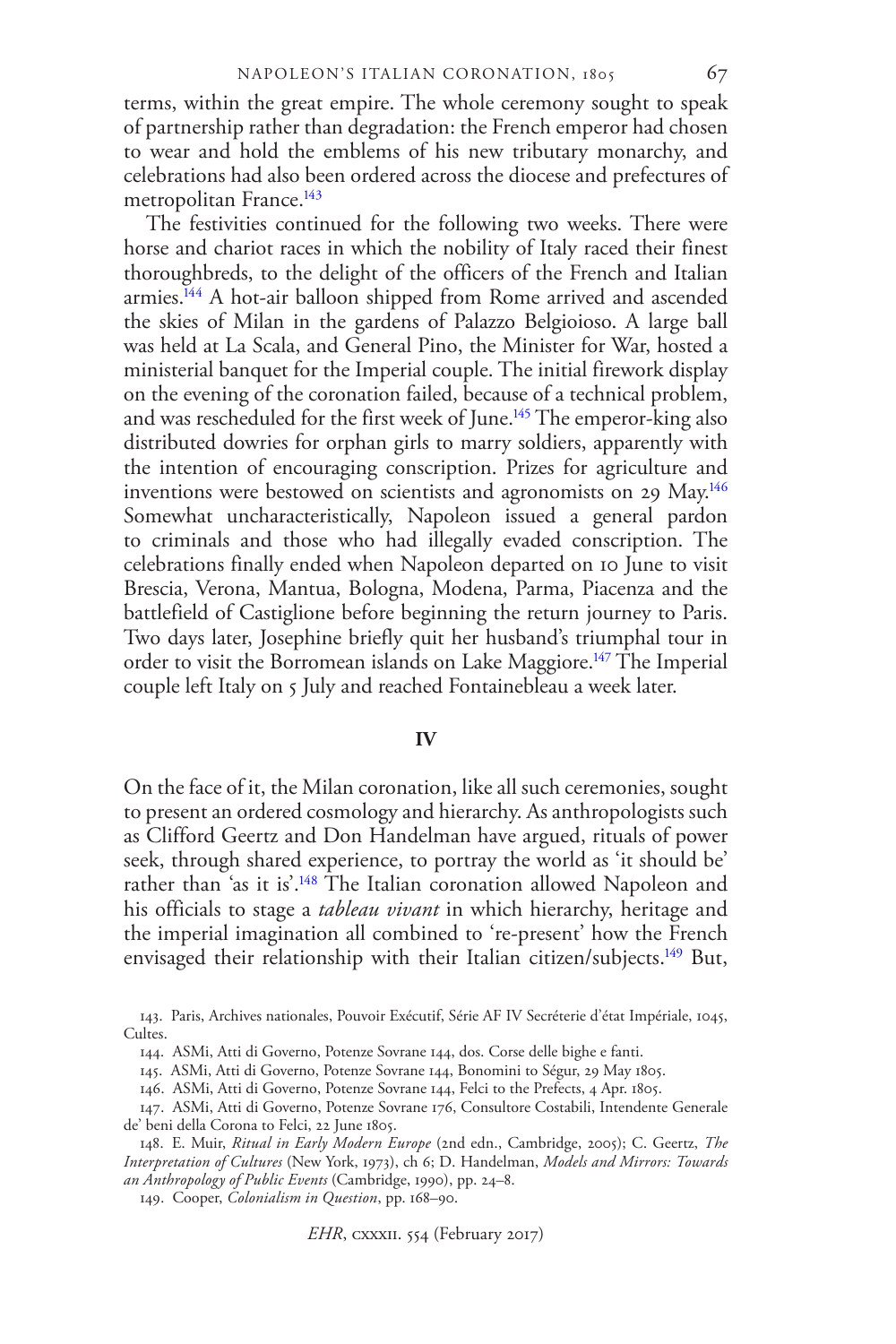as Thierry Lentz remarked in relation to the French coronation, what Napoleon achieved in terms of spectacle he lost in terms of clarity.<sup>[150](#page-27-0)</sup> Judging by the multi-page newspaper reports and odes written for the occasion, nobody was quite sure how to interpret Napoleon's investiture as king of Italy. This was much the same sense of confusion that had greeted the *sacre* at Notre Dame. Napoleon's power and might was clear, but the legitimacy and symbolism that was intended to underpin the birth of his dynasty was probably lost on most spectators.

As ever, he simply did too much in too short a space of time. Four crowns and three sets of jewels and ornaments were far too many for any one man to wield at any one time. Unlike the gods of the British Raj, Napoleon only had two hands. The problem with rituals is that it is assumed that audiences will read and interpret clearly their message. Yet spectators have their own viewpoints, which can cause significant and various misreadings of rituals. This also explains why historians have also read the coronation either as an exercise in cultural hegemony or as an irrelevance. It was neither one nor the other: it was an attempt to show that Italian history and culture could find accommodation within the French Empire. It was an 'ornamentalist' moment *par excellence*; an attempt to establish shared affinities.<sup>[151](#page-27-1)</sup>

After 1805, Italy's position and importance changed substantially as the Empire's dominance over Europe accelerated. Its shifting geostrategic boundaries meant that the Italian peninsula was not as critical to its security as it had been. Germany, Poland and Spain became the new marches.[152](#page-27-2) At the same time, the 'ornamentalism' of 1805 lost its immediate importance within the calculations of the rulers of the Napoleonic Empire. Imperial events, such as the controversial feast of Saint Napoleon, or special dynastic occasions such as Napoleon's marriage to Marie Louise and the subsequent birth of the king of Rome, took priority over the anniversary of the coronation in the Duomo. Yet for all that, memories of the crowning in May 1805 never completely disappeared, and its legacy continued to be felt as attempts to rally the Lombards and Emilians continued throughout the existence of the Italian Kingdom.

There were new complications. The Treaty of Pressburg of 1806 added the inhabitants of the defunct Republic of Venice, and two years later the population of the Papal Marches also joined the satellite kingdom. The addition of eastern and central regions made this Italian state considerably less socially homogeneous. As Livio Antonielli and others have shown, the elites of these newly annexed provinces proved decidedly unenthusiastic when offered opportunities to collaborate.<sup>[153](#page-27-3)</sup>

<span id="page-28-1"></span><span id="page-28-0"></span><sup>150.</sup> Lentz, *Nouvelle Histoire du Premier Empire*, i. 90–101.

<span id="page-28-2"></span><sup>151.</sup> Muir, *Ritual in Early Modern Europe*, pp. 15–88.

<sup>152.</sup> Broers*, Europe under Napoleon*, chs. 4, 5.

<span id="page-28-5"></span><span id="page-28-4"></span><span id="page-28-3"></span><sup>153.</sup> Antonielli, *I Prefetti dell'Italia Napoleonica*, pp. 301–38; de Francesco, *L'Italia di Bonaparte*, pp. 93–117.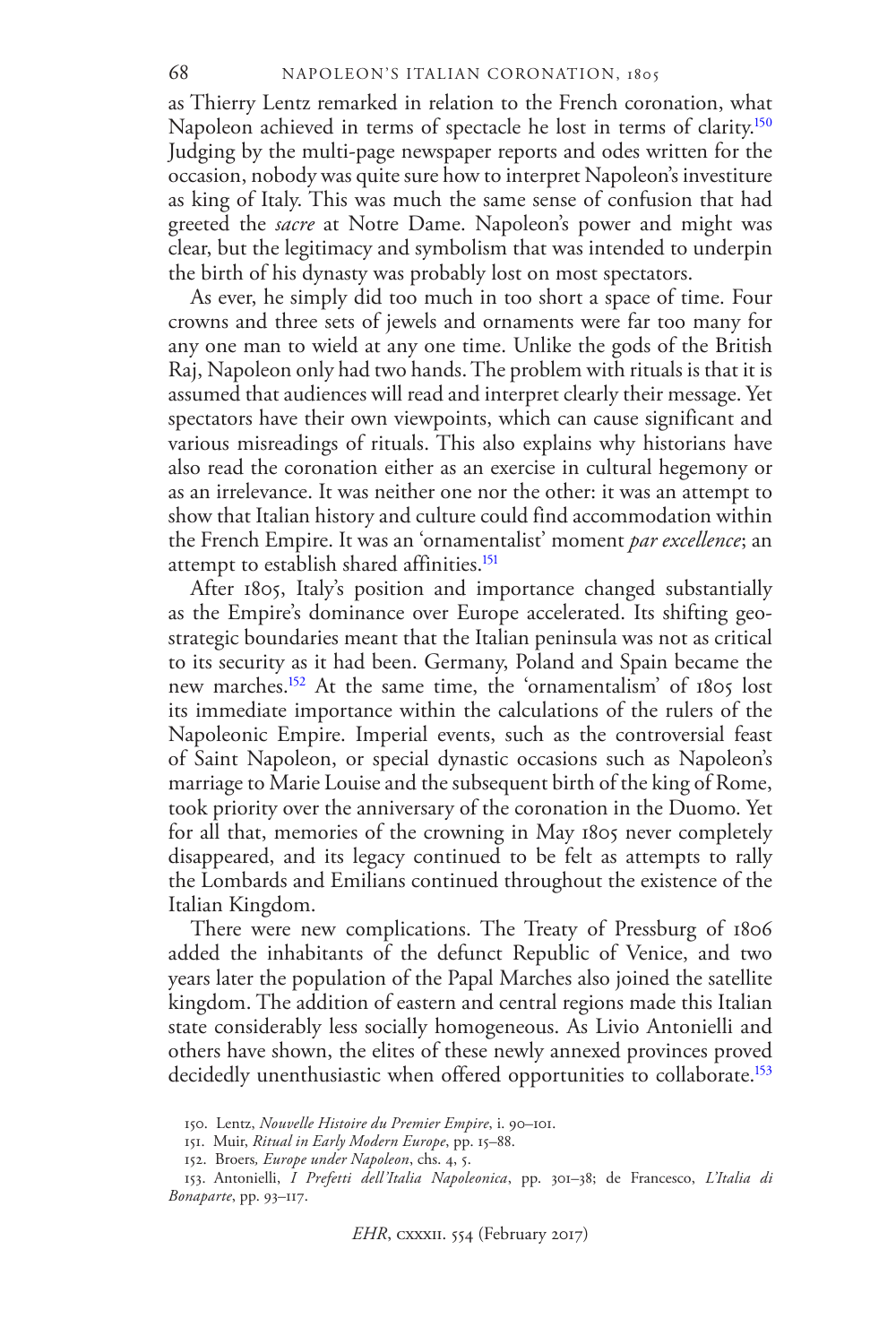The history and mindset of these regions made them very different from Lombardy and Emilia Romagna, and the construction of affinities beyond the Milanese and Bolognese heartland proved to be very difficult, if not impossible.

'Ornamentalism' nevertheless survived in the monarchical institutions inaugurated by the coronation of May 1805. This was especially true of the viceregal court of Milan and the administrative cadre of the Kingdom. From 1805 to 1814, more than 1,500 Italians were invested with the Order of the Iron Crown, founded on 5 June 1805.<sup>[154](#page-28-0)</sup> Similar in nature to the Legion of Honour, this award sought to create a synthesis between the dynastic orders of chivalry of the past and more modern notions of recompensing merit and state service.<sup>[155](#page-28-1)</sup> Emanuele Pigni has shown that 21 per cent of members of the Order of the Iron Crown were civilians, which was double the proportion of non-military members of the Legion of Honour. In this way, the project of inducing collaboration by the Milanese and Emilian administrative, ecclesiastical and judicial elites continued throughout the Napoleonic era.

Napoleon's last visit to Italy, during the winter of 1807, showed that both emperor and local elites were keen to renew the associations and tributes that had lain dormant since the coronation two years previously.[156](#page-28-2) Yet the context was very different, and Napoleon's own attitude to his imperial state was evolving significantly. His final progress through northern Italy occurred after his diplomatic triumph at Tilsit and just before the Spanish disaster. The kingdom he visited was not the same as the one which had witnessed his coronation in 1805. The annexation of the Veneto and parts of Friuli, after Austerlitz, made significantly more complex the social and regional dynamics of his north Italian satellite. More than half of the Emperor's visit was spent touring these new provinces. In particular, and perhaps ominously, the majority of his time was taken inspecting naval installations on the Adriatic and the military border with Austria; he prophetically warned Prince Eugène that the River Piave would be the key line of defence if ever these provinces were invaded by Habsburg troops.<sup>[157](#page-28-3)</sup>

There was of course a host of events and ceremonies, including visits to La Fenice in Venice, and *Te Deums* in St Mark's to celebrate his visit to these newly annexed provinces. There were clearly 'ornamentalist' moments too. For example, the patriarch of Venice, Nicolò Gamboni, was invested as a dignitary of the Order of the Iron Crown.<sup>[158](#page-28-4)</sup> During his visit to the Biblioteca Marciana, Napoleon bestowed the same order on its curator, Iacopo Morelli, and provided 25,000 lire for the acquisition of new books.[159](#page-28-5) However, as the work of Livio Antonielli

<span id="page-29-0"></span><sup>154.</sup> Pigni, *L'Ordine della Corona di Ferro*, p. 59.

<span id="page-29-1"></span><sup>155.</sup> L. Wodey, *L'Insigne de l'Honneur, de la Légion à l'Étoile* (Paris, 2005), pp. 29–46.

<span id="page-29-2"></span><sup>156.</sup> Pingaud, 'Le dernier voyage de Napoléon en Italie (1807)', *passim*.

<span id="page-29-3"></span><sup>157.</sup> Ibid., pp. 531–4.

<sup>158.</sup> Ibid., p. 530.

<span id="page-29-4"></span><sup>159.</sup> Ibid., p. 529.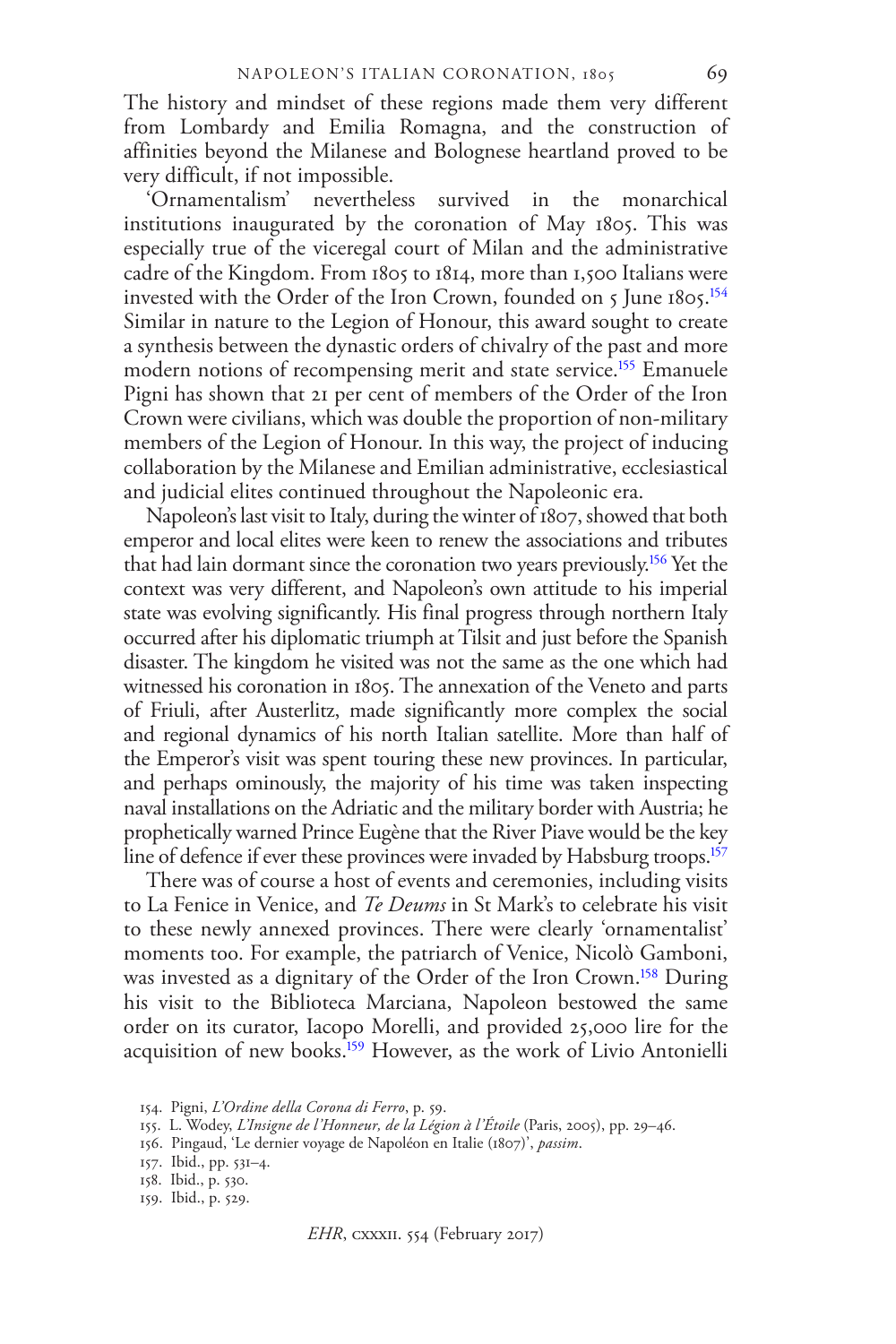has shown, the former patricians of the *Serenissima* proved to be less willing and pliant than their Lombard and Emilian cousins.<sup>[160](#page-29-0)</sup> They had long traditions of republican self-rule and domestic politics which made their incorporation into a larger empire a depressing limitation on their former freedom. It was a Napoleonic policy that important officials never serve in their home province. Consequently, the prefects, *podestà* (mayors), intendants and other officials who governed the Veneto were almost exclusively Lombard. Attempts to insert Venetians into administrative posts in other areas of the kingdom proved to be a decisive failure.<sup>[161](#page-29-1)</sup> Equally, the emperor's decision to bypass Padua on his triumphal progress from Milan to Venice (because it had protested against annexation into the empire), showed he did not quite trust north-eastern Italians in the same way as he did others.

During his time in Milan, the emperor made more of an effort to make the Lombard and Emilian elites feel valued. Victory at the battle of Friedland, followed by the advantageous peace terms of Tilsit in July 1807, meant that all of western and central Europe was under France's hegemony. The emperor's visit to Italy in November and December had all the makings of a dynastic summit. During this time, he was joined by his siblings Lucien from Rome, Joseph from Naples, and Elisa from Florence. To them were added his Beauharnais step-family and their Wittelsbach in-laws. Indeed, King Maximilian Joseph of Bavaria made the journey from Munich specially to join this reunion of the extended family, which would adjudicate on the future shape of Europe.[162](#page-29-2) As the situation in Portugal and Spain deteriorated, the most pressing issue seems to have been which Bonaparte should rule which satellite kingdom.

The clearest indication that the French Empire had decided to expand its sphere of influence and power in Europe came with the promulgation of the famous 'Milan decrees' on 17 December 1807. These laws strengthened the provisions and regulations of the continental blockade and system against Britain. The decrees allowed French customs officials throughout Europe to seize not just enemy vessels and goods, but also ships and cargo from neutral powers.<sup>[163](#page-29-3)</sup> Italy had become the vulnerable underbelly of the Continental System. It would be hasty to say that the 'ornamentalist' programme of 1805 had been abandoned. After all, the Kingdom of Italy provided Napoleon with 70,000 men and officers who would die in Catalonia and Russia.<sup>[164](#page-29-4)</sup> The desire to rally Lombards and Emilians through ceremonial and honorific inducements may have cooled but had not disappeared.

*EHR*, cxxxii. 554 (February 2017)

<span id="page-30-2"></span><sup>160.</sup> Antonielli, *I Prefetti dell'Italia Napoleonica,* pp. 278–89.

<sup>161.</sup> Ibid., pp. 289–99.

<sup>162.</sup> Pingaud, 'Le dernier voyage de Napoléon en Italie (1807)', pp. 64–7.

<span id="page-30-3"></span><span id="page-30-1"></span><span id="page-30-0"></span><sup>163.</sup> A. Grab, 'The Kingdom of Italy and the Continental Blockade', in K.B. Aaslestad and J. Joor, eds., *Revisiting Napoleon's Continental System* (Basingstoke, 2015), pp. 98–113.

<span id="page-30-4"></span><sup>164.</sup> F. della Peruta, *Esercito e società nell'Italia Napoleonica* (Milan, 1996), pp. 301–76.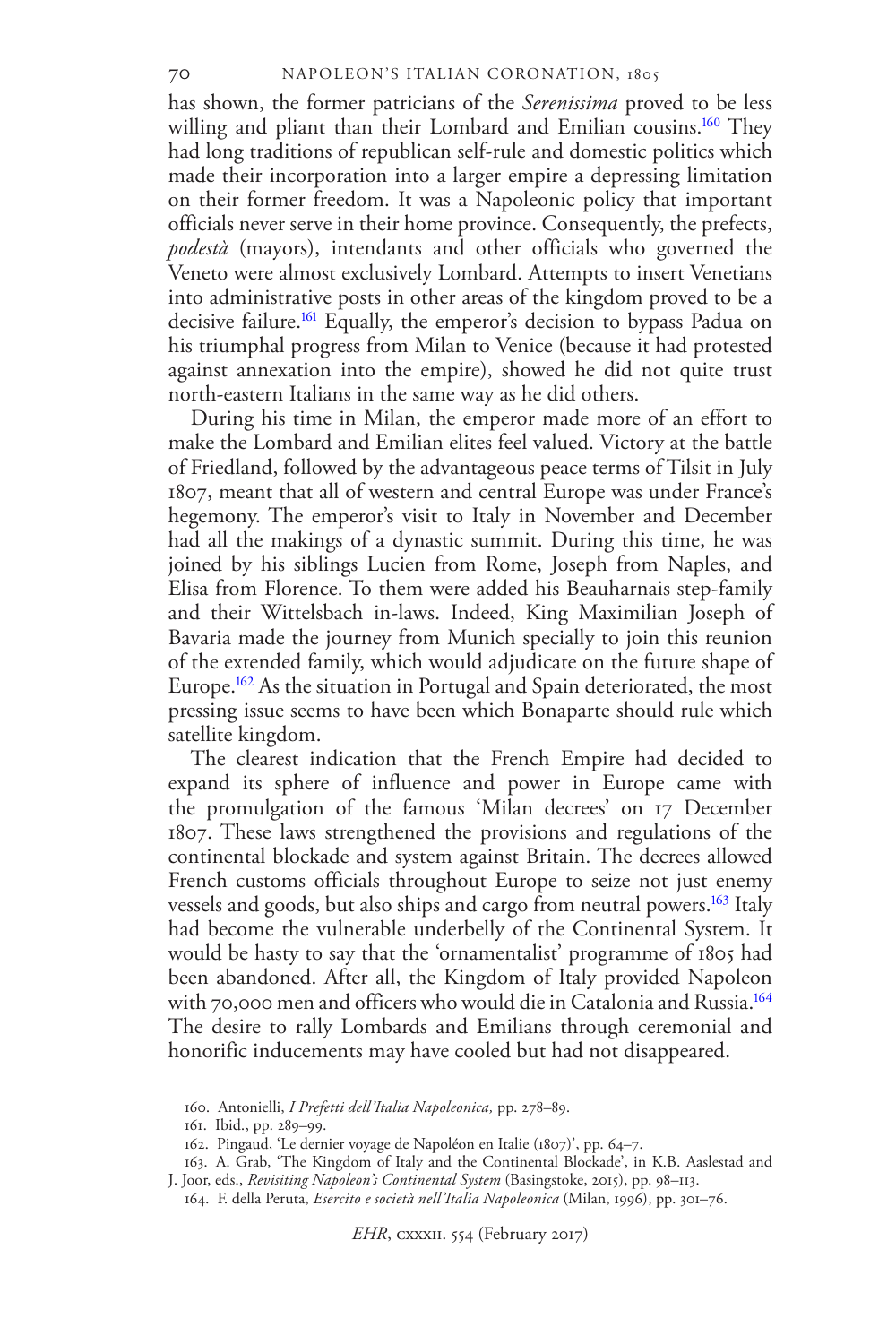In 1808, following the French precedent, Italian royal titles of nobility were established. More than 244 Italians were elevated to Napoleonic peerages that, unlike those of the *ancien régime,* carried no pecuniary or seigneurial privileges.[165](#page-30-0) Only two Italian families, the Litta Visconti Arese and the Visconti di Modrone, prospered so much that they expanded their properties into ducal *maggioraschi* (a form of entail that was exempt from the provisions of the civil code on partible inheritance) which allowed their elder sons to inherit the title of duke under the Napoleonic regime.[166](#page-30-1) [Figure 2](#page-30-2) shows that Italian civilian authorities almost monopolised the new nobility. But an additional eleven Italian generals and officers to those listed in the figure received French Imperial titles, which meant that military officers constituted 15 per cent of the total. This is a notable difference from metropolitan France, where more than 60 per cent of the new nobility's members were military officers,<sup>[167](#page-30-3)</sup> and it well demonstrates how eager the Italian satellite kingdom was to provide rewards for civilian administrators who worked in partnership with their French overlords.

Perhaps, the most unique innovation of all was Napoleon's decision, on 26 August 1811, to allow Italian *ancien régime* patricians within the kingdom the option to apply for new Napoleonic titles.<sup>[168](#page-30-4)</sup> This act, akin to the Tudor

- 5 Great Officers of the Crown
- 7 Ministers
- 29 Chamberlains and courtiers
- 39 Senators
- 34 Bishops and archbishops
- 28 Counsellors of state
- 16 Magistrates
- 14 Prefects
- 10 Bureaucrats
- 8 *Podestà* (mayors of major cities)
- 10 Members of the electoral colleges
- 28 Military officers
- <span id="page-31-0"></span>16 Other civilians

<span id="page-31-3"></span><span id="page-31-2"></span><span id="page-31-1"></span>(Of these, 61 had held titles under the *ancien régime*)

**Figure 2.** Social Composition of the Nobility of the Kingdom of Italy. Source: Pigni, *L'Ordine della Corona di Ferro*, pp. 151–2.

- <span id="page-31-5"></span><span id="page-31-4"></span>165. Pigni, *L'Ordine della Corona di Ferro*, pp. 150–55.
- <span id="page-31-6"></span>166. Capra, 'Nobili, notabili, elites', p. 31.
- 167. J. Tulard, *Napoléon et la Noblesse d'Empire* (Paris, 2003), p. 112.
- <span id="page-31-7"></span>168. ASMi, Atti di Governo, Araldica, Parte Moderna, 2.